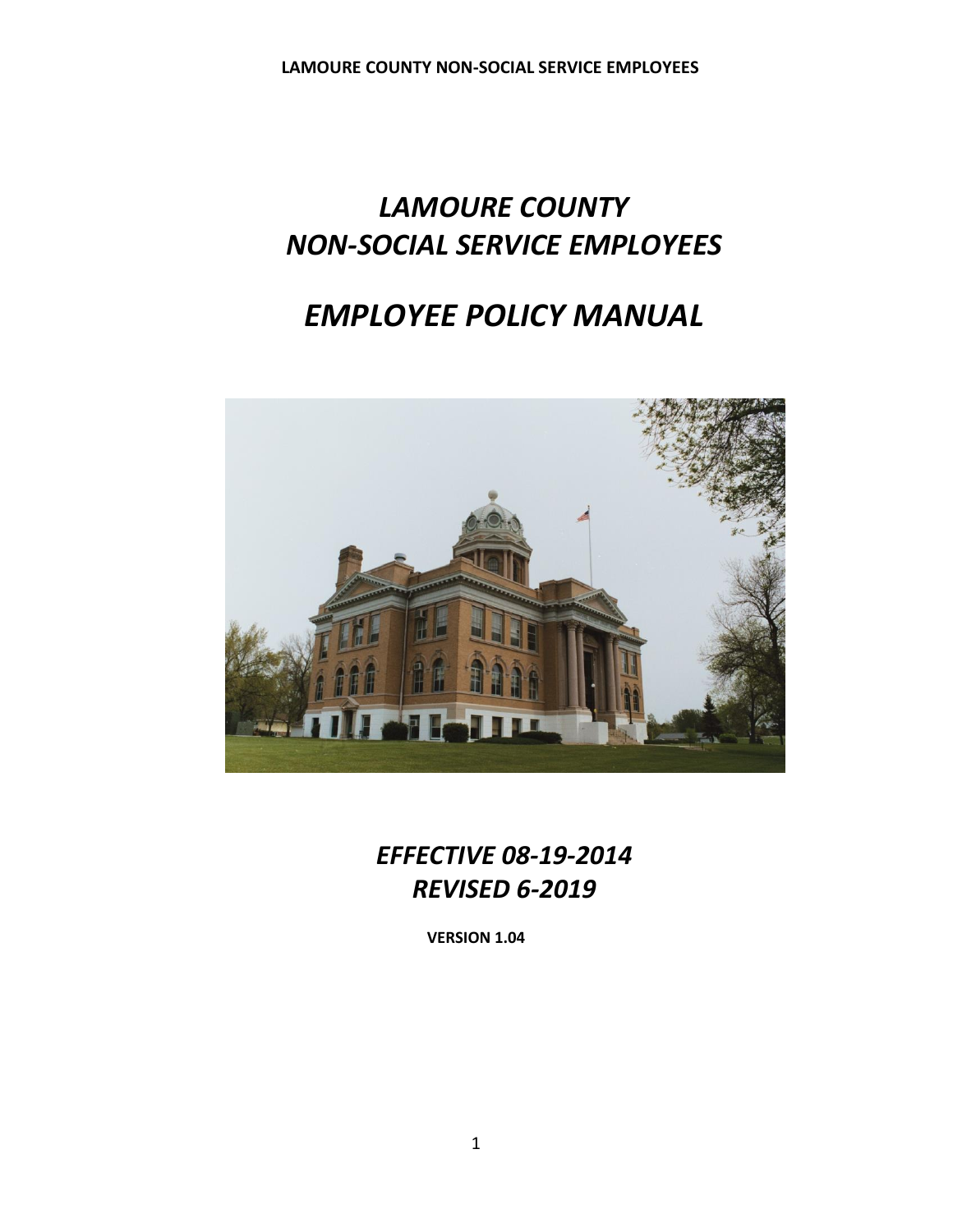# **LAMOURE COUNTY NON-SOCIAL SERVICE EMPLOYEES**

# **EMPLOYEE POLICY MANUAL**

**EFFECTIVE DATE: 08-19-2014 REVISED: 6-2019**

**VERSION 1.04**

Welcome employee!

On behalf of your colleagues, we welcome you to LaMoure County and wish you every success here.

We believe that each employee contributes directly to the County's growth and success, and we hope you take pride in being a member of our team.

This handbook was developed to describe some of the expectations of our employees and to outline the policies, programs, and benefits available to eligible employees. Employees should familiarize themselves with the contents of the employee handbook as soon as possible, for it will answer many questions about employment with the County.

We hope that your experience here will be challenging, enjoyable, and rewarding. Again, welcome!

Sincerely,

Board of Commissioners LaMoure County, North Dakota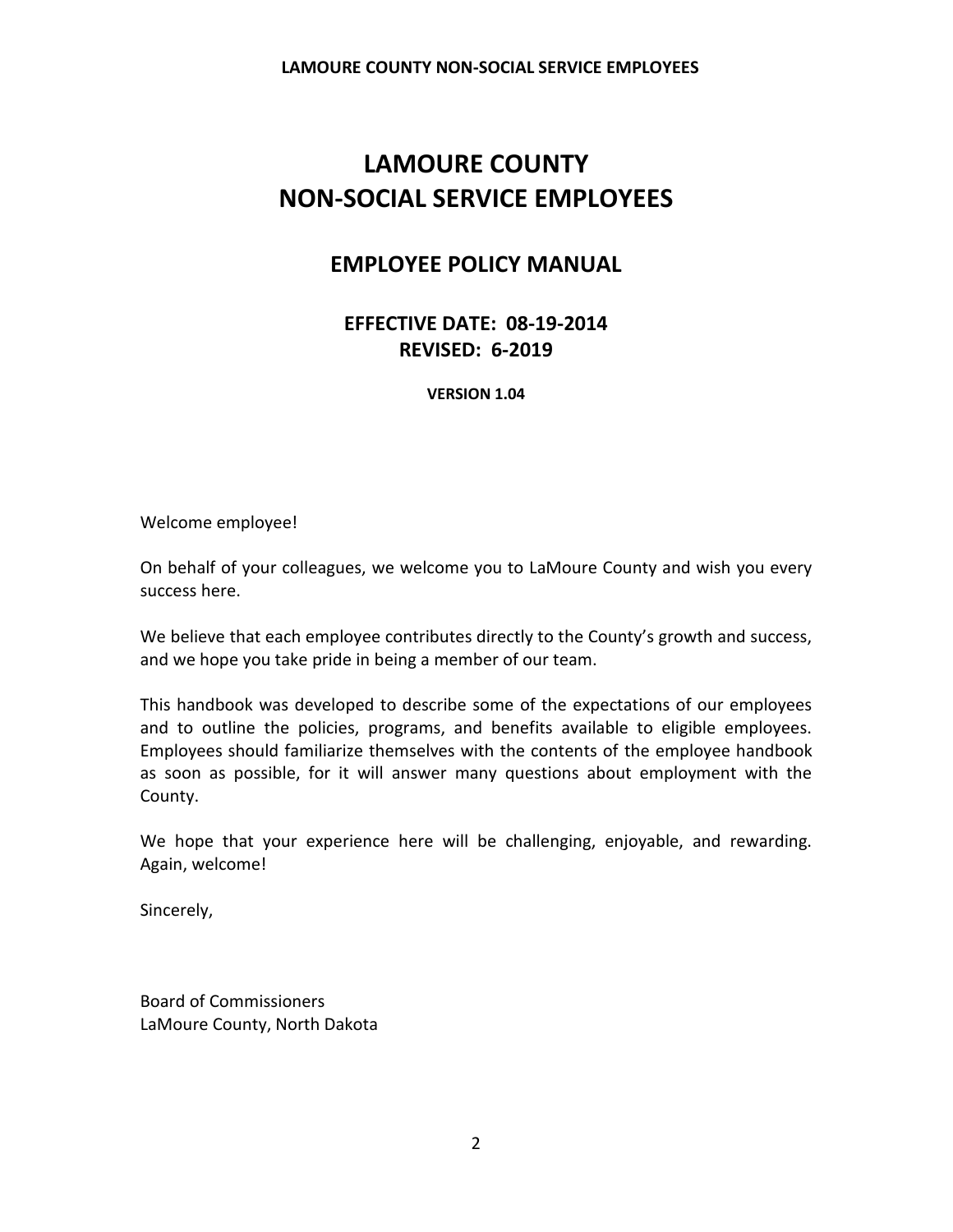| 40        |                                                        |  |
|-----------|--------------------------------------------------------|--|
| 101       |                                                        |  |
| 103       |                                                        |  |
| 105       |                                                        |  |
| 107       |                                                        |  |
| 109       |                                                        |  |
| 111       |                                                        |  |
| 113       |                                                        |  |
| $201-1$   |                                                        |  |
| 203       |                                                        |  |
| 205       |                                                        |  |
| 207       |                                                        |  |
| 209       |                                                        |  |
| 211       |                                                        |  |
| 301       |                                                        |  |
| $303-1$   |                                                        |  |
| $305 - 1$ |                                                        |  |
| $307-1$   |                                                        |  |
| 311       |                                                        |  |
| 313       |                                                        |  |
| 315       |                                                        |  |
| 317       |                                                        |  |
| 401       |                                                        |  |
| 403       |                                                        |  |
| 405       |                                                        |  |
| 407       |                                                        |  |
| 409       |                                                        |  |
| 411       |                                                        |  |
| $501-1$   |                                                        |  |
| 503       |                                                        |  |
| 505       |                                                        |  |
| 507       |                                                        |  |
| 510       |                                                        |  |
| 511       |                                                        |  |
| 513-1     |                                                        |  |
| $515-1$   | COMPUTER, INTERNET, SOCIAL MEDIA & E-MAIL USAGE 50     |  |
| 517       |                                                        |  |
| $601-1$   |                                                        |  |
| 603       |                                                        |  |
| $605 - 1$ |                                                        |  |
| 607       |                                                        |  |
| $701-1$   |                                                        |  |
| 702       |                                                        |  |
| $703-1$   |                                                        |  |
| $705-1$   | SEXUAL AND OTHER FORMS OF IMPERMISSIBLE HARASSMENT  77 |  |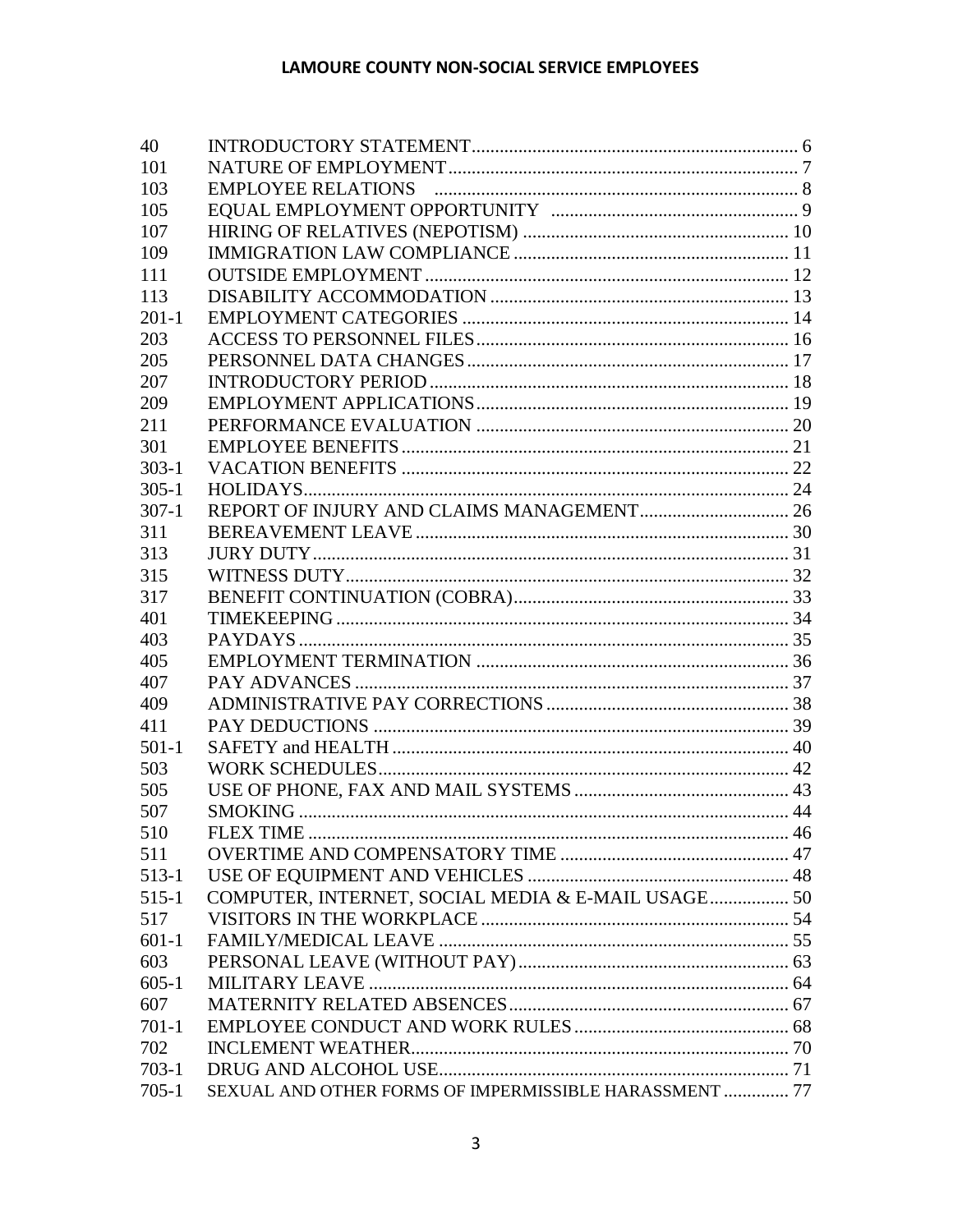#### **LAMOURE COUNTY NON-SOCIAL SERVICE EMPLOYEES**

| 707 |                                                                     |  |
|-----|---------------------------------------------------------------------|--|
| 709 |                                                                     |  |
| 711 |                                                                     |  |
| 713 |                                                                     |  |
| 801 | EMPLOYMENT STATUS OF INDIVIDUALS WITH LIFE-THREATENING ILLNESSES 85 |  |
| 803 |                                                                     |  |
|     |                                                                     |  |

ADDENDUM – LAMOURE COUNTY OFFICIALS CODE OF ETHICS ……………………………..89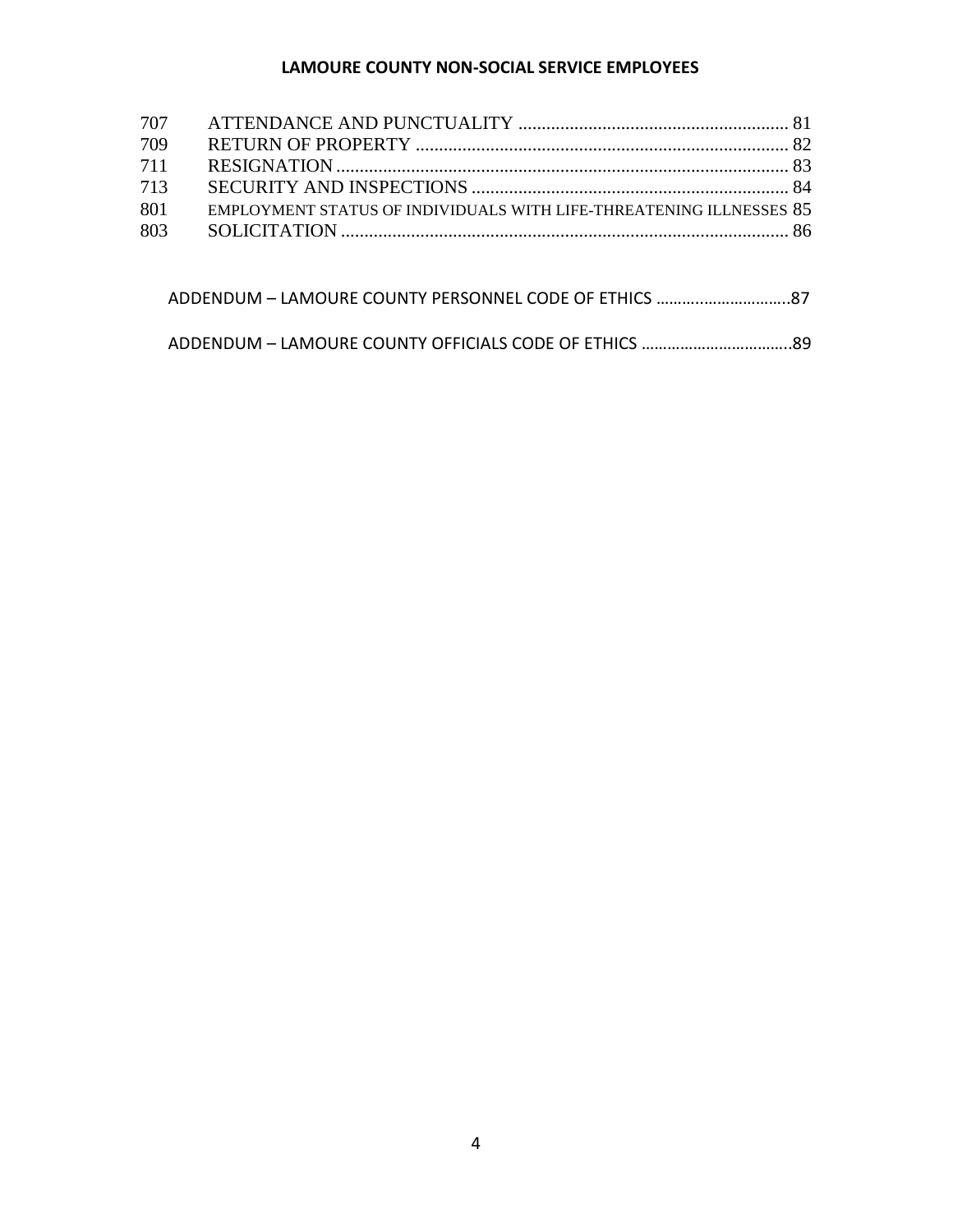#### **LAMOURE COUNTY NON-SOCIAL SERVICE EMPLOYEES**

# **EMPLOYEE ACKNOWLEDGMENT FORM**

I understand that this employee handbook describes important information about LaMoure County and that I should consult my supervisor regarding any questions not answered in this handbook.

My employment relationship with LaMoure County is voluntarily entered into and is subject, within provisions of state and federal law, to termination by me or my employer at will, with or without cause, at any time either party believes such action to be appropriate.

I acknowledge that this handbook is not a contract of employment. I have received, read, understood, and will comply with both the policies contained in this handbook and any revisions.

I also understand that this handbook is mine to use only while I am a LaMoure County employee and that it remains the property of LaMoure County. I will return this handbook to LaMoure County at my conclusion of my employment with the County.

I acknowledge the receipt of Employee Manual # The from LaMoure County.

\_\_\_\_\_\_\_\_\_\_\_\_\_\_\_\_\_\_\_\_\_\_\_\_\_\_\_\_\_\_\_\_\_\_\_\_\_\_ \_\_\_\_\_\_\_\_\_\_\_\_\_\_\_\_\_\_\_\_\_\_\_\_

EMPLOYEE'S SIGNATURE DATE

EMPLOYEE'S NAME (TYPE OR PRINT)

\_\_\_\_\_\_\_\_\_\_\_\_\_\_\_\_\_\_\_\_\_\_\_\_\_\_\_\_\_\_\_\_\_\_\_\_\_\_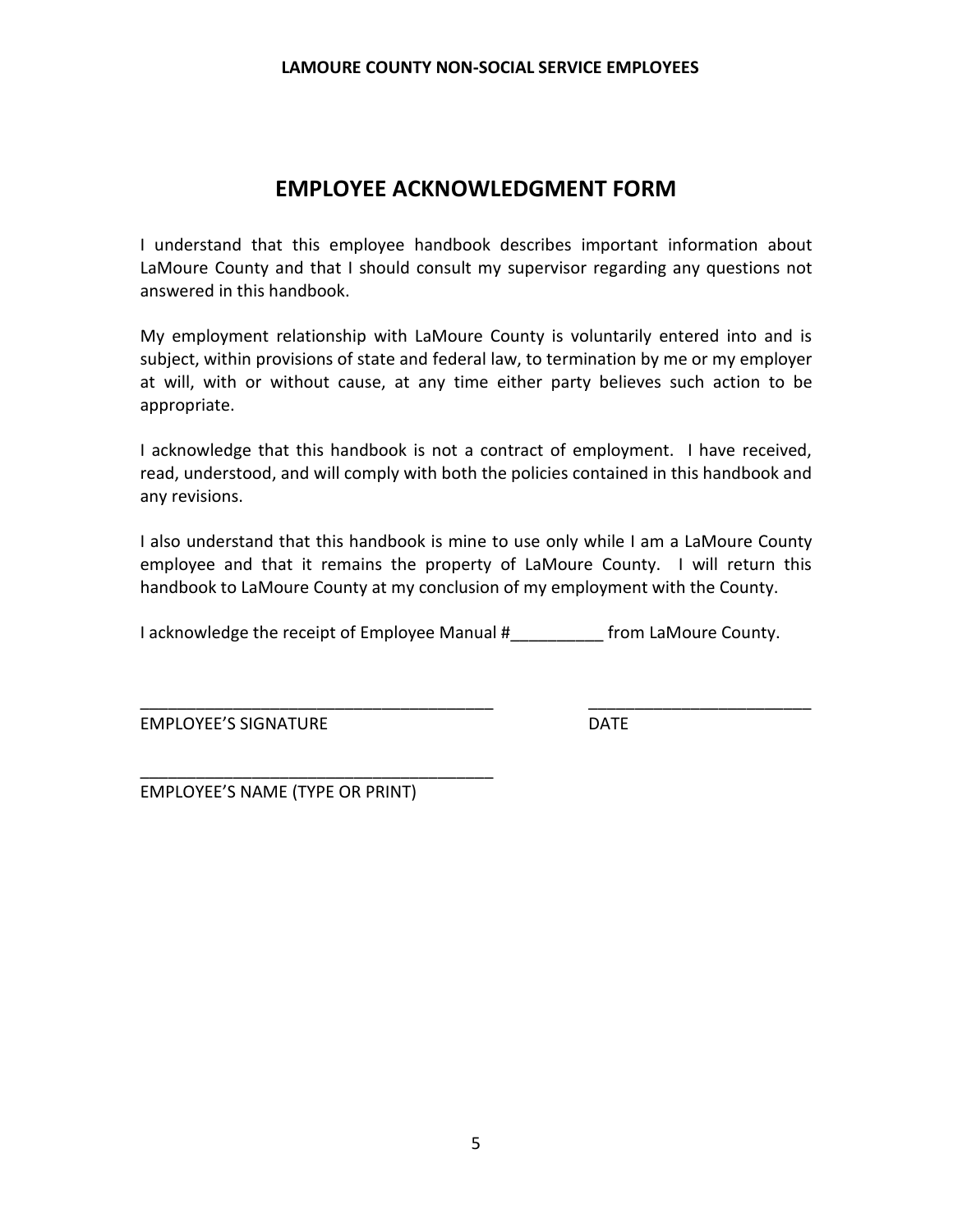## <span id="page-5-0"></span>**40 INTRODUCTORY STATEMENT**

Citizens of LaMoure County, hereinafter referred to as the County, elect the Board of County Commissioners and some department heads. Remaining department heads are appointed by the Board of County Commissioners. Employees are hired by department heads with the approval of the Commissioners or within guidelines by the Commissioners. Employees are accountable to their or to a designated supervisor. Department heads are responsible for day-to-day activities within their departments and are accountable to the Board of County Commissioners. The Commissioners and other elected officials are directly accountable to the citizens of County.

This handbook is designed to acquaint you with the County and provide you with information about working conditions, employee benefits, and some of the policies affecting your employment. You should read, understand, and comply with all provisions of the handbook. It describes many of your responsibilities as an employee and outlines the programs developed by the employer to benefit employees. One of our objectives is to provide a work environment that is conductive to both personal and professional growth.

No employee handbook can anticipate every circumstance or question about policy. As the County continues to grow, the need may arise to change policies described in the handbook. The Commissioners therefore reserve the right to revise, vary, change, supplement, or rescind any policies or portion of the handbook from time to time as they deems appropriate, in their sole and absolute discretion.

\*\*\*\*\*\*\*\*\*\*\*\*\*\*\*\*\*\*\*\*\*\*\*\*\*\*\***PLEASE NOTE**\*\*\*\*\*\*\*\*\*\*\*\*\*\*\*\*\*\*\*\*\*\*\*\*\*\*\*\*\*\*\*

**LAMOURE COUNTY AND ITS EMPLOYEES HAVE AN AT-WILL EMPLOYMENT RELATIONSHIP. EITHER THE EMPLOYEE OR THE COUNTY MAY TERMINATE THIS RELATIONSHIP AT ANYTIME, FOR ANY REASON, WITH OR WITHOUT CAUSE OR NOTICE. THE POLICIES CONTAINED IN THIS HANDBOOK DO NOT LIMIT OR MODIFY THE EMPLOYMENT AT-WILL RELATIONSHIP. THESE POLICIES DO NOT FORM AN EXPRESS OR IMPLIED EMPLOYMENT AGREEMENT OR EMPLOYMENT CONTRACT.** 

**THE LAMOURE COUNTY SOCIAL SERVICES DEPARTMENT IS GOVERNED BY STATE POLICY REGARDING HUMAN RESOURCES ISSUES AND THEREFORE IT IS NOT CONSIDERED A PARTICIPATING DEPARTMENT UNDER THESE POLICIES IN REFERENCE TO HUMAN RESOURCE CONCERNS. HOWEVER, LAMOURE COUNTY SOCIAL SERVICE EMPLOYEES ARE SUBJECT TO COUNTY POLICY ON NON-HUMAN RESOURCE ISSUES.**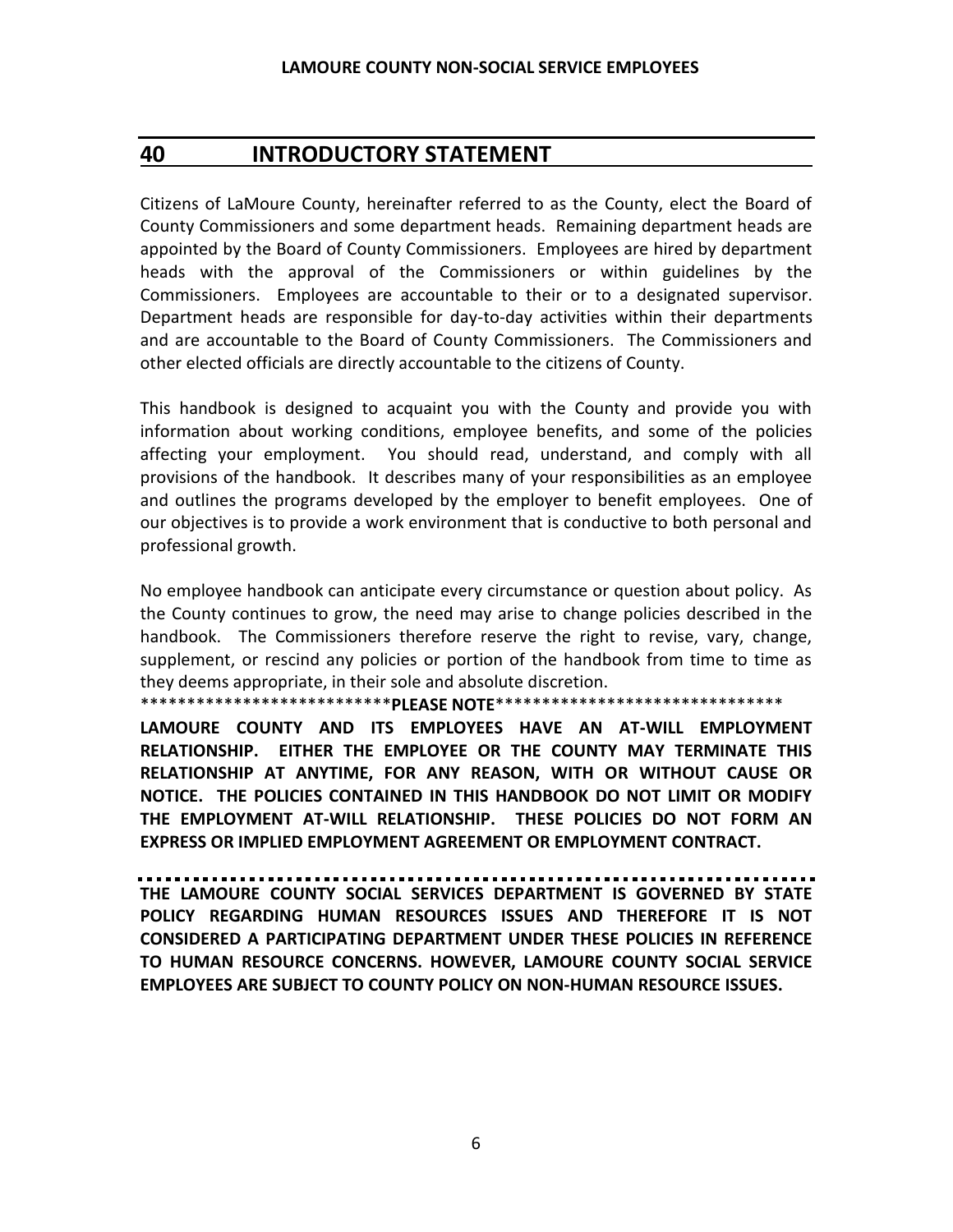# <span id="page-6-0"></span>**101 NATURE OF EMPLOYMENT** \_\_\_\_

There are several things to keep in mind about this handbook. First it contains only general information and guidelines. It is not intended to be comprehensive or to address all the possible applications of, or exceptions to, the general policies and procedures described. For that reason, employees who have questions concerning eligibility for particular benefits or the applicability of a policy or practice should address their questions to the appropriate manager or Department Head.

Some subjects described in this handbook are covered in detail in official policy documents. Refer to these documents for specific information because the handbook only briefly summarizes those guidelines and benefits. Please note the terms of the written insurance policies are controlling and override any statements made in this document.

In order to retain necessary flexibility in the administration of policies and procedures, the County reserves the right to change, revise, or eliminate any of the policies and/or benefits described in this handbook.

#### **DISCLAIMER**

**Neither this handbook, nor any other county document confers any contractual right, either expressed or implied, for an individual to remain in the county's employ. Nor does it guarantee any fixed terms and conditions for an individual's employment. Employment is not for any specific time and may be terminated at will with or without cause and without prior notice by the organization, or an individual may resign for any reason at any time. No supervisor, manager or other representative of the organization with the exception of the LaMoure County Commission has the authority to enter into any agreement for employment for any specified period of time or to make any agreement contrary to the above.** 

#### **Social Service employees**

**Social Service employees are covered by the North Dakota Merit System and in addition to applicable County policies, will adhere to the North Dakota Administrative Code. Social Service employees are not considered as at will employees and in the event of job loss situations will be provided a notice of termination and the right to a hearing.**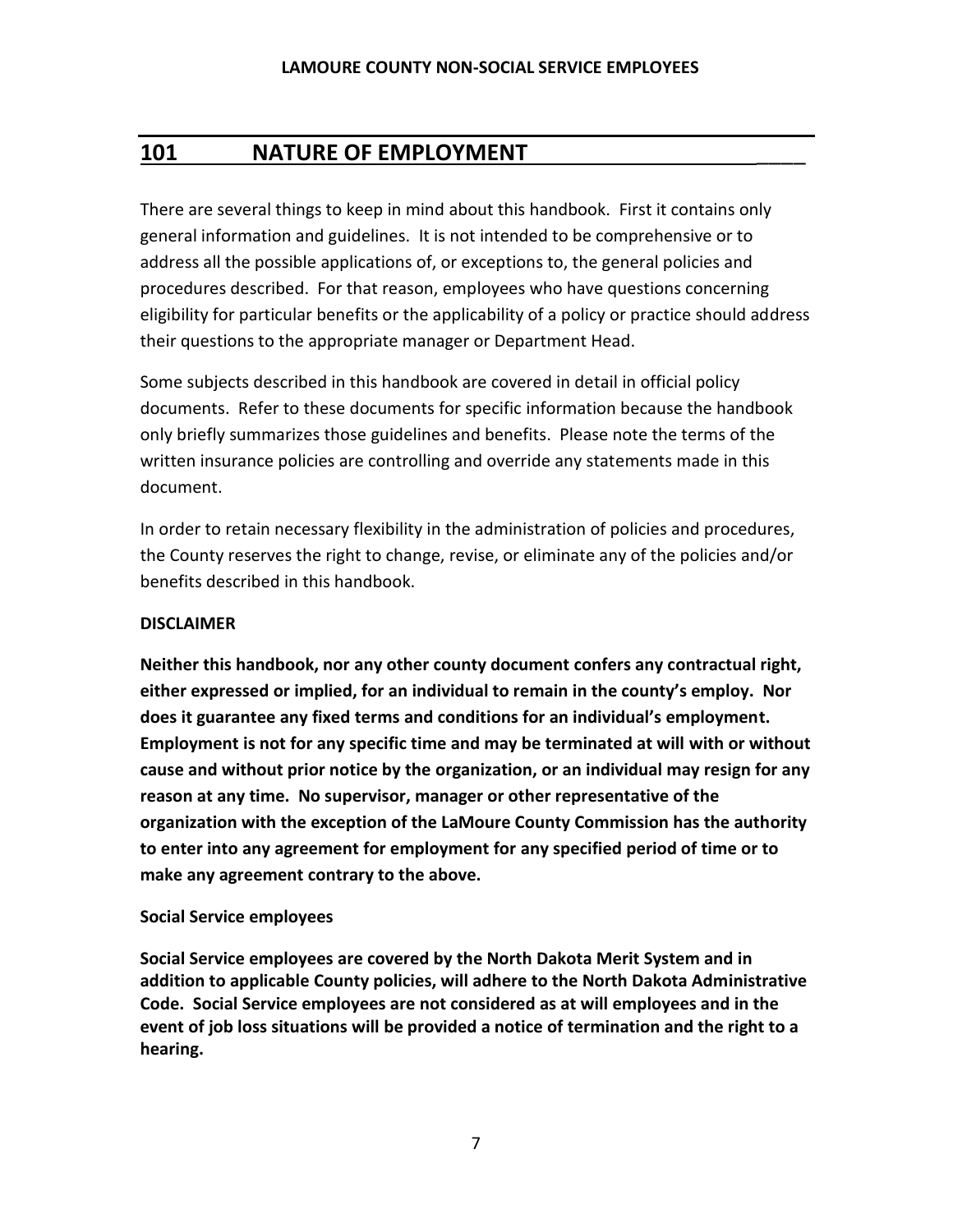#### <span id="page-7-0"></span>**103 EMPLOYEE RELATIONS** \_\_\_\_

The County believes that the work conditions, wages and benefits it offers to its employees are highly competitive with those offered by other employers in this area and in this industry. If employees have any concerns about work conditions or compensation, they are strongly encouraged to voice these concerns openly and directly to their supervisors. Employees are asked to first direct their concerns to their supervisor, but if the concern remains, it may be brought to the County Commission.

Our experience has shown that when employees deal directly with supervisors, the work environment is excellent, communications are clear and attitudes are positive. We believe that the County has amply demonstrated its commitment to responding effectively to all employee concerns.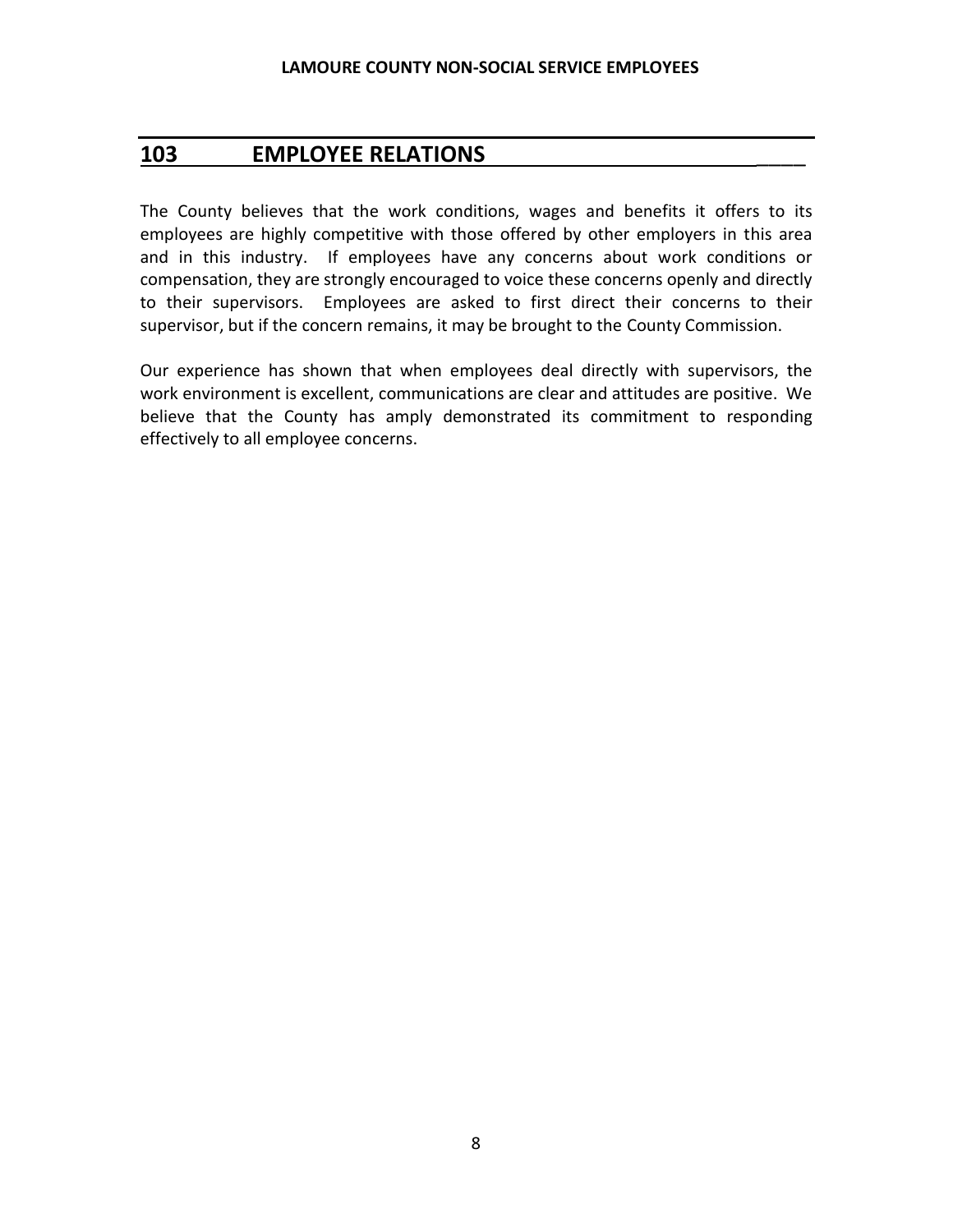# <span id="page-8-0"></span>**105 EQUAL EMPLOYMENT OPPORTUNITY** \_\_\_\_

LaMoure County is an equal opportunity employer. It is the policy of the County to recruit, hire, train and promote employees without discrimination because of race, color, religion, sex, age, creed, status of marriage or public assistance, national origin, genetic information, or physical or mental disability except where specific age, sex or physical requirements are a bona fide occupational qualification. LaMoure County will also give consideration to amnesty or status as a covered veteran in accordance with applicable federal, state, and local laws. This policy applies to all terms and conditions of employment including hiring, placement, promotion, termination, layoff, recall, transfer, leaves of absences, compensation, and training.

Veteran's Preference: Qualified veterans shall have preference for employment with the County as set forth in Chapter 37-19.1 of the North Dakota Century Code. North Dakota law (NDCC 37-19.1) provides employment preferences for North Dakota residents and/or their spouses who have served in a qualifying active military forces campaign during a period of war or received the armed forces expeditionary or other campaign service medal during an emergency condition. A disabled veteran is entitled to the position without regard to an examination grade unless there is a justifiable cause documented in writing for not making such selection. If two or more disabled veterans apply for the position, the one with the highest examination grade is first entitled to the position.

To receive preference, the veteran must include proof of his or her veteran status. If claiming disabled veterans' preference, the veteran must include proof of his or her disability. For a spouse of a deceased veteran to receive preference, the spouse must provide a copy of the marriage certificate, the veteran's report of separation DD-214, and the veteran's death certificate. The spouse of a disabled veteran needs to provide a copy of the marriage certificate, the veteran's report of separation DD-214, and a letter less than one year old from the veteran's administration indicating the veteran's disability status.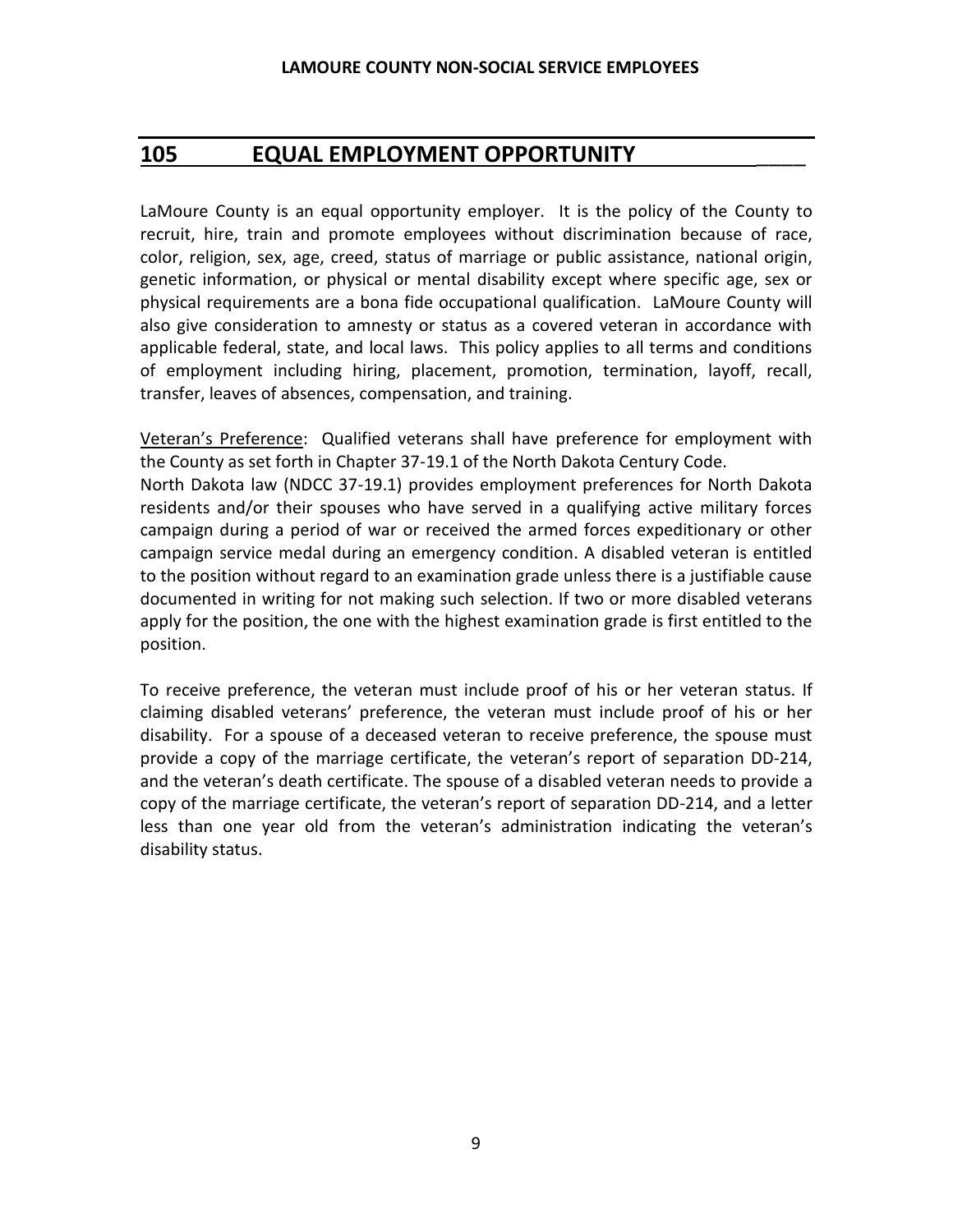# <span id="page-9-0"></span>**107 HIRING OF RELATIVES (NEPOTISM)**

It is well accepted that employment of relatives in the same area of an organization can cause serious conflicts and problems with favoritism and employee morale. In these circumstances, all parties, including supervisors, leave themselves open to charges of bias and inequitable consideration in decisions concerning work assignments, transfer opportunities, time-off privileges, training and development opportunities, performance evaluations, promotions, demotions, disciplinary actions, and discharge. In addition to claims of partiality in treatment at work, personal conflicts from outside the work environment can be carried into day-to-day working relationships.

North Dakota Century Code Section 11-10-25 on Nepotism includes Counties by providing that no head of any executive or administrative department or agency, either elective or appointive, of any county in this state, may appoint that official's spouse, son, daughter, brother, or sister to any position under the control or direction of that official, unless the appointment has been previously approved by resolution of the board of county commissioners.

If already employed, they cannot be transferred into such a reporting relationship. If the relative relationship is established after employment, the individuals concerned may recommend who is to be transferred. In other cases where a conflict or the potential for conflict arises, even if there is no supervisory relationship involved, the parties may be separated by reassignment or terminated from employment.

It is the County's policy that relatives of County Commissioners may not be hired without the prior approval of the Board of County Commissioners.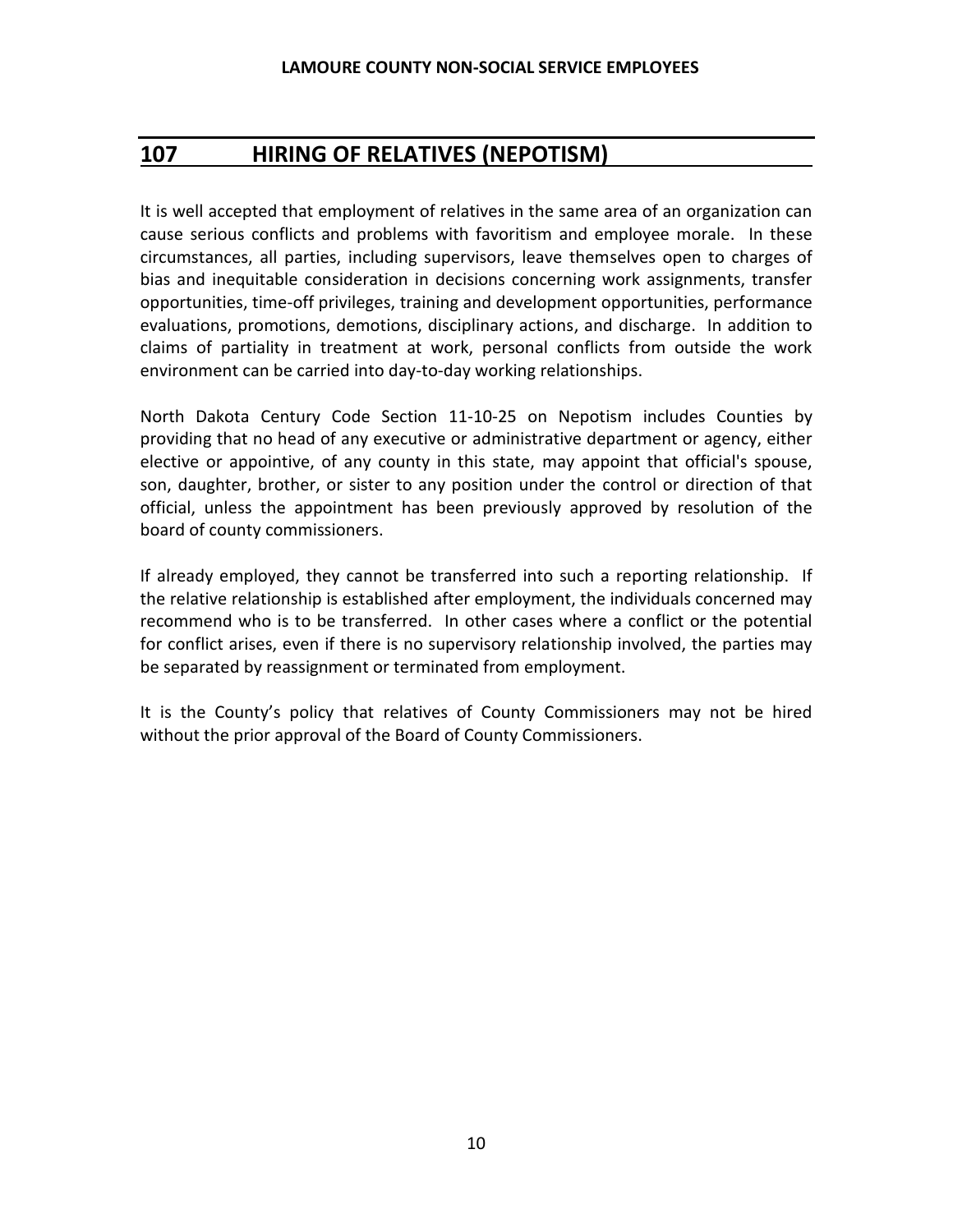### <span id="page-10-0"></span>**109 IMMIGRATION LAW COMPLIANCE**

The County is committed to employing only United Stated citizens and aliens who are authorized to work in the United States and comply with the Immigration Reform and Control Act of 1986.

As a condition of employment, each new employee hired after November 6, 1986, must properly complete, sign and date the first section of the Employment Eligibility Verification Form, also known as Form I-9, at the time of hire. Under the law, newly rehired employees or existing employees may be required to fill out additional Forms I-9. If an employee is required to do so, the County shall notify said employee of the same.

An employee's Form I-9 must be retained and stored by the County either for three years after the date of hire or for one year after employment is terminated, whichever is later. The form must be available for inspection by authorized U.S. Government officials from the Department of Homeland Security, Department of Labor, or Department of Justice.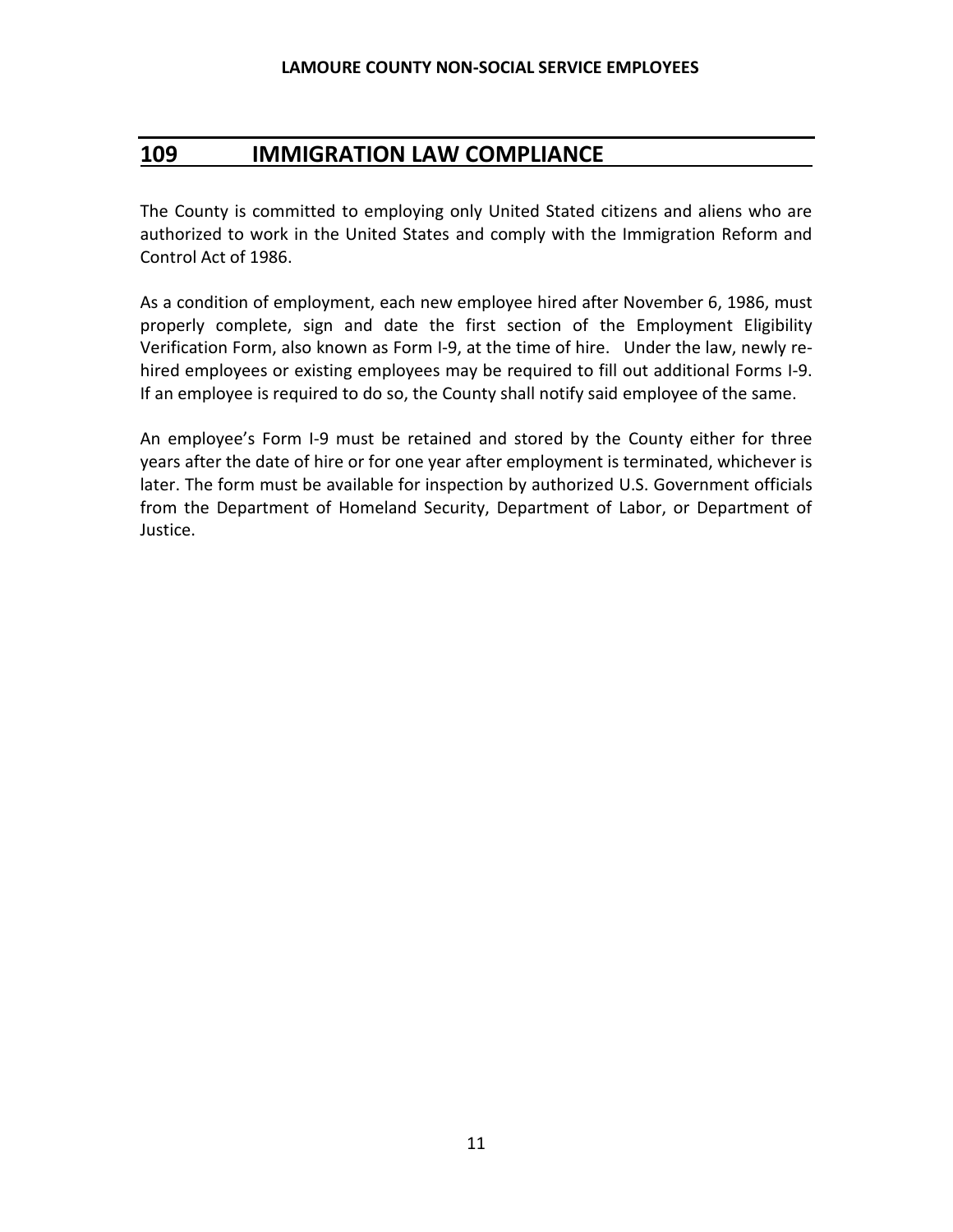### <span id="page-11-0"></span>**111 OUTSIDE EMPLOYMENT**

It is the policy of the County that employees disclose outside employment circumstances or situations to their supervisor or Department head. An employee may hold a position with another non-competing organization as long as he or she satisfactorily performs his or her job responsibilities with the County. Employees should consider the impact that outside employment may have on their health and physical endurance. All employees will be judged by performance standards and will be subject to the County's scheduling demands, regardless of any existing outside work requirements.

If the County determines that an employee's outside work interferes with performance or the ability to meet the requirements of the County as they are modified from time to time, or is a potential liability to the County, the employee may be asked to terminate the outside employment if he or she wishes to remain with this County.

Outside employment will present a conflict of interest if it has an actual or potential adverse impact on the County.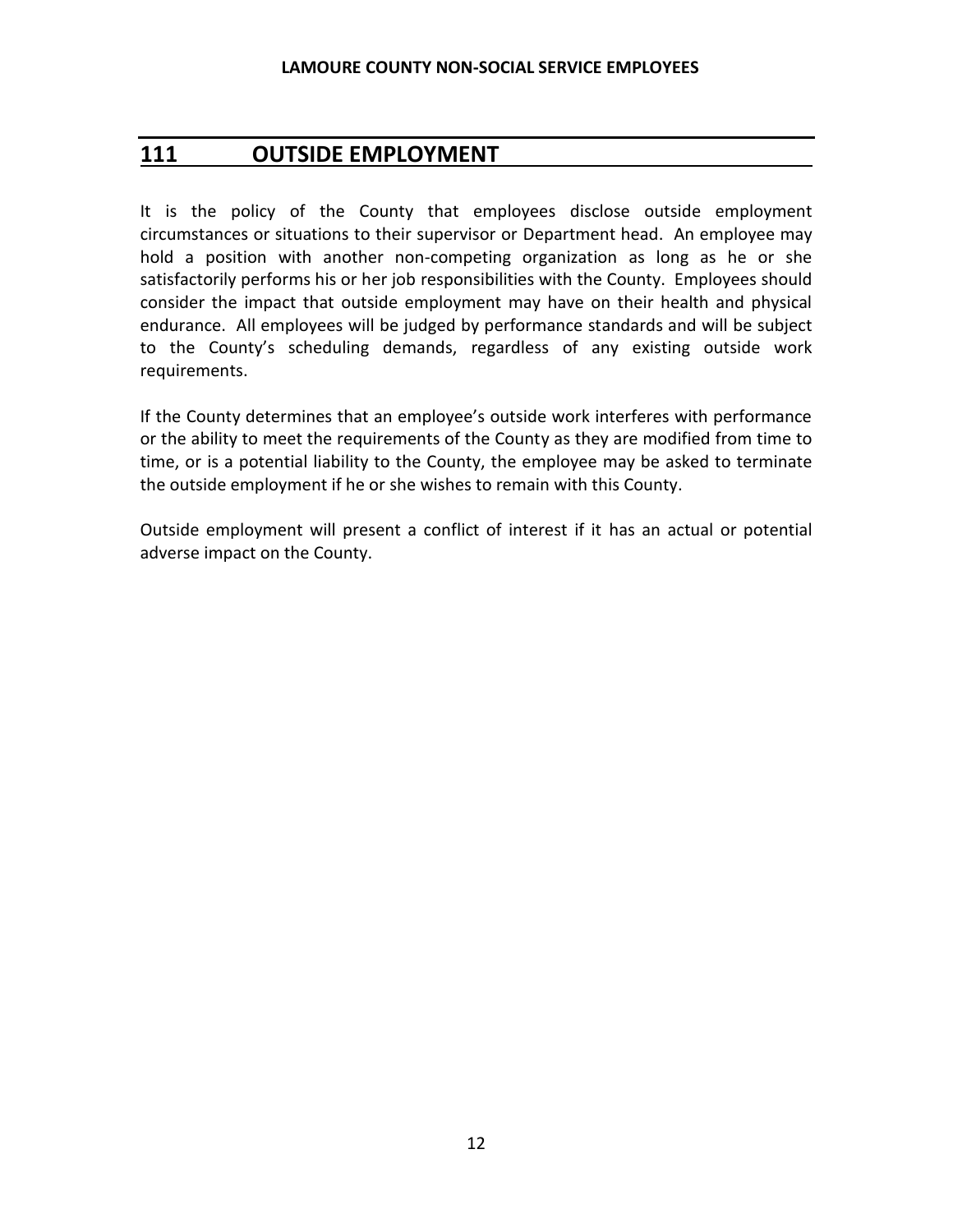## <span id="page-12-0"></span>**113 DISABILITY ACCOMMODATION**

The County is committed to complying with the Americans with Disabilities Act (ADA) and ensuring equal opportunity in employment for qualified persons with disabilities. All employment practices and activities are conducted on a non-discriminatory basis.

Hiring procedures have been reviewed and provide persons with disabilities meaningful employment opportunities. Pre-employment inquiries are made only regarding an applicant's ability to perform the duties of the position.

Reasonable accommodation is available to all disabled employees, where their disability affects the performance of job functions. All employment decisions are based on the merits of the situation in accordance with defined criteria, not the disability of the individual.

Qualified individuals with disabilities are entitled to equal pay and other forms of compensation (or changes in compensation) as well as in job assignments, classifications, organizational structures, position descriptions, lines of progression and seniority lists. Leave of all types will be available to all employees on an equal basis.

The County is also committed to not discriminating against any qualified employees or applicants because they are related to or associated with a person with a disability. The County will follow any state or local law that provides individuals with disabilities greater protection than the ADA.

This policy is neither exhaustive nor exclusive. The County is committed to taking all other actions necessary to ensure equal employment opportunity for persons with disabilities in accordance with the ADA and all other applicable federal, state and local laws.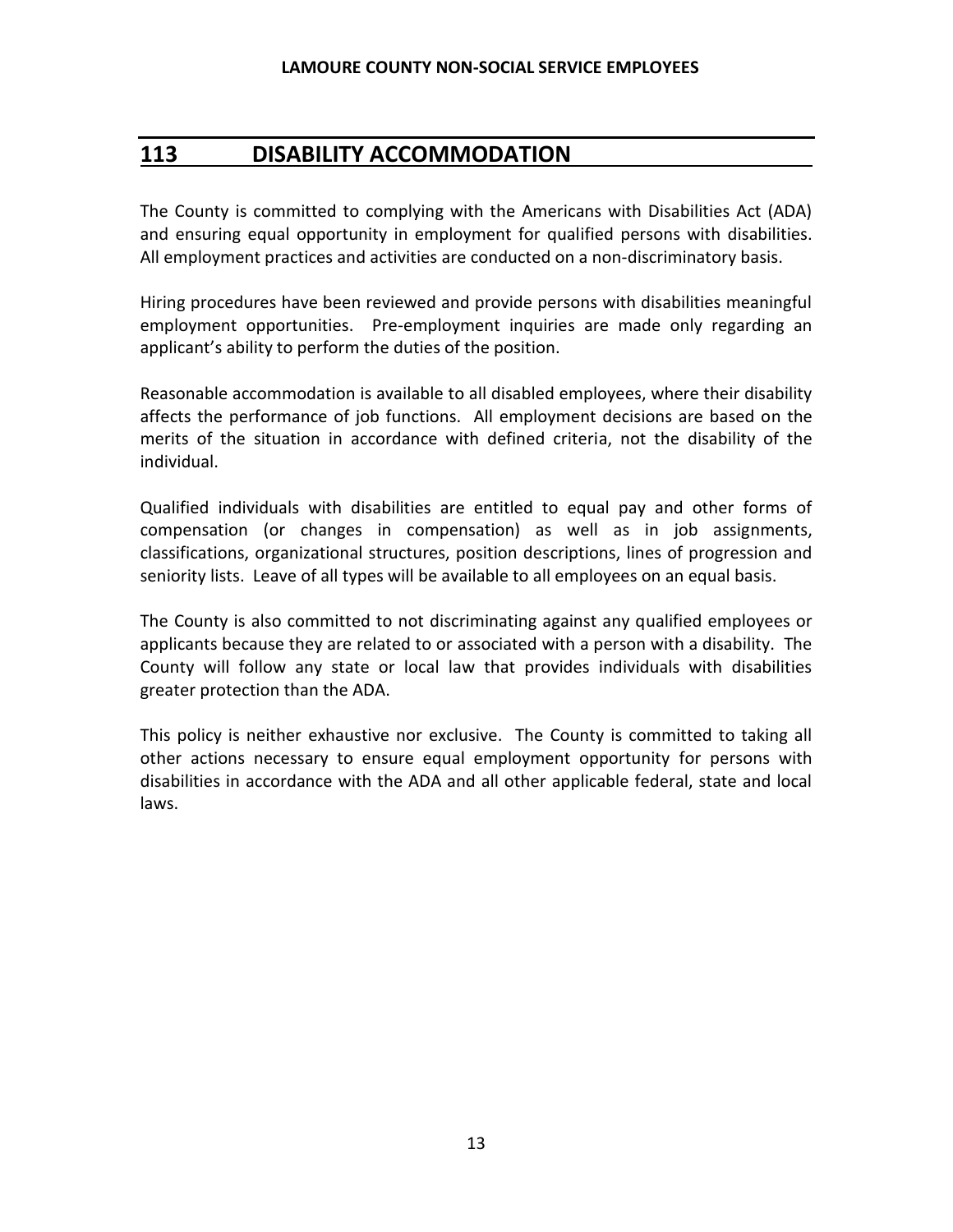### <span id="page-13-0"></span>**201-1 EMPLOYMENT CATEGORIES**

It is the intent of the County to clarify the definitions of employment classifications so that employees understand their employment status and benefit eligibility. Each employee is designated as either **NONEXEMPT** or **EXEMPT** from the federal and state wage and hour laws.

- » **ELECTED OFFICIALS** are not subject to the Fair Labor Standards Act but are eligible for retirement and medical benefits. However, under NDCC 34-11.1-01, elected officials do not meet the definition of a county employee and are not eligible for internal hire considerations.
- » **APPOINTED EMPLOYEES** are appointed and serve at the direction of the elected official.
- » **NONEXEMPT** employees are subject to federal and state wage and hour laws, including but not limited to, overtime pay under the specific provisions of federal and state laws.
- » **EXEMPT** employees are excluded from specific provisions of federal and state wage and hour laws.

In addition to the above categories, each employee will belong to one other employment category:

- » **REGULAR FULL-TIME:** Employees who are not in a temporary or introductory status and who are regularly scheduled to work the organization's full-time schedule. Generally, they are eligible for the full benefit package, subject to the terms, conditions, and limitations of each benefit program. For purpose of benefit entitlement, elected officials shall be considered as Full-Time Regular.
- » **REGULAR PART-TIME:** Employees who are not in a temporary or introductory status and who are regularly scheduled work less than the full-time work schedule but at least 20 hours per week. Regular part-time employees are eligible for a pro-rated percentage portion of the employer's benefit package subject to the terms, conditions and limitations of each benefit program in direct relation to the average number of hours the employee works.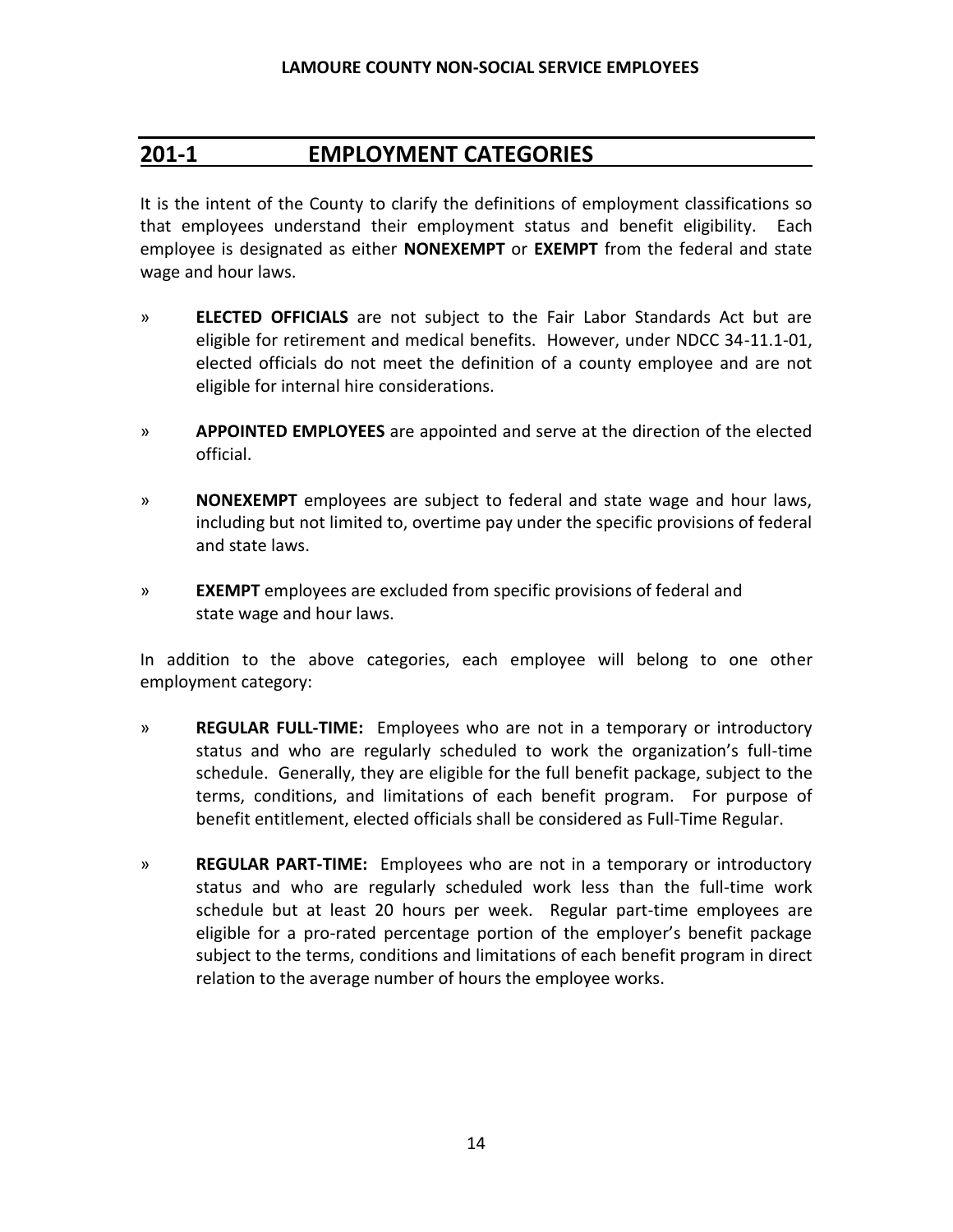# **201-2 EMPLOYMENT CATEGORIES (continued)**

- » **PART-TIME:** Employees who are not in a temporary or introductory status and who are regularly scheduled to work less than 20 hours per week. While they do receive all legally-mandated benefits (such as worker's compensation and Social Security benefits), they are ineligible for any of the employer's other benefit programs.
- » **INTRODUCTORY:** Employees who are being evaluated to determine whether further employment in a specific position or with the organization is appropriate. Employees who satisfactorily complete the introductory period will be notified of their new employment classification.
- » **TEMPORARY:** Employees hired as interim replacements, to temporarily supplement the work force, or to assist in the completion of a specific project. Employment assignments in this category are of a limited and indefinite duration. Employment beyond any initially stated period does not in any way imply a change in employment status. "Temporary" employees retain that status until notified of a change. While temporary employees receive all legallymandated benefits (such as workers' compensation insurance and Social Security), they are ineligible for any of the employer's other benefit programs.
- » **CASUAL/SEASONAL:** Employees who have established an employment relationship with the organization but who are assigned to work on an intermittent and/or unpredictable basis. While they receive all legally-mandated benefits (such as workers' compensation insurance and Social Security), they are ineligible for any of the employer's other benefits programs.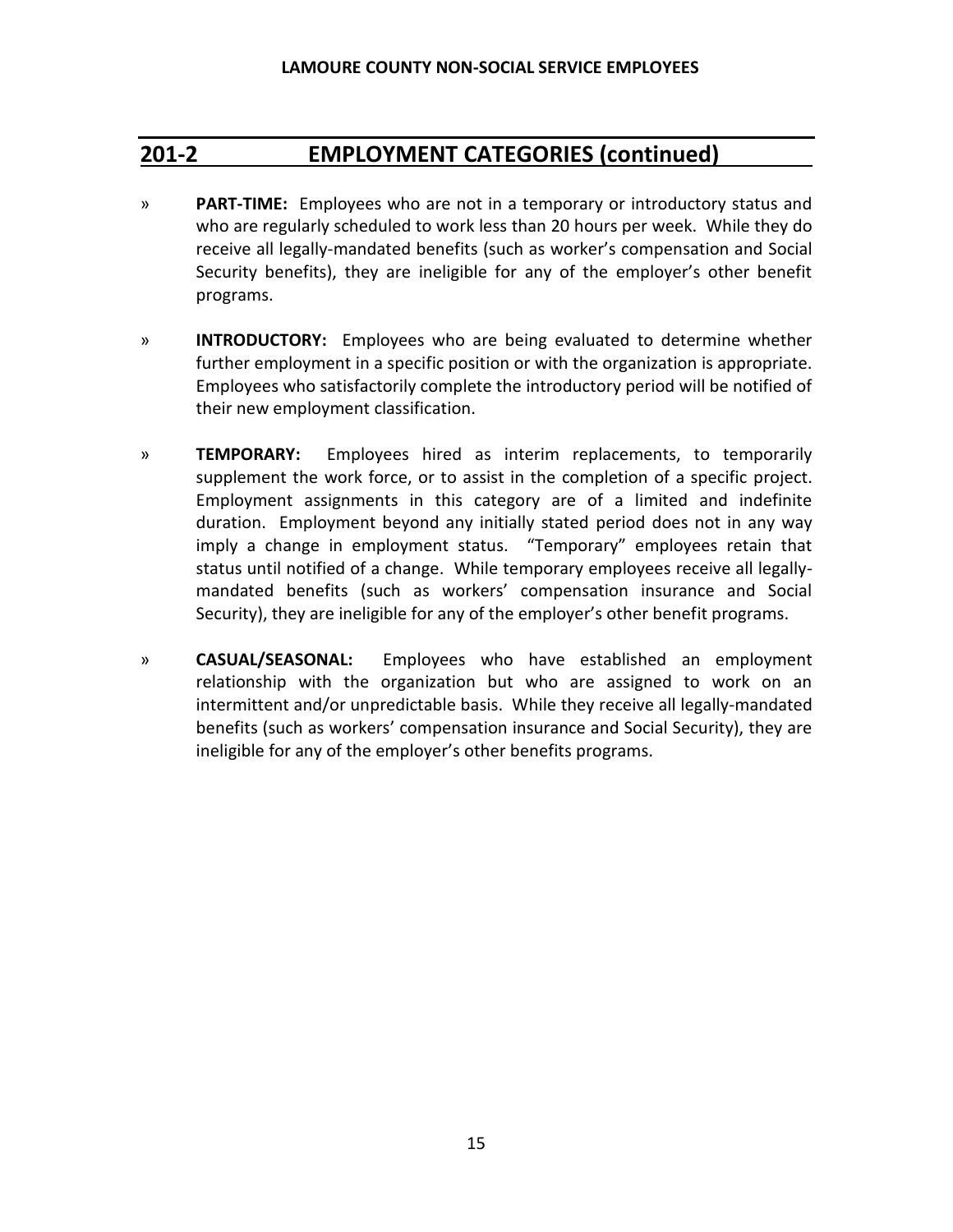# <span id="page-15-0"></span>**203 ACCESS TO PERSONNEL FILES**

Personnel files are the property of the County and access to the information they contain is restricted. With reasonable advance notice, an employee may review material in his or her file but only in the County's offices in the presence of the individual appointed by the County to maintain the file.

Personnel files are records of a public entity and are subject to the North Dakota open records rule. Articles that are considered "exempt" under NDCC Section 47-04-18.1 are considered confidential, not subject to public viewing, and are as follows:

» An employee's home address; personal telephone number; date of birth; photographs; medical information; motor vehicle operator's identification information; payroll deduction information; the name, address, phone number, date of birth, and any social security number of any dependent or emergency contact; any credit, debit, or electronic fund transfer card number; and any account number at a bank or financial institution.

Medical information will be maintained in a separate confidential file as required by NDCC Section 44-04-18.1. This will include any medical information obtained for leave purposes, workers' compensation, family medical leave and/or disability accommodations.

» All employees' medical information shall be treated confidentially and shall not be released without written consent of the employee or as provided by law.

Social Security numbers are confidential and will only be released as authorized in accordance with NDCC Section 44-04-28; for the purpose of participation in retirement or other employment benefits programs; or as authorized by the individual to whom the social security number is assigned, that individual's lawful agent or guardian, or by order of a court.

Any requests to view public records and those articles deemed non-confidential and nonexempt shall be directed to the Auditor's office.

Individuals, including employees, requesting copies of an open public record that is deemed non-confidential and nonexempt shall be subject to a reasonable charge.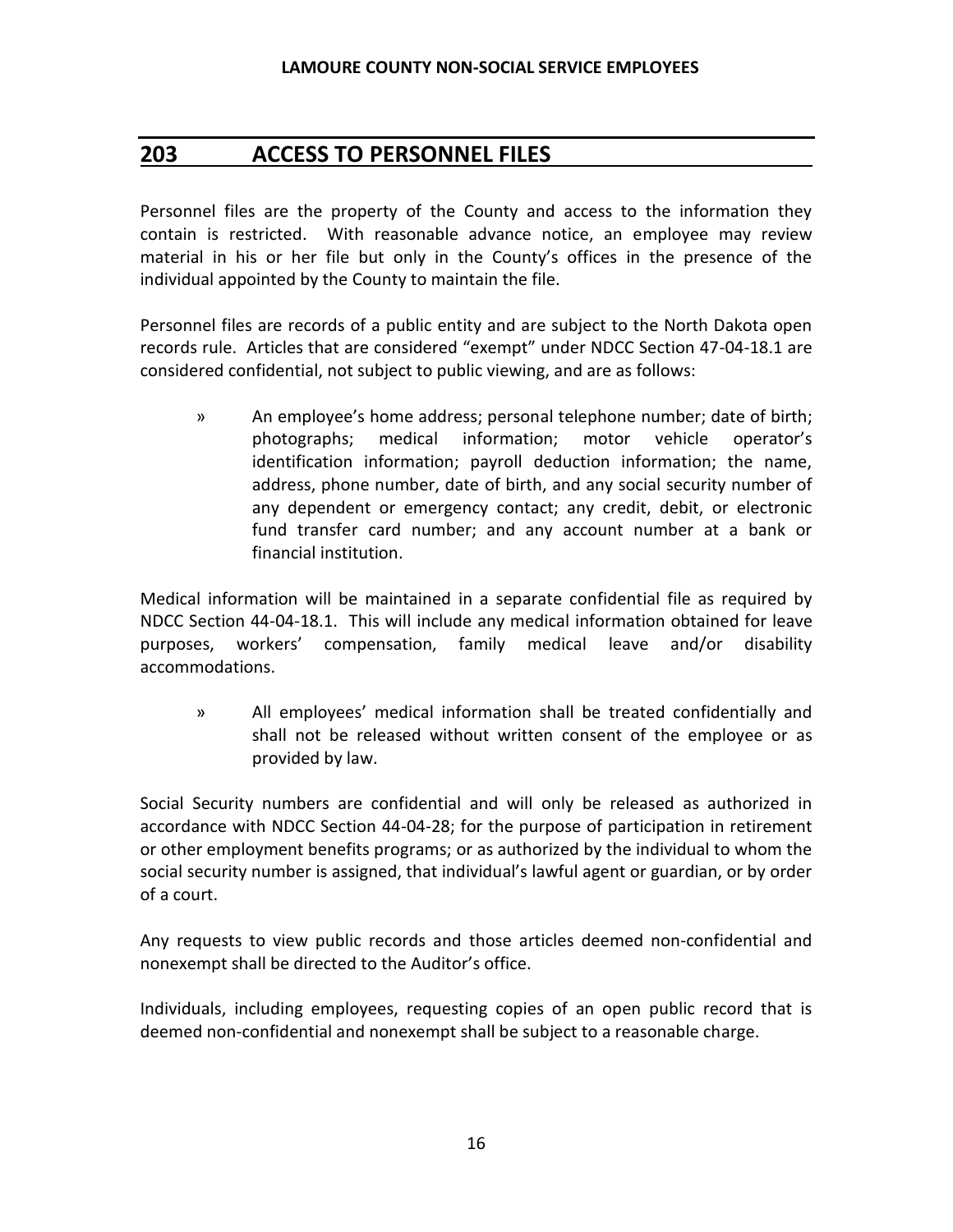## <span id="page-16-0"></span>**205 PERSONNEL DATA CHANGES**

It is the responsibility of each employee to promptly notify the County Auditor of any changes in personnel data. Personal mailing addresses, telephone numbers, number and names of dependents, individuals to be contacted in the event of an emergency, educational accomplishments, and other such status reports, should be accurate and current at all times.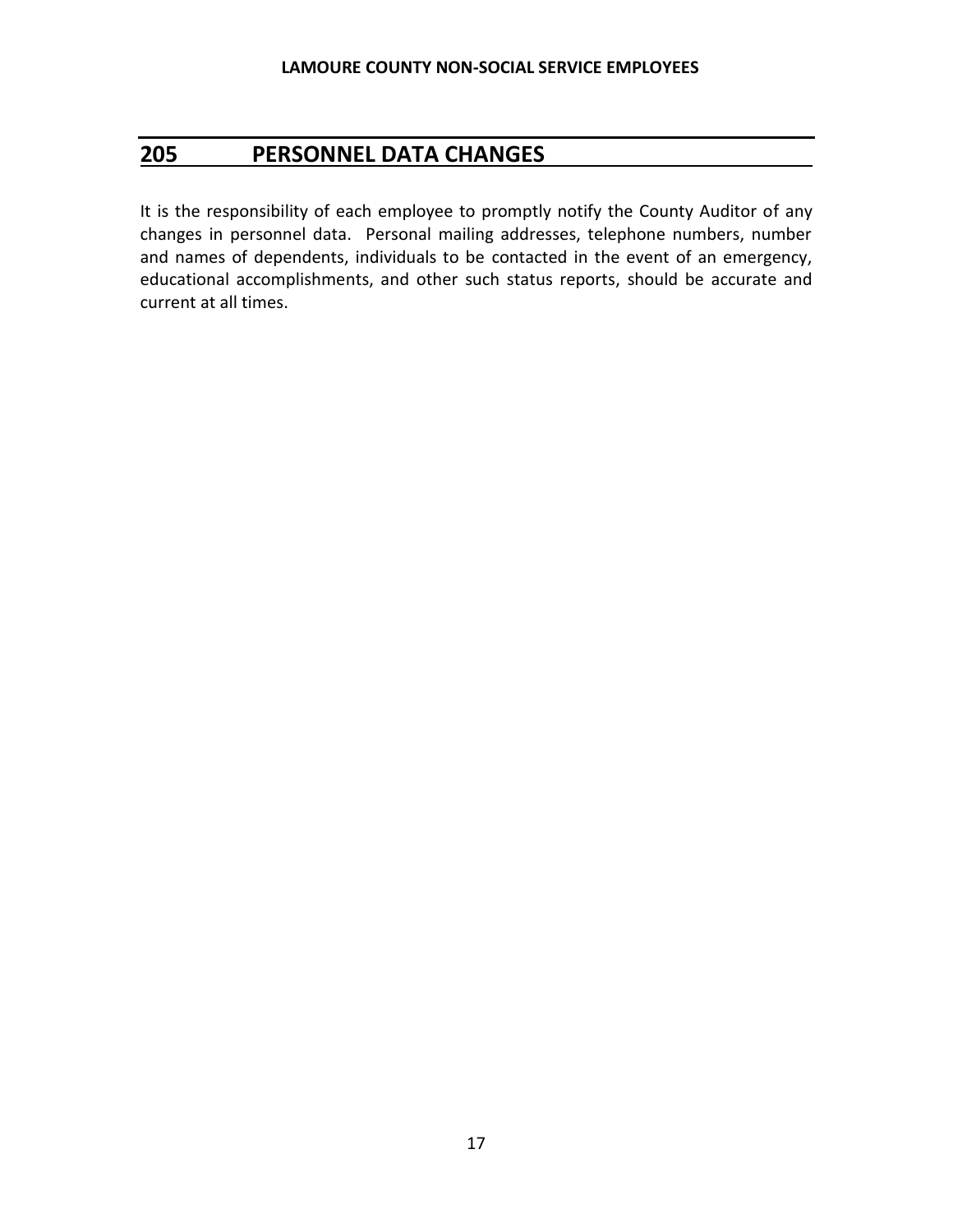## <span id="page-17-0"></span>**207 INTRODUCTORY PERIOD**

An employee should use the initial period after being hired or rehired with the County to determine whether the new position meets his or her expectations. The County uses this period to evaluate employee capabilities, attitude and work habits. Either the employee or the County may end the employment period, with or without cause or advance notice.

All new and rehired employees work on an introductory basis for the first 180 calendar days (six months) after their date of hire, unless a different time period is designated. Any significant absence will automatically extend the introductory period by the length of absence. If the County determines that the designated introductory period does not allow sufficient time to thoroughly evaluate the employee, the County may extend the introductory period for a specified period.

Introductory employees will assume "regular" status upon satisfactory completion of the introductory period. During the introductory period, new employees are eligible for those benefits that are required by law, such as workers' compensation insurance and Social Security and employees are eligible for any other employer-provided benefits, subject to the terms and conditions of each benefit program. See your supervisor for clarification of these benefit provisions.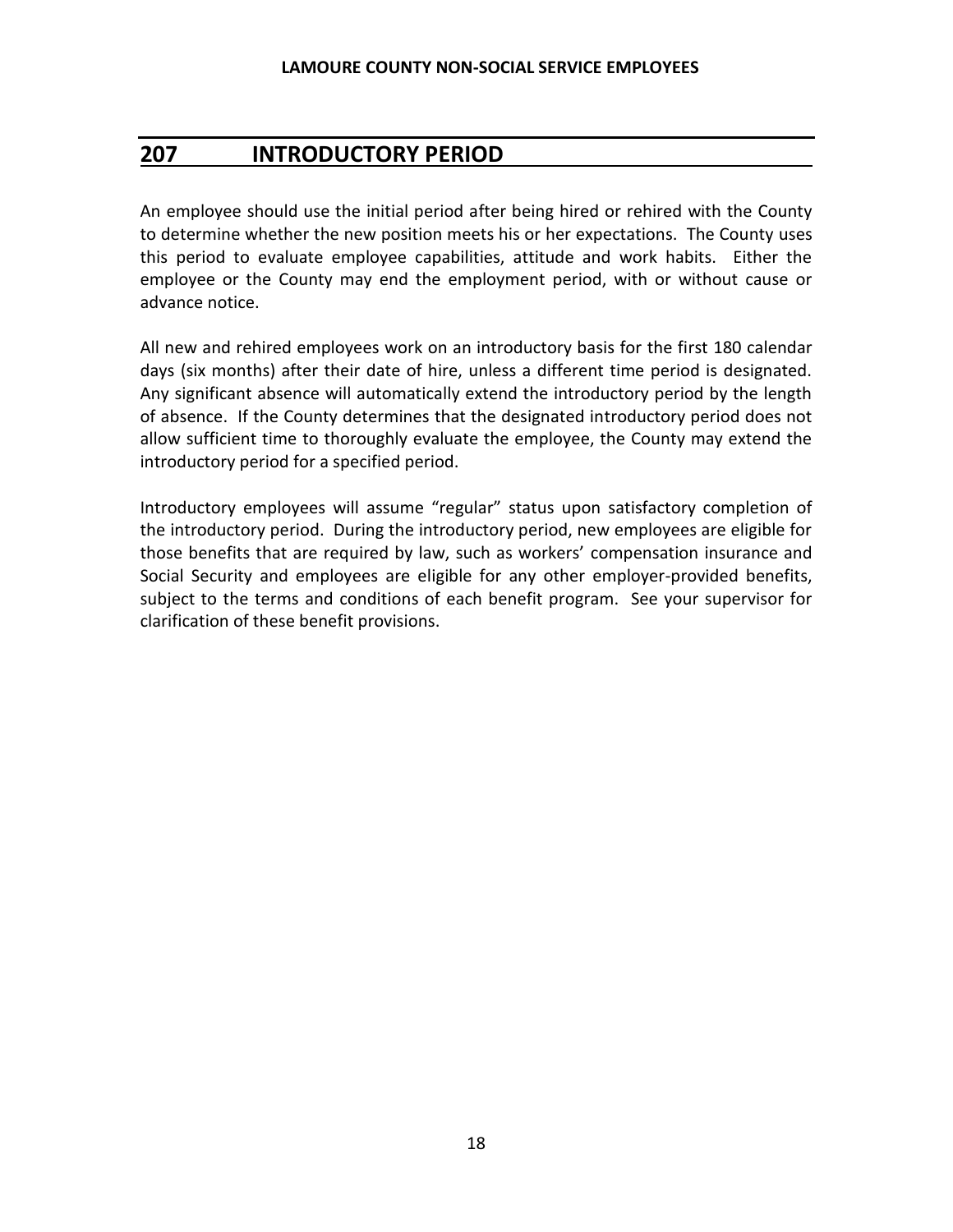# <span id="page-18-0"></span>**209 EMPLOYMENT APPLICATIONS**

It is the policy of the County to receive and retain only those job applications and resumes received as a result of the County's solicitation of same. The County will not accept nor retain any unsolicited applications or resumes.

The County relies upon the accuracy of information contained in the employment application, as well as the accuracy of other data presented throughout the hiring process and employment. Any misrepresentations, falsifications or material omissions in any of this information or data may result in the County's exclusion of the individual from further consideration for employment or if the person has been hired, discharge from employment.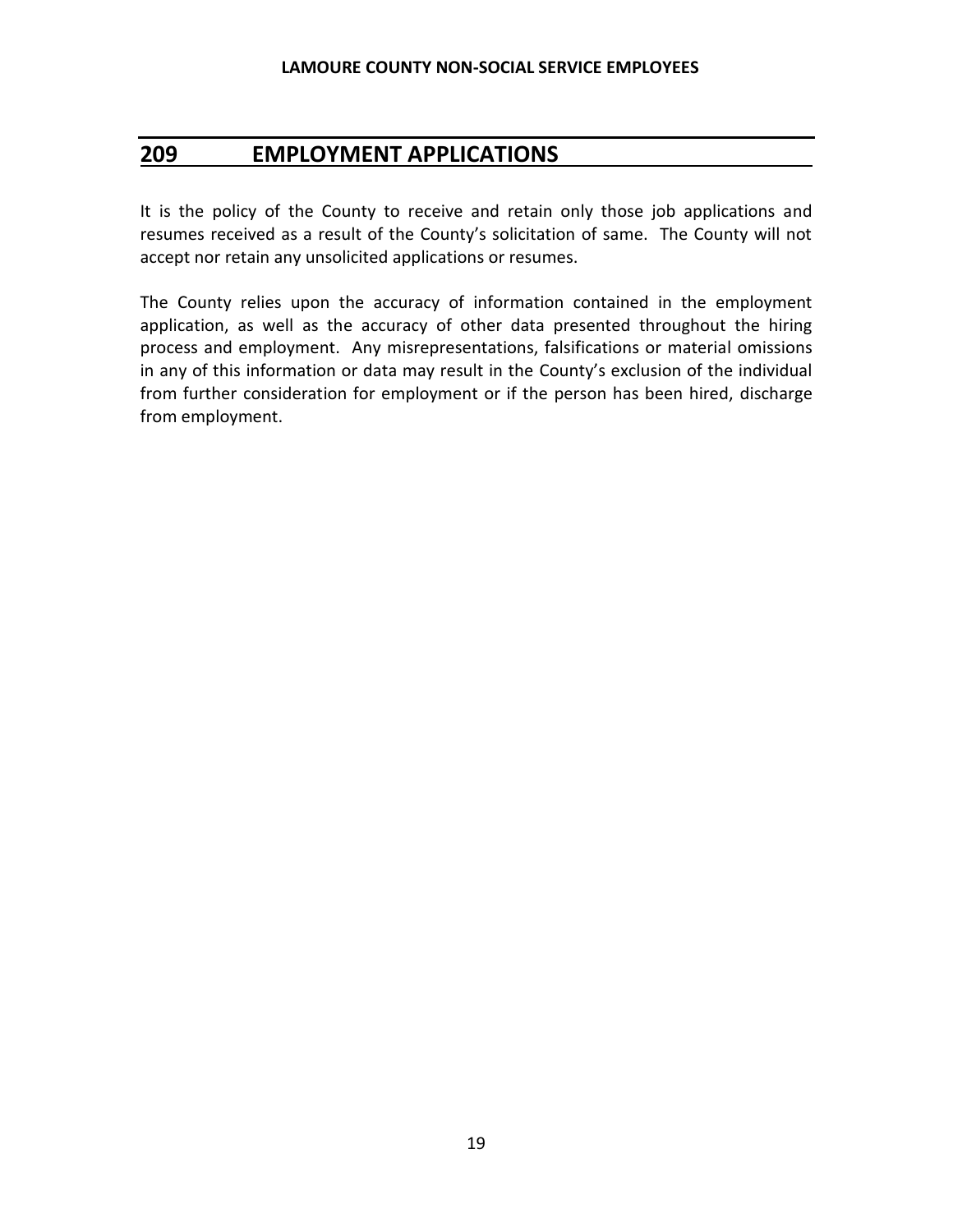# <span id="page-19-0"></span>**211 PERFORMANCE EVALUATION**

Supervisors and employees are strongly encouraged to discuss job performance and goals on an informal, day-to-day basis. Formal performance evaluations are conducted at the end of an employee's initial period in any new position. This period, known as the introductory period, allows the supervisor and the employee to discuss the job responsibilities, standards and performance requirements of the new position. Additional formal performance reviews are conducted to provide both supervisors and employees the opportunity to discuss job tasks, identify and correct weaknesses, encourage and recognize strengths, and discuss positive purposeful approaches for meeting goals. **You cannot assume that you will necessarily receive a wage or salary increase each time your performance is reviewed.**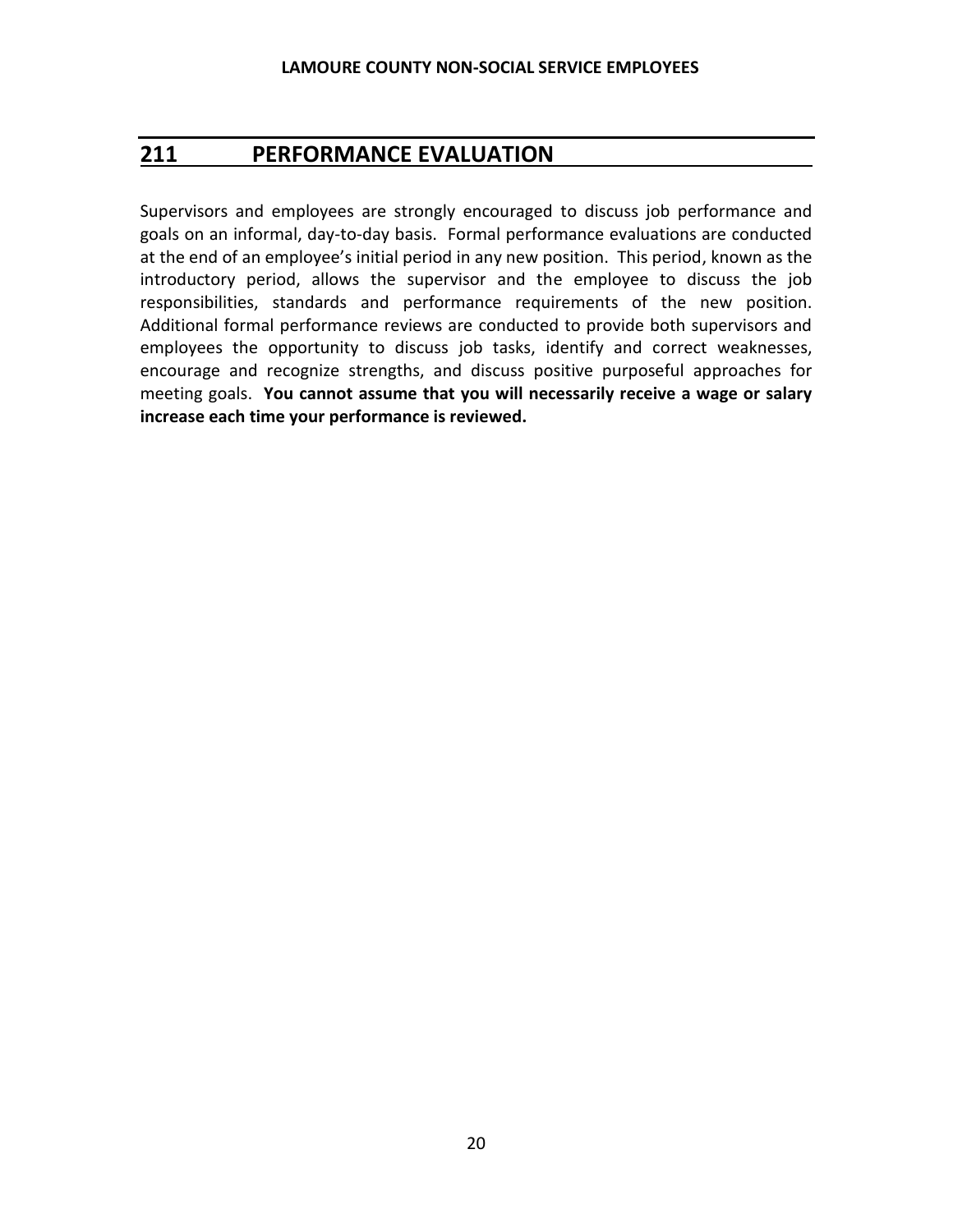# <span id="page-20-0"></span>**301 EMPLOYEE BENEFITS**

Eligible employees in the County are provided a wide range of benefits. A number of the programs (such as Social Security, workers' compensation, state disability, and unemployment insurance) cover all employees in the manner prescribed by law.

Benefits eligibility is dependent upon a variety of factors, including employee classification. Your supervisor can identify the programs for which you are eligible. Details of many of these programs can be found elsewhere in this handbook.

The following benefit programs are available to eligible employee:

- Auto (County Owned Vehicles)
- Auto Mileage
- Benefit Conversion at Termination
- Bereavement Leave
- Dental Insurance
- Family Medical Leave
- Flex Plan (Sec. 125)
- Holidays
- Jury Duty Leave
- Life Insurance
- Maternity Related Leave
- Medical Insurance (Employer Contribution Varies with Tenure)
- Military Leave
- Retirement Plan
- Sick Leave
- Uniform Allowance
- Vacation Benefits
- Witness Duty Leave
- Vision Insurance

Some benefit programs require contributions from the employee, but most are fully paid by the County.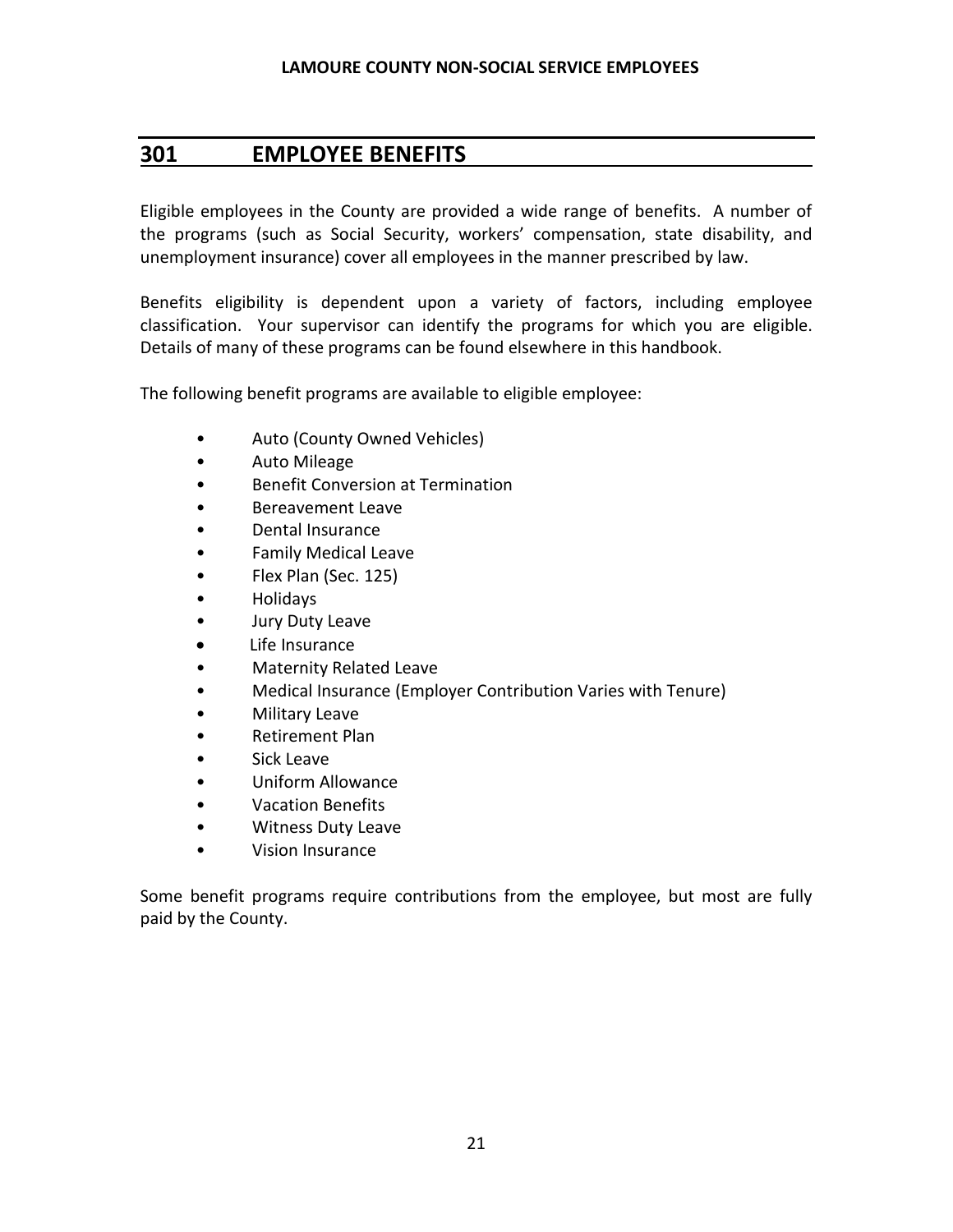# <span id="page-21-0"></span>**303-1 VACATION BENEFITS**

The following employee classifications are eligible for vacation benefits according to the guidelines set forth in this policy:

- **Regular full-time employees**
- **• Regular part-time employees - prorated**

Vacation begins accruing on the first day of employment and may be taken as it is earned. A benefit year is the twelve month period following being hired in an eligible employment classification. This benefit year will be adjusted to reflect the length of any unpaid leave of absence.

Vacation leave may not be advanced. Vacation and sick leave is not earned until the month worked is complete and the leave is credited to the account on the first work day of the following month.

Vacation leave must be taken in increments of one-quarter hour (15 minutes).

Vacation pay will be calculated based on the employee's straight-time pay rate (in effect when Vacation benefits are used) times the number of hours the employee would otherwise have worked on the day(s) of absence, to a maximum of eight hours. Vacation pay does not include shift differentials, incentive pay, bonuses, or other special forms of compensation. Vacation benefits for salaried employees will be based on their normal wages.

Employees who have satisfied all eligibility requirements must submit vacation requests of three days or more to their supervisors a minimum of two weeks in advance of the time requested. Requests will be evaluated based upon various factors, including anticipated operating requirements and staffing considerations during the proposed period of absence. Vacation days may not be taken in increments of less than onequarter hour. With the exception of elected officials, no employee may take vacations in excess of 14 consecutive calendar days without the prior approval of the County Commissioners.

The accrual of vacation leave is limited in that no more than Two hundred forty (240) hours of accrued vacation leave may be carried forward beyond December thirty-first of each year. Employees will lose any hours accrued that exceed 240 hours after December 31.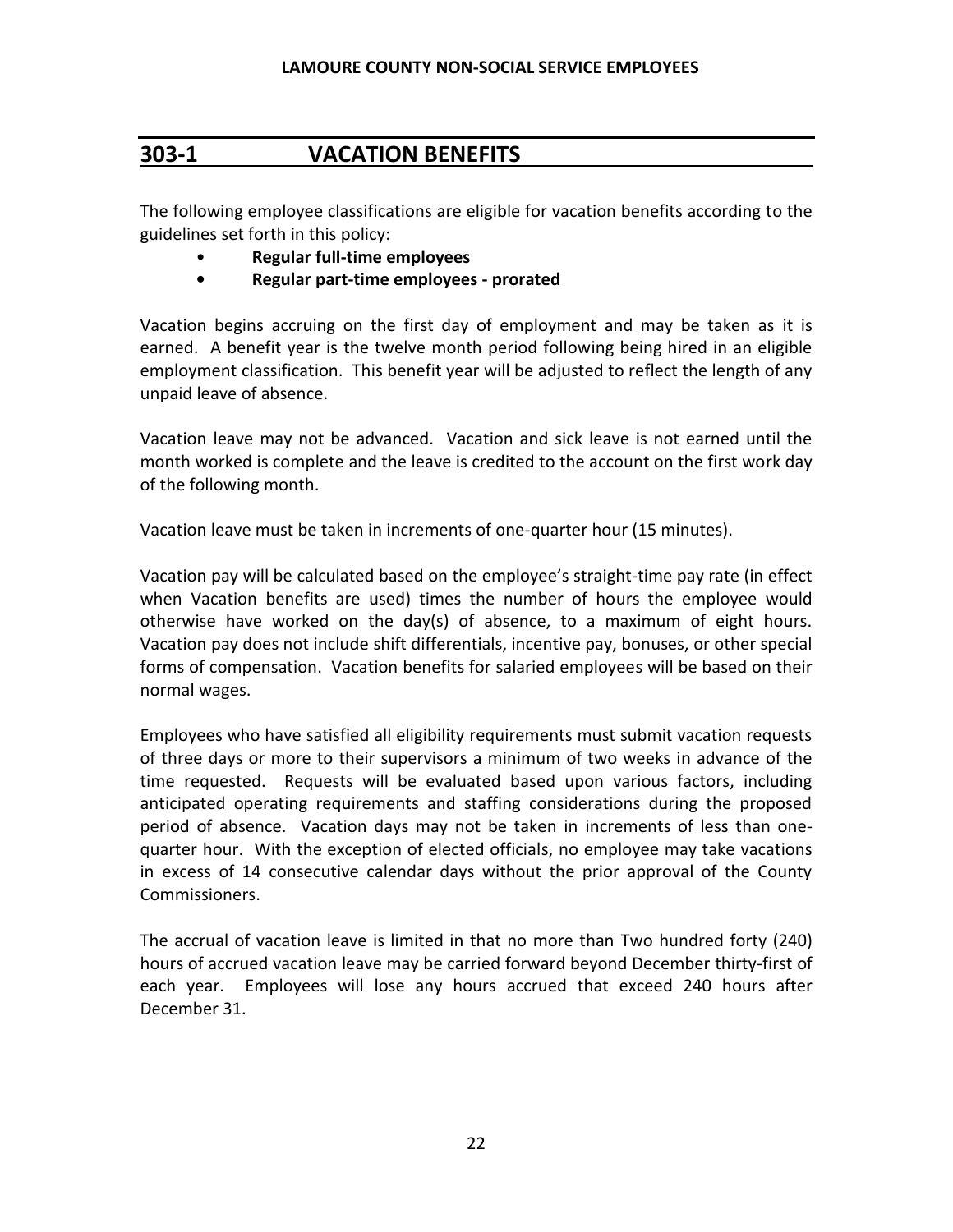# **303-2 VACATION BENEFITS (continued)**

Hours worked in December for which vacation leave accrues, are not considered earned until the first working day of January. (REF: NDAC Section 4-07-12-08)

Part-time employees earn vacation leave in proportion to their part-time schedules.

An employee accrues leave when employed for a fraction of a month. The number of vacation leave hours earned by an employee for employment for a fraction of a month must be in proportion to the total number of straight time hours the employee was on the payroll compared to the number of normal working hours in the month. NDAC Section 4-07-12-05.

Employees are strongly encouraged to take earned vacation during the benefit year of its accrual.

Upon termination of employment, employees will be paid for vacation benefits that have accrued through the last day of work.

The Eligibility Table below defines when vacation benefits become available to eligible employees.

#### **VACATION BENEFITS ELIGIBILITY TABLE ACCRUAL RATES 35 HOUR WORK WEEK**

| <b>LENGTH OF SERVICE</b>              | <b>HOURS PER MONTH</b> |
|---------------------------------------|------------------------|
| <b>O THRU 5 YEARS OF EMPLOYMENT</b>   | <b>7 HOURS</b>         |
| <b>6 THRU 10 YEARS OF EMPLOYMENT</b>  | <b>9 HOURS</b>         |
| <b>11 THRU 15 YEARS OF EMPLOYMENT</b> | <b>11 HOURS</b>        |
| <b>16 YEARS OR MORE OF EMPLOYMENT</b> | <b>13 HOURS</b>        |

#### **40 HOUR WORK WEEK**

| <b>LENGTH OF SERVICE</b>              | <b>HOURS PER MONTH</b> |
|---------------------------------------|------------------------|
| <b>O THRU 5 YEARS OF EMPLOYMENT</b>   | <b>8 HOURS</b>         |
| <b>6 THRU 10 YEARS OF EMPLOYMENT</b>  | <b>10 HOURS</b>        |
| <b>11 THRU 15 YEARS OF EMPLOYMENT</b> | <b>12 HOURS</b>        |
| <b>16 YEARS OR MORE OF EMPLOYMENT</b> | <b>14 HOURS</b>        |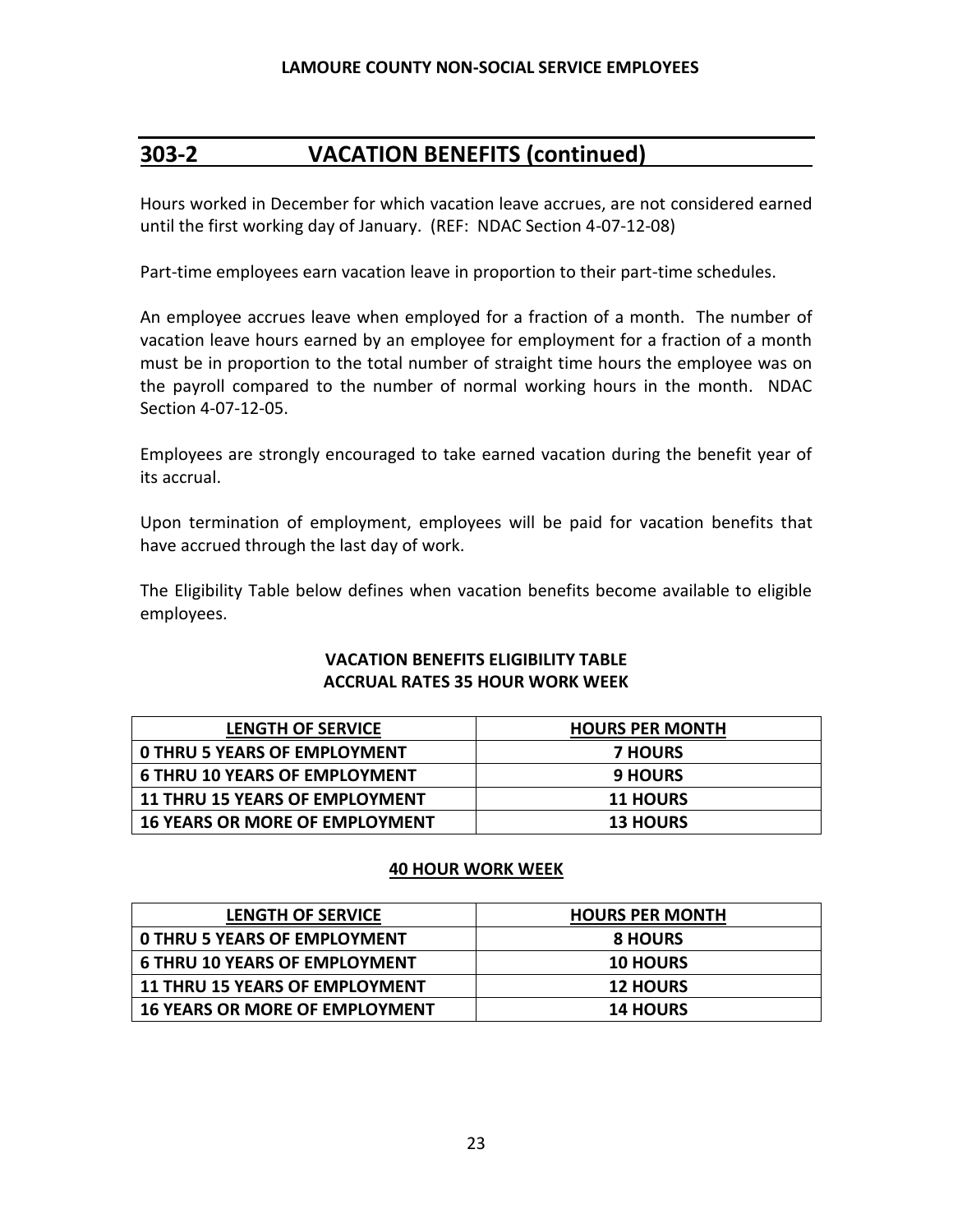### <span id="page-23-0"></span>**305-1 HOLIDAYS**

The County will grant holiday time off to all employees on the holidays listed below.

- New Years' Day (January 1)
- Martin Luther King Jr. Day (third Monday in January)
- President's Day
- Good Friday
- Memorial Day (last Monday in May)
- Independence Day (July 4)
- Labor Day (first Monday in September)
- Veteran's Day (November 11)
- Thanksgiving (fourth Thursday in November)
- Courthouse is closed the day after Thanksgiving (employee's choice to take vacation or day without pay)
- December 24 Close at Noon (unless it falls on the weekend)
- Christmas (December 25)

County offices will also be closed for business on the Friday directly following Thanksgiving. Said day does not qualify for holiday pay; however, employees shall have the option of using a vacation day for that day or taking the day as unpaid.

In addition to the above holidays, any other day appointed by the President of the United States, the Governor of the State of North Dakota or designated by the County Commissioners.

All eligible employees shall receive Holiday pay. Holiday pay will be calculated based on the employee's straight-time pay rate (as of the date of the holiday) times the number of hours the employee would otherwise have worked on that day. Eligible employee classification(s):

- • **Regular full-time employees**
- **Regular part-time employees (pro-rated)**
- **Introductory employees**

A recognized holiday that falls on a Saturday will be observed on the preceding Friday, and a recognized holiday that falls on a Sunday will be observed on the following Monday (in accordance with provisions of the North Dakota Century Code).

If an eligible employee works on a recognized holiday, he or she will receive wages at his or her straight time base pay rate for the hours worked on the holiday – in addition to the Holiday pay described above. If a recognized holiday falls during an eligible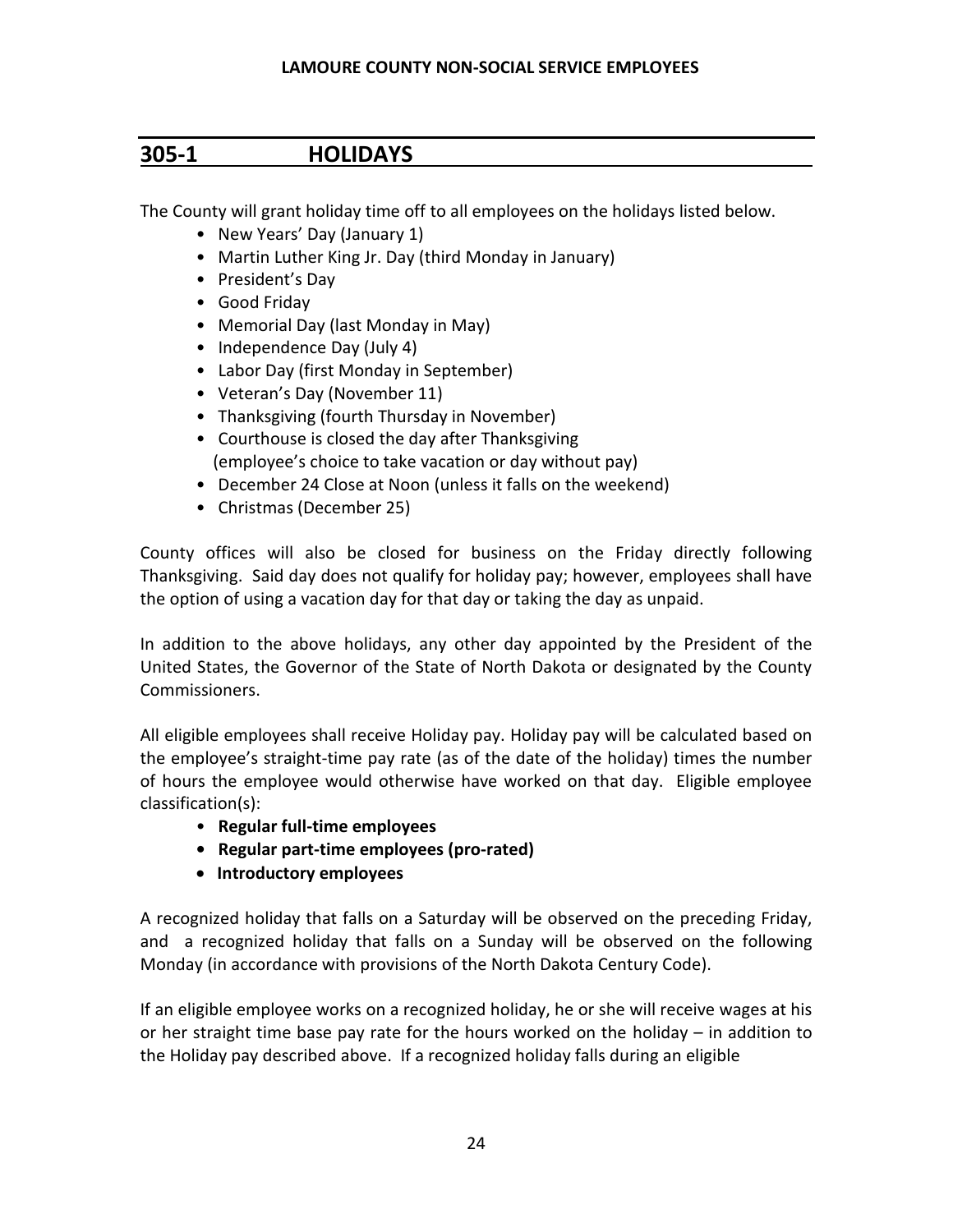### **305-2 HOLIDAYS (continued)**

employee's paid absence (e.g., vacation), holiday pay will be provided instead of the paid time off benefit that would otherwise have applied.

Paid time off for holidays will not be counted as hours worked for the purposes of determining whether overtime pay is owed.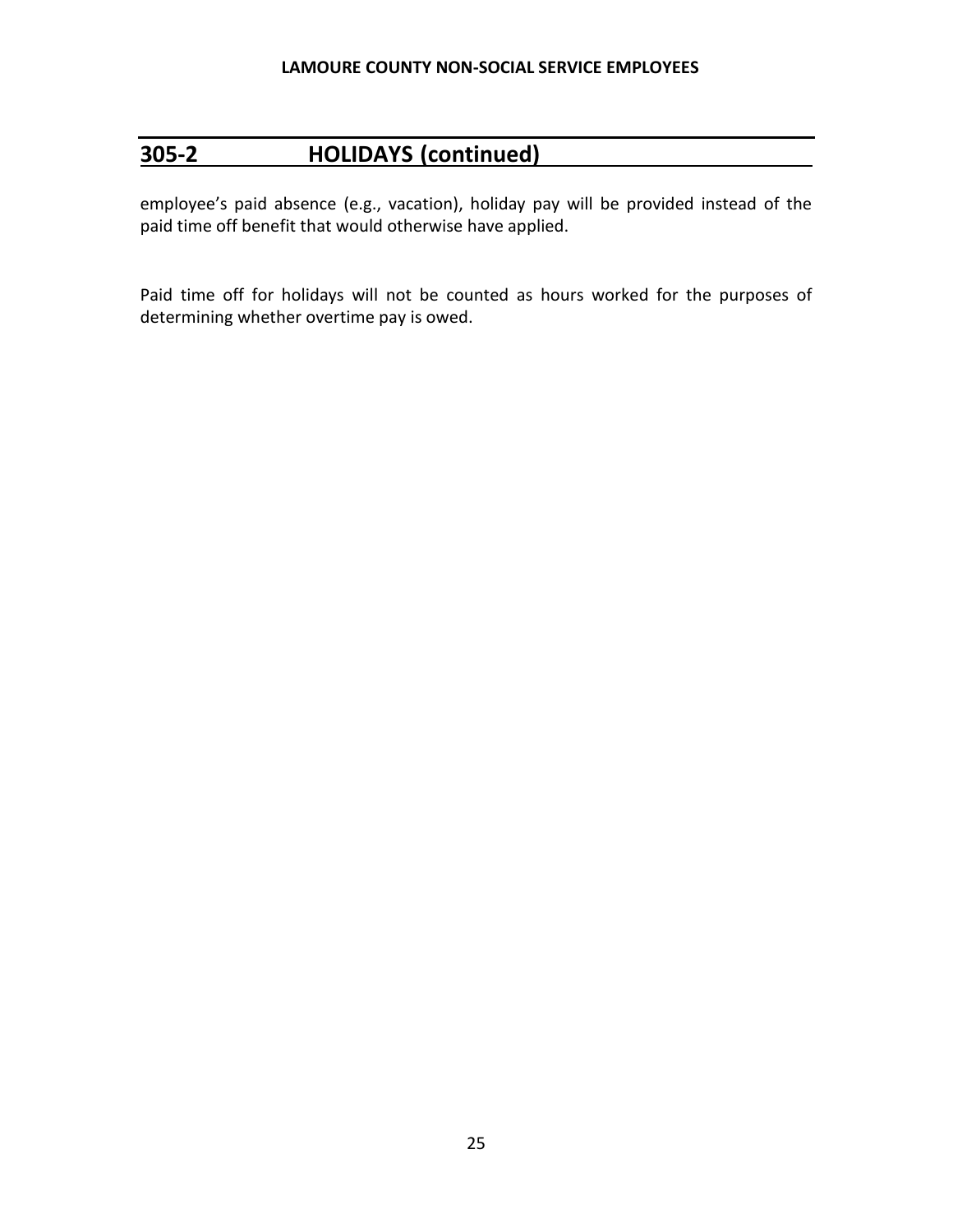# <span id="page-25-0"></span>**307-1 REPORT OF INJURY AND CLAIMS MANAGEMENT**

The County provides a comprehensive workers' compensation insurance program at no cost to employees. This program covers any injury or illness sustained in the course of employment, as defined by law, that requires medical, surgical, or hospital treatment. Subject to applicable legal requirements, workers' compensation insurance provides benefits after a short waiting period or, if the employee is hospitalized, immediately.

#### **Employee Responsibilities**

- 1. Injuries on the job are a serious matter regardless of how large or small the scope of medical treatment required to treat the condition. It is the responsibility of every employee to report all work-related injuries and accidents to their immediate supervisor and Risk Manager. If necessary, medical first aid must be administered immediately and without delay.
- **2.** An incident is a situation where an employee has an injury, accident or exposure and does not feel the need to seek medical attention. Under these circumstances it is critically important that an employee contact the Risk Manager immediately to ensure the incident is properly reported to Workforce Safety and Insurance (WSI) within 24 hours. If medical attention is required at a later date, the employee is required to contact the Risk Manager prior to scheduling a medical appointment. Failure to report an incident or injury within 24 hours of its occurrence may result in denial of the claim**.**

#### **Claims Management**

Employees must contact their supervisor and Risk Manager immediately to notify them that an injury or incident has occurred. The Risk Manager will assist the employee in completing a First Report of Injury Form (FROI) in order to meet the mandatory 24 hour reporting requirement established by WSI. The Risk Manager will work closely with the injured employee and the medical providers to assess the extent of the injury and help establish a return to work solution as required.

#### **Return to Work**

The LaMoure County Risk Management Program is designed to protect all employees from occupational injuries and illnesses but accidents may sometimes occur. When an injury takes place, the County will make every effort to ensure that the injured worker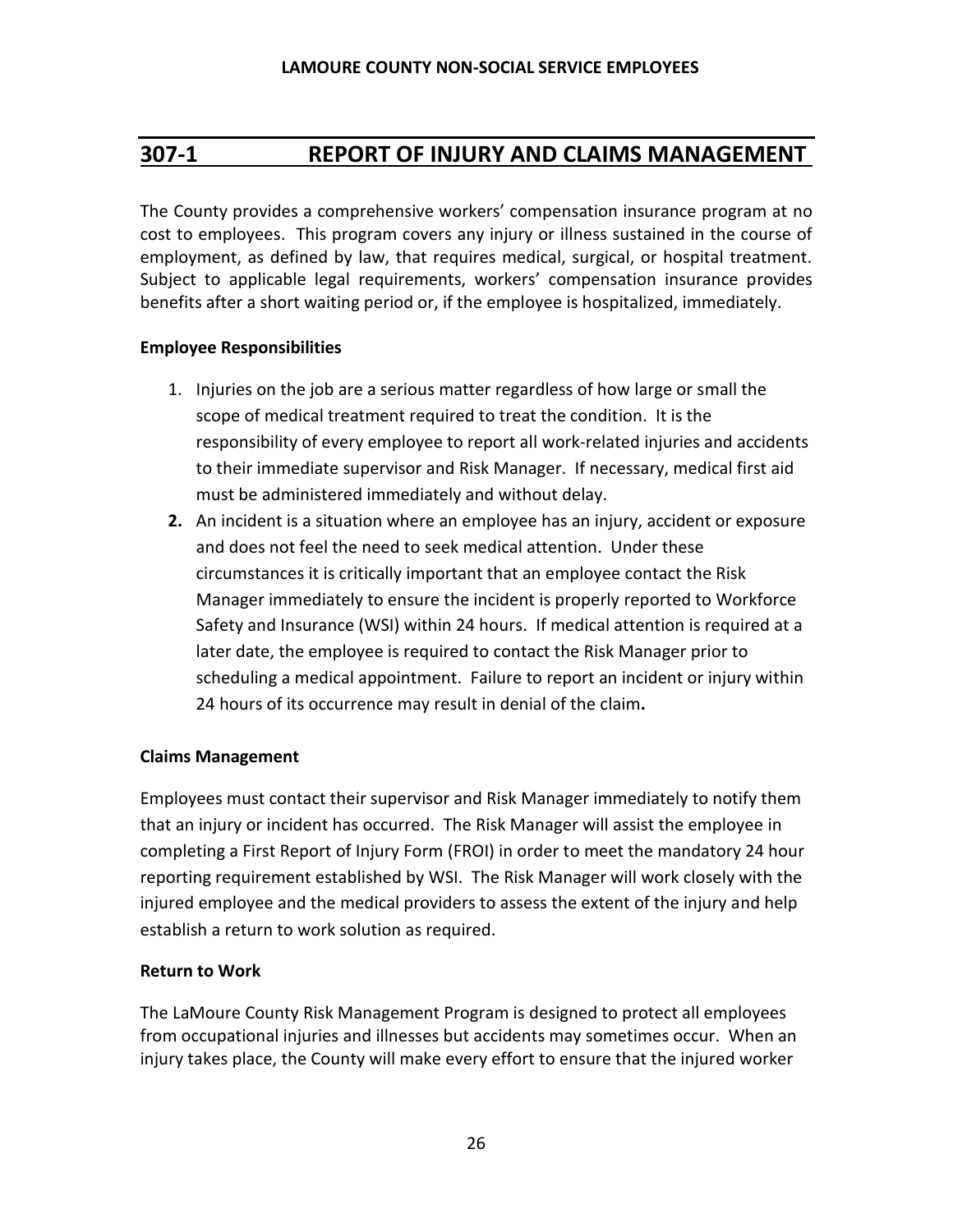# **307-2 REPORT OF INJURY AND CLAIMS MANAGEMENT (con't)**

receives prompt/quality medical care and all statutory benefits accorded to them by WSI.

In order to assist an employee in the recovery process, LaMoure County may utilize a Transitional Work Program with the objective to help an employee recover from their injury as soon as possible. The program provides temporary, transitional work for employees who, as a result of an injury or illness arising out of and in the course of employment, are unable to perform their regular job duties due to physical limitations.

The success of the Transitional Work Program depends on the cooperation and participation of the employee, the County representative and the medical community. The County will make every effort to develop return-to-work solutions that will help an injured worker remain productive and financially secure. Employees must participate in the program if they have sustained an occupational injury or illness which, according to the medical community, temporarily precludes them from performing their regular job. If an employee chooses not to accept a transitional work assignment, it could affect his/her workers compensation benefits. The County will communicate with the injured employee and WSI representatives to ensure that every effort is made to return disabled employees safely to productivity at the earliest time possible.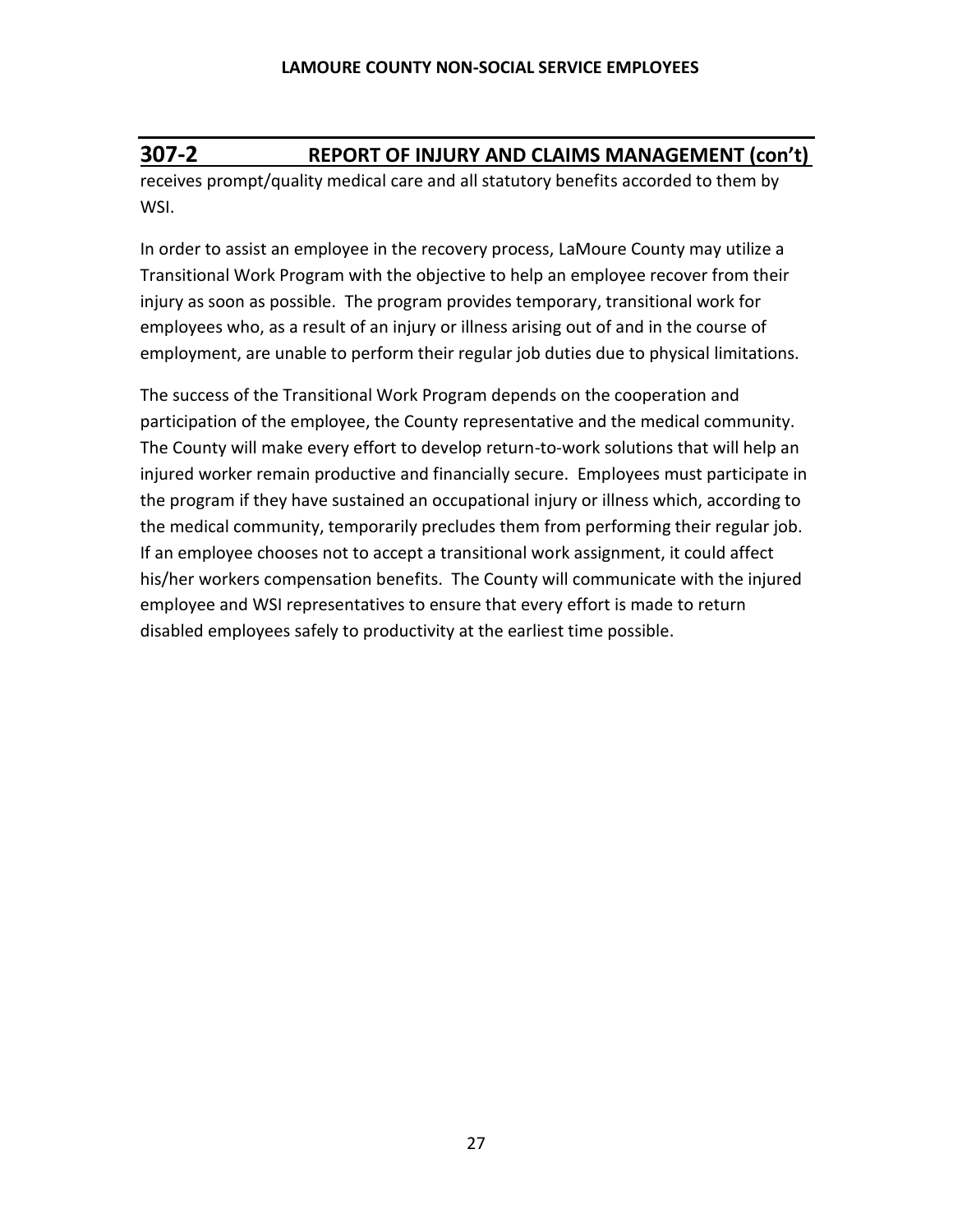# **309-1 SICK LEAVE BENEFITS**

The County provides paid sick leave benefits to all eligible employees for periods of temporary absence due to illnesses or injuries. Eligible employee classification(s):

**\_\_\_\_\_\_\_\_\_\_\_\_\_\_\_\_\_\_\_\_\_\_\_\_\_\_\_\_\_\_\_\_\_\_\_\_\_\_\_\_\_\_\_\_\_\_\_\_\_\_\_\_\_\_\_\_\_\_\_\_\_\_\_\_\_\_\_\_\_\_\_\_**

- **Regular full-time employees**
- **Regular part-time employees (pro-rated)**

Eligible employees will accrue sick leave benefits at the rate of 12 days per year (1 day per month). Sick leave begins accruing on the first day of employment and may be taken as it is earned. Sick leave is not earned until the month worked is complete and the leave is credited to the account on the first work day of the following month.

Sick leave must be taken in increments of one-quarter hour (15 minutes).

An eligible employee may use sick leave benefits for an absence due to illness or injury sustained by either that employee or a member of the employee's immediate family.

Employees who are unable to report to work due to an illness should notify their supervisor before the scheduled start of their shift if possible. The supervisor should also be contacted each additional day of absence. If an employee is absent for three or more consecutive days due to illness or injury, a physician's statement may be requested verifying the nature of the disability and its beginning and expected ending dates. Such verification may be requested for other sick leave absences as well and may be the basis for payment authorization of sick leave benefits. Before returning to work from a sick leave absence of three calendar days or more, an employee may be requested to provide a physician's verification that he or she may safely return to work.

Sick leave benefits will be calculated based on the employee's base pay rate at the time of absence and will not include any special forms of compensation, such as incentives, commissions, bonuses, or shift differentials. As an additional condition of eligibility for sick leave benefits, an employee must apply for any other available compensation and benefits, such as state disability insurance. Sick leave benefits will be used to supplement any state disability insurance or workers' compensation benefits that an employee is eligible to receive. The combination of any such disability payments and sick leave benefits cannot exceed the employee's normal earnings.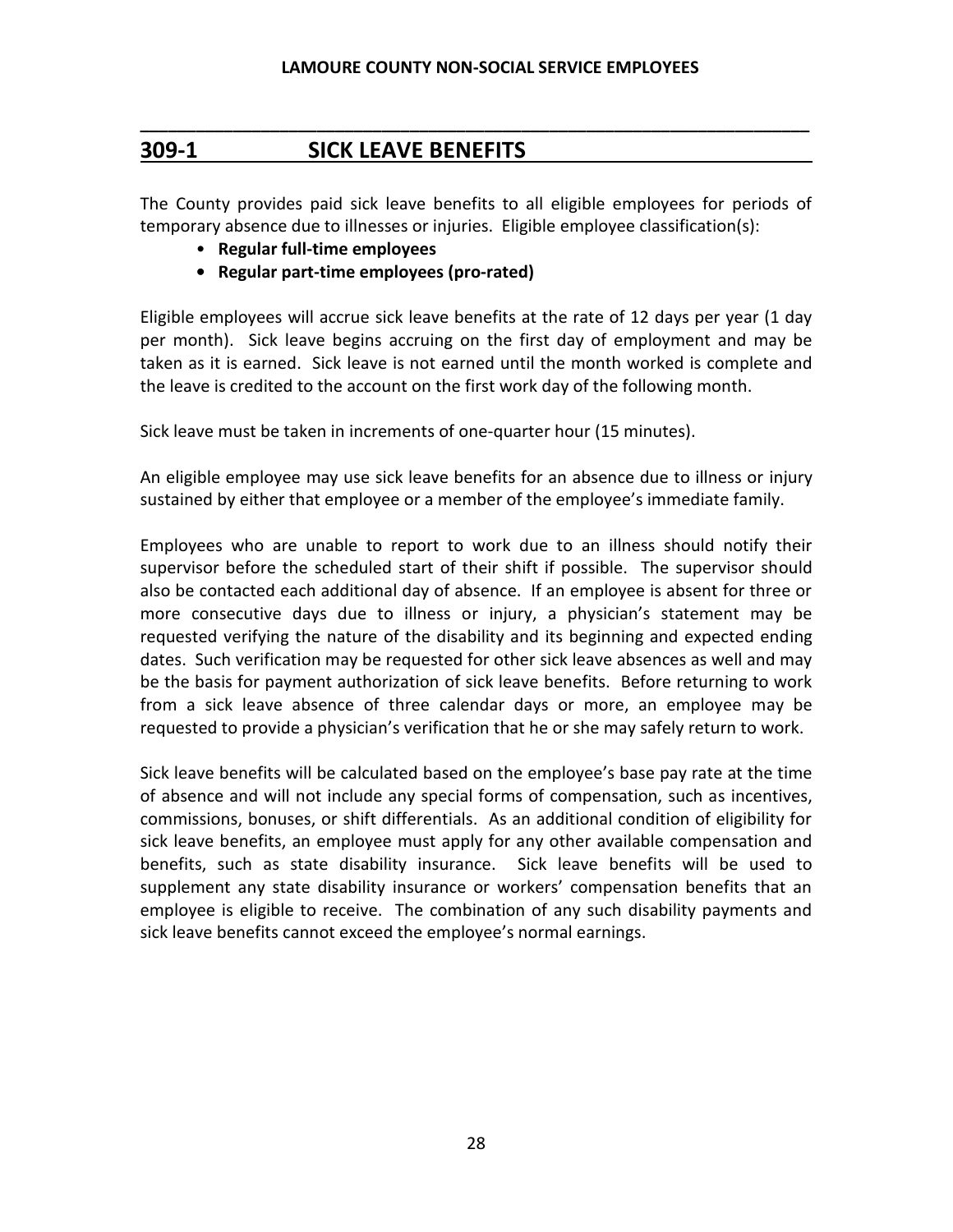# **309-2 SICK LEAVE BENEFITS (continued)**

Because sick leave benefits are intended to provide income protection in the event of an actual illness or injury, unused sick leave benefits cannot be used of any other paid or unpaid absence and employees will not be compensated for such leave upon time of termination of employment or retirement.

It is the employer's intention that regular appointment and office visits to the Doctor, Dentist, Optometrist, etc. be scheduled for non-working time, but in the event that employees must be absent for such appointments during normal working hours, sick leave my be taken if approved in advance.

#### DONATION OF SICK LEAVE:

Employees may donate 25% (up to 160 hours) of their accrued sick leave per calendar year to fellow employees. The Auditor and/or Human Resources shall approve all such gifts when a written request is made. Unused sick leave may not be gifted or transferred at the time of termination of employment, regardless if termination is voluntary or involuntary. An employee must exhaust all available personal time, including vacation leave, sick leave, and comp time before being eligible to receive gifts from other employees. It shall be the responsibility of the department head to ensure that all personal leave has been exhausted.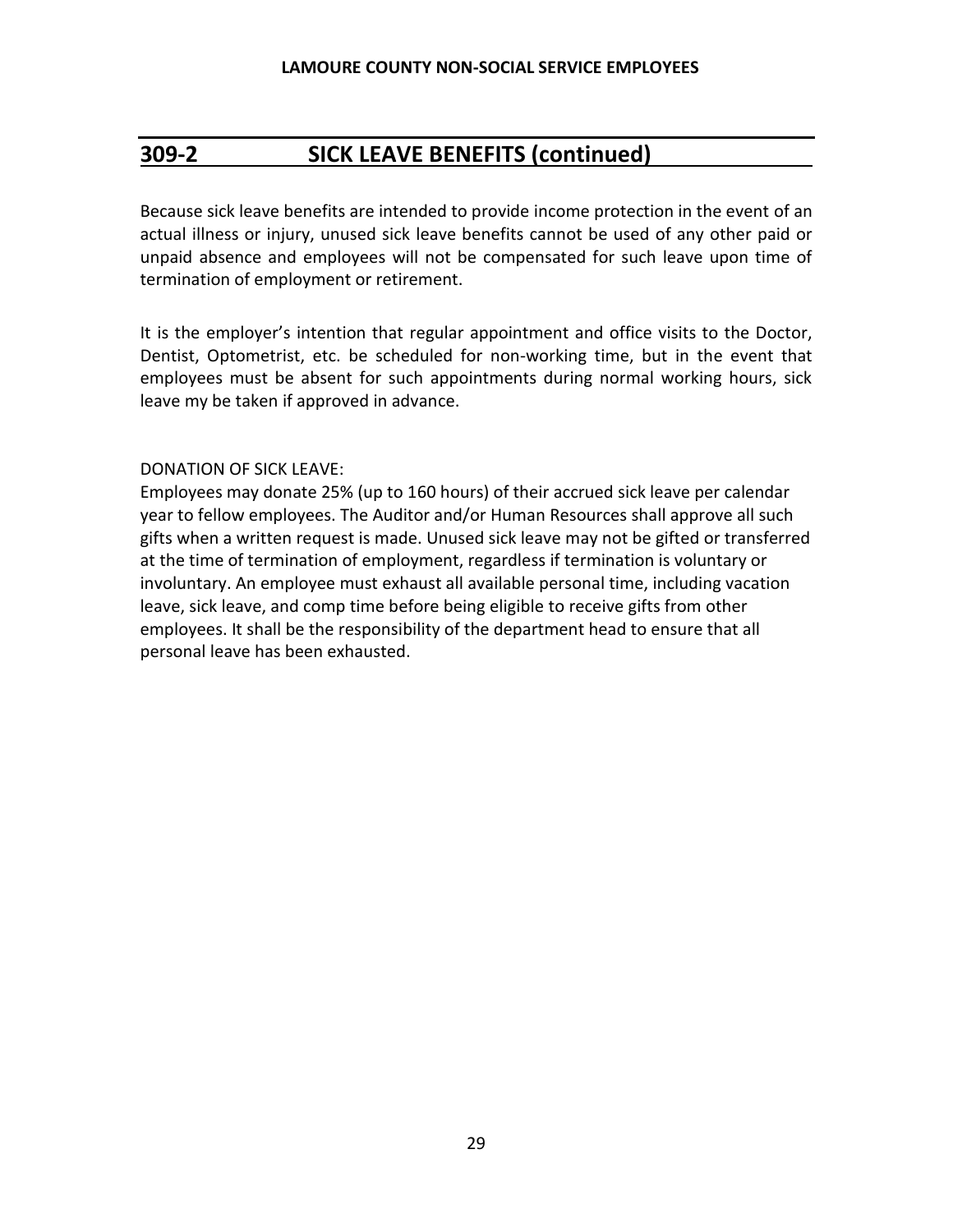#### <span id="page-29-0"></span>**311 BEREAVEMENT LEAVE**

If an employee wishes to take time off due to the death of an immediate family member, the employee should notify his or her supervisor immediately. Paid time off may be granted to allow the employee to attend the funeral and make any necessary arrangements associated with the death.

Up to three days of paid bereavement leave for a funeral within 300 miles and five days of paid bereavement leave for outside a 300 mile radius of the County may be provided to eligible employees, per incidence, in the following classification(s):

- **Regular full-time employees**
- **Regular part-time employees (pro-rated)**

Bereavement pay is calculated based on the base pay that an employee would otherwise have earned had he or she worked on the day of absence.

Approval of bereavement leave will occur in the absence of unusual operating requirements. Any employee may, with the supervisor's approval, use any available paid leave for additional time off as necessary.

The employer defines "immediate family" as the employee's spouse, parent (natural, adoptive, foster, or step-parent), child (natural, adoptive, foster, or step-child), sibling, brother-in-law or sister-in-law; the employee's spouse's parent, child, or sibling, brother-in-law or sister-in-law; the employee's child's spouse; grandparents or grandchildren.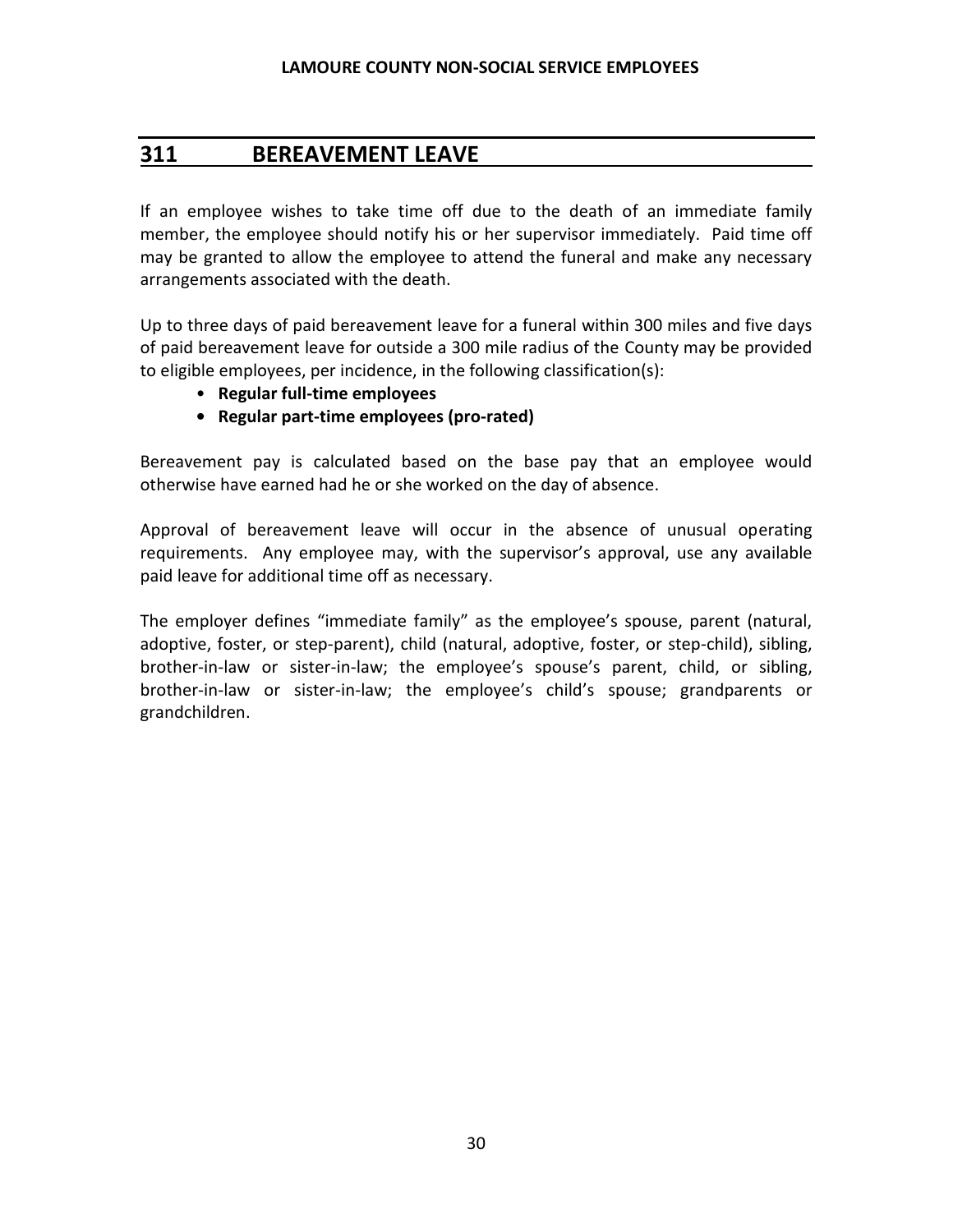# <span id="page-30-0"></span>**313 JURY DUTY**

The County encourages employees to fulfill their civic responsibilities by serving jury duty when required. Employees in an eligible classification may request up to two weeks of paid jury duty leave over any one year period. Employee classifications that qualify for paid jury duty leave:

- **Regular full-time employees**
- **Regular part-time employees (pro-rated)**

An employee may choose on the following options:

- Mark the time off as Jury Leave. Any fees received from the Court must be provided to the County (turn in to the Auditor's office). Employee receives normal pay as if not on any form of leave.
- Mark the time off as Vacation Leave. The time will be deducted from the employee's vacation time and the employee retains any fees received from the Court.

If an employee is required to serve jury duty beyond the period of paid jury duty leave, he or she may use any available paid time off (for example, vacation benefits) or may request an unpaid jury duty leave of absence.

Employees must show the jury duty summons to their supervisor as soon as possible so that the supervisor may make arrangements to accommodate the employee's absence. Of course, the employee is expected to report for work whenever the court schedule permits.

Insurance benefits will remain in effect and unchanged for the full term of the jury duty absence.

Accrual for benefits calculations, such as vacation, sick leave, or holiday benefits, will not be affected during unpaid jury duty leave.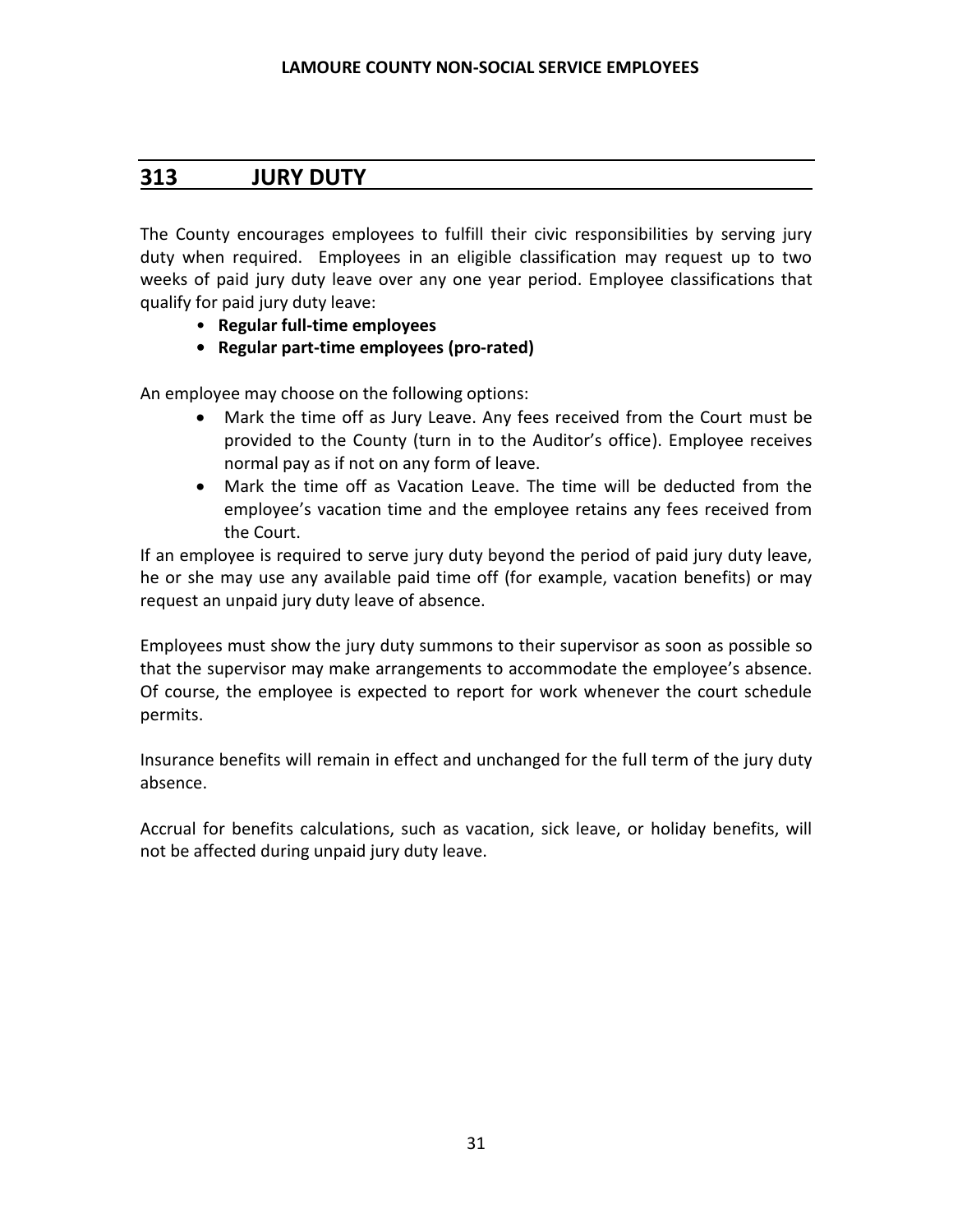### <span id="page-31-0"></span>**315 WITNESS DUTY**

The County encourages employees to appear in court for witness duty whenever summoned to do so.

Eligible employees will be granted a maximum of sixteen hours of paid time off to appear in court as a witness. Employees will be paid at their base rate, minus any witness fees paid. Employee classifications that qualify for paid witness duty leave:

- **Regular full-time employees**
- **Regular part-time employees (pro-rated)**

When an eligible employee is called as a witness on behalf of the County where the employee's department is a party to the action and the department reimburses the employee for mileage, sustenance, and room and board, no fees or mileage shall be charged by said employee as a witness and no time shall be deducted for the absence of such employee while performing these duties or services for the County. The term witness includes expert witness.

When an employee is summoned as a witness and the department is not a party to the action they shall be eligible for witness duty leave upon approval less any witness fees and mileage. If for any reason the employee is not on authorized leave or on duty, they may collect witness fees and mileage from the proper party.

When law enforcement personnel are called as witnesses in a criminal case as a result of matters arising out of official duties, they are deemed to be performing duties and services for the County, and as such shall not be subject to any loss of time or pay. If they receive reimbursement for mileage, sustenance and room and board from the County, they shall not collect witness fees or mileage as a witness. When witness duties are performed during off-duty time, the employee may receive witness fees and mileage provided he/she is not reimbursed by the County for these services. In all other instances the policies governing other employees shall apply.

An employee who is personally interested in, or a party to, a criminal or civil action, or who voluntarily appears as a witness must have supervisory approval and must charge the absence against earned annual leave or take leave without pay.

The witness summons should be shown to the employee's supervisor immediately after it is received so that operating requirements can be adjusted, where necessary, to accommodate the employee's absence. The employee is expected to report for work whenever the court schedule permits.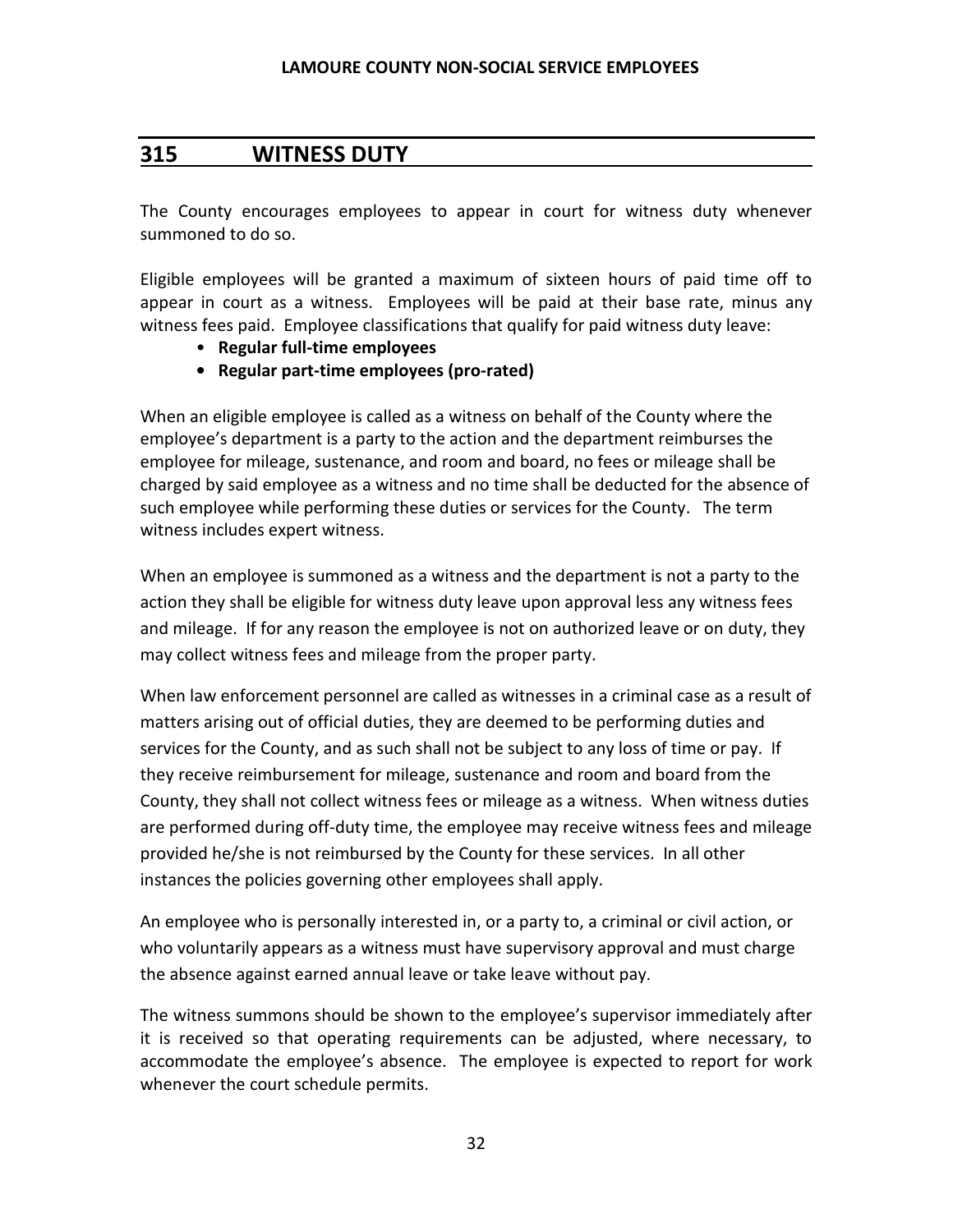# <span id="page-32-0"></span>**317 BENEFIT CONTINUATION (COBRA)**

The Federal Consolidated Omnibus Budget Reconciliation Act (COBRA) gives employees and their qualified beneficiaries the opportunity to continue health insurance coverage under the County's health plan when a "qualifying event" would normally result in the loss of eligibility. Some common qualifying events are resignation, discharge from employment, or death of an employee; a reduction in an employee's hours or a leave of absence; an employee's divorce or legal separation; and a dependent child no longer meeting eligibility requirements.

Under COBRA, the employee or beneficiary pays the full cost of coverage at the County's group rates plus an administrative fee. The County provides each eligible employee with a written notice describing rights granted under COBRA when the employee becomes eligible for coverage under the County's health insurance plan. This notice contains important information about an employee's rights and obligations.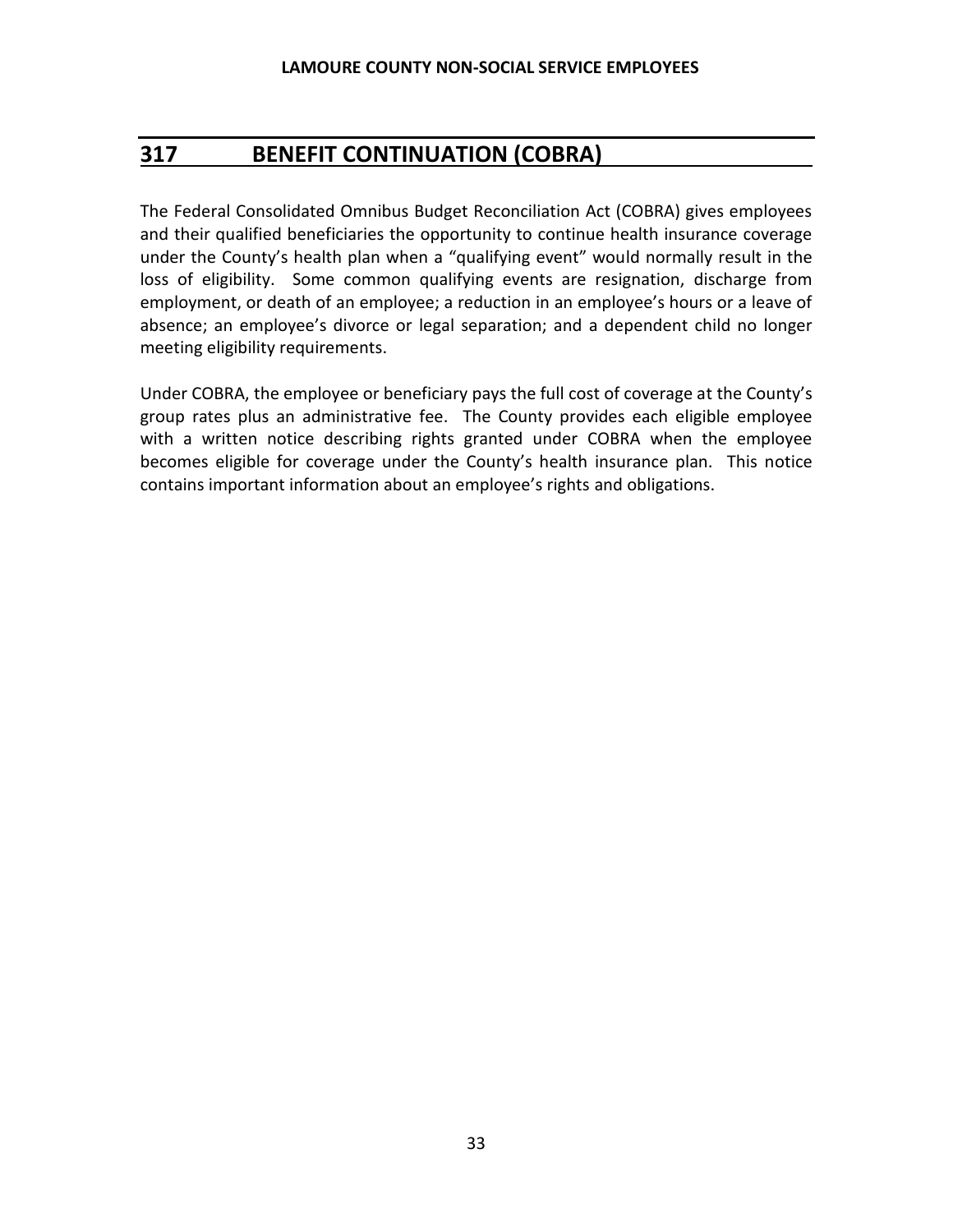#### <span id="page-33-0"></span>**401 TIMEKEEPING**

Accurately recording time worked is the responsibility of all non-elected personnel. Federal and state laws require the County to keep an accurate record of time worked in order to calculate pay and benefits. Time worked is all the time actually spent on the job performing assigned duties.

All non-elected personnel should accurately record the time they begin and end their work, as well as the beginning and ending time of each meal period (if applicable). They should also record the beginning and ending time of any split shift or departure from work for personal reasons. Overtime work must always be approved before it is performed.

Tampering, altering, or falsifying time records or recording time on another employee's time record may result in disciplinary action, including discharge.

It is the employee's responsibility to sign his or her time record to certify the accuracy of all time recorded. The supervisor will review and then initial the time record before submitting it for payroll processing, when possible. In addition, if corrections or modifications are made to the time record, both the employee and the supervisor must verify the accuracy of the changes by initialing the time record. The payroll administrator is unable to process payroll without receiving a current and accurate record of time worked; therefore, employees may not receive pay on their scheduled payday if time records are not received in a timely manner.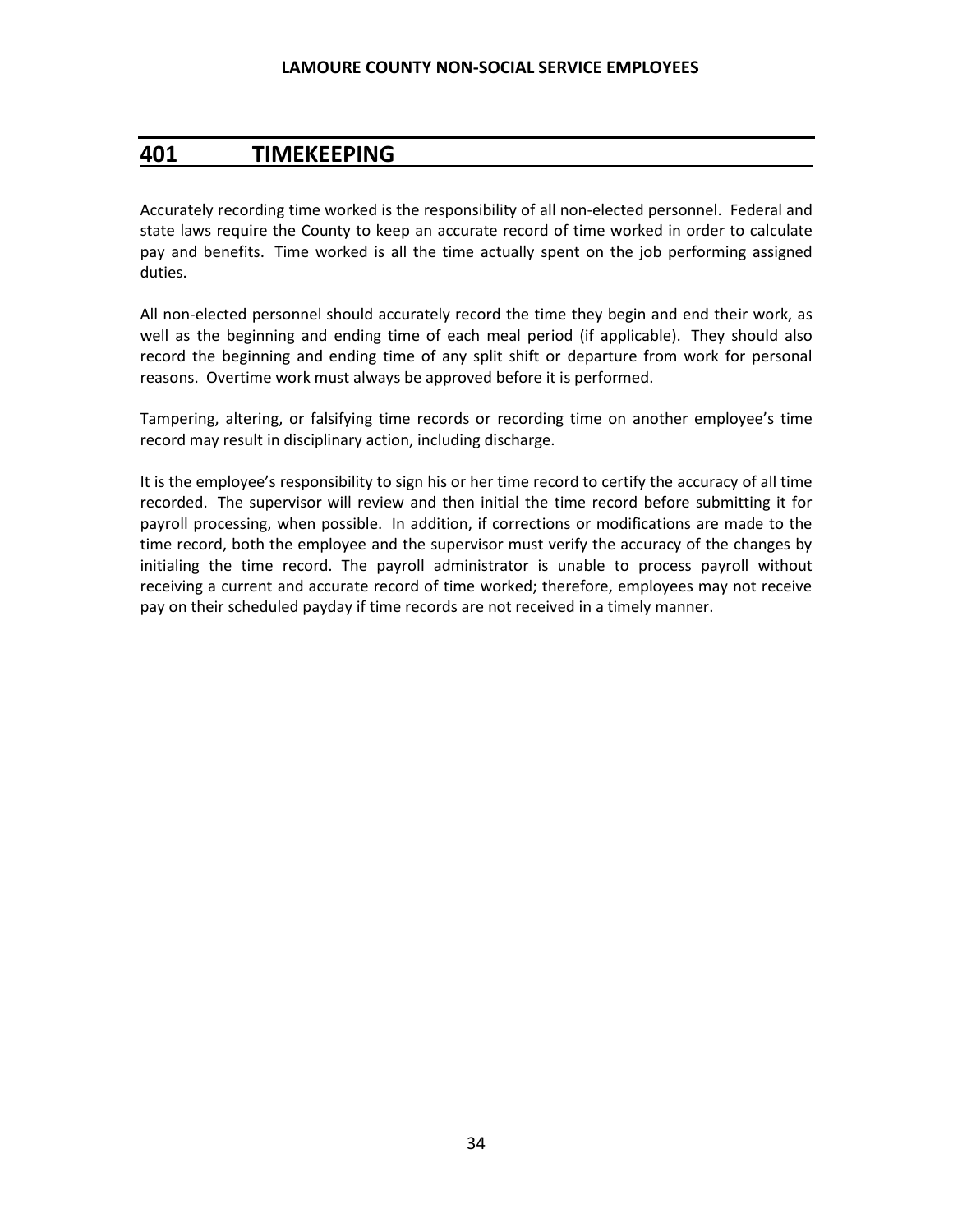# <span id="page-34-0"></span>**403 PAYDAYS**

Pay days vary throughout the County, so your supervisor will advise you of your pay schedule. Each paycheck will include earnings for all work performed through the end of the previous payroll period.

In the event that a regularly scheduled payday falls on a day off (e.g. a weekend or holiday), employees will be advised by their supervisor when they will be receiving their pay check.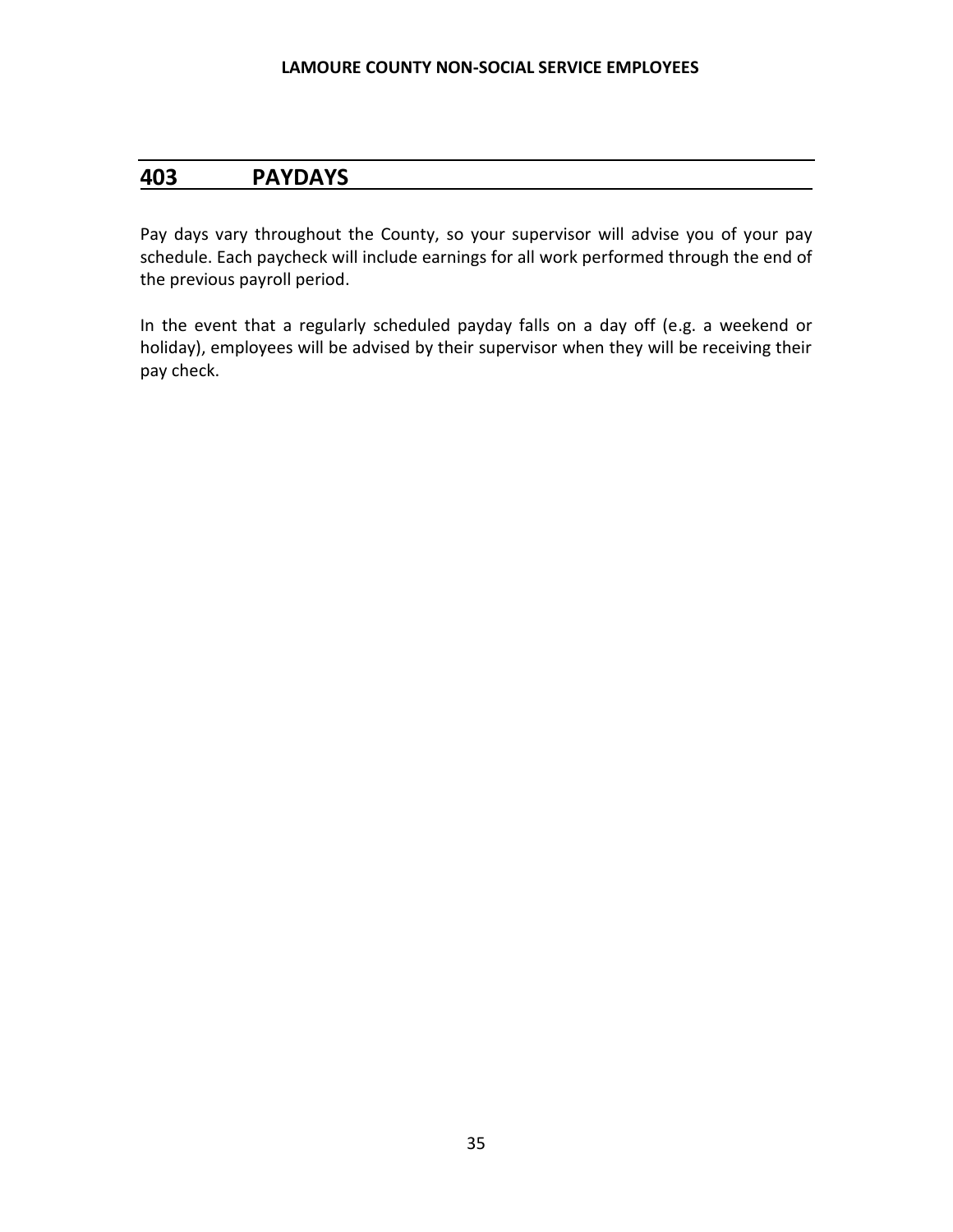### <span id="page-35-0"></span>**405 EMPLOYMENT TERMINATION**

Since employment with the County is based on mutual consent, both the employee and the County have the right to terminate employment at will at any time, within the provisions of state and federal law. Terminations are an inevitable part of personnel activity within any organization, and many of the reasons for termination are routine. Below are examples of some of the most common circumstances under which employment is terminated:

- » RESIGNATION**:** employment termination initiated by an employee who chooses to leave the County voluntarily. When resigning, every attempt should be made to notify the Department Head/Supervisor in writing as far in advance as possible with a minimum of two weeks' notice. Employees are also to give a reason for termination in their written notice.
- » DISCHARGE**:** employment termination initiated by the County.
- » LAYOFF**/REDUCTION IN FORCE (RIF):** involuntary employment termination initiated by the County for non-disciplinary reasons.
- » MEDICAL **TERMINATION:** employment termination initiated by the employee or by the County when an employee is unable, for health reasons, to continue to work.
- » RETIREMENT**:** voluntary retirement from active employment status Initiated by the employee.

Employees will receive their final pay in accordance with applicable state law.

Employee benefits will be affected by employment termination. All accrued, vested benefits that are due and payable at termination will be paid. Some benefits may be continued at the employee's expense if the employee so chooses. The employee will be notified in writing of the benefits that may be continued and of the terms, conditions, and limitations of such continuance.

Disciplinary action for work related conduct is discussed elsewhere in this handbook.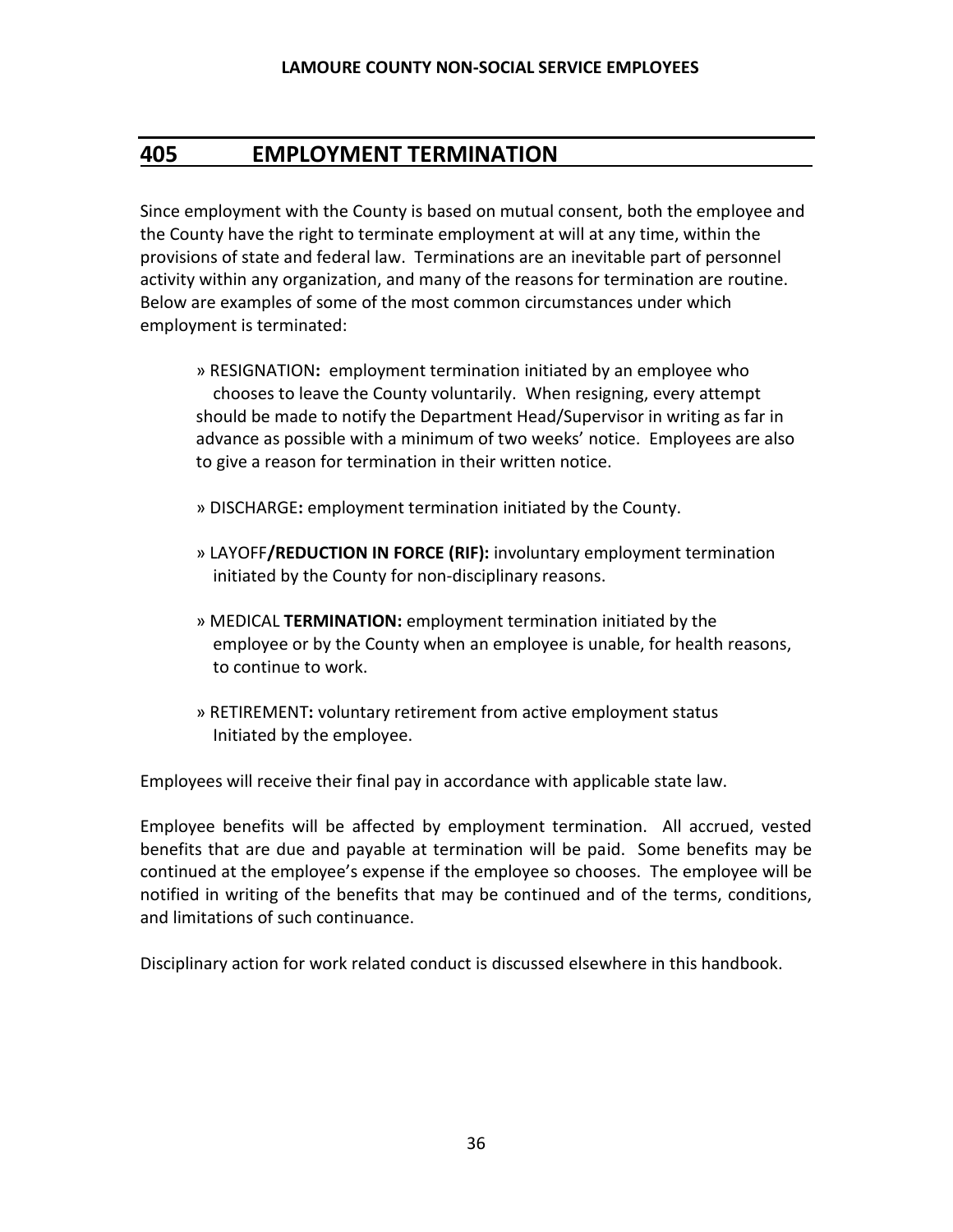## **407 PAY ADVANCES**

Neither pay advances nor extensions of credit on unearned wages will be provided to employees.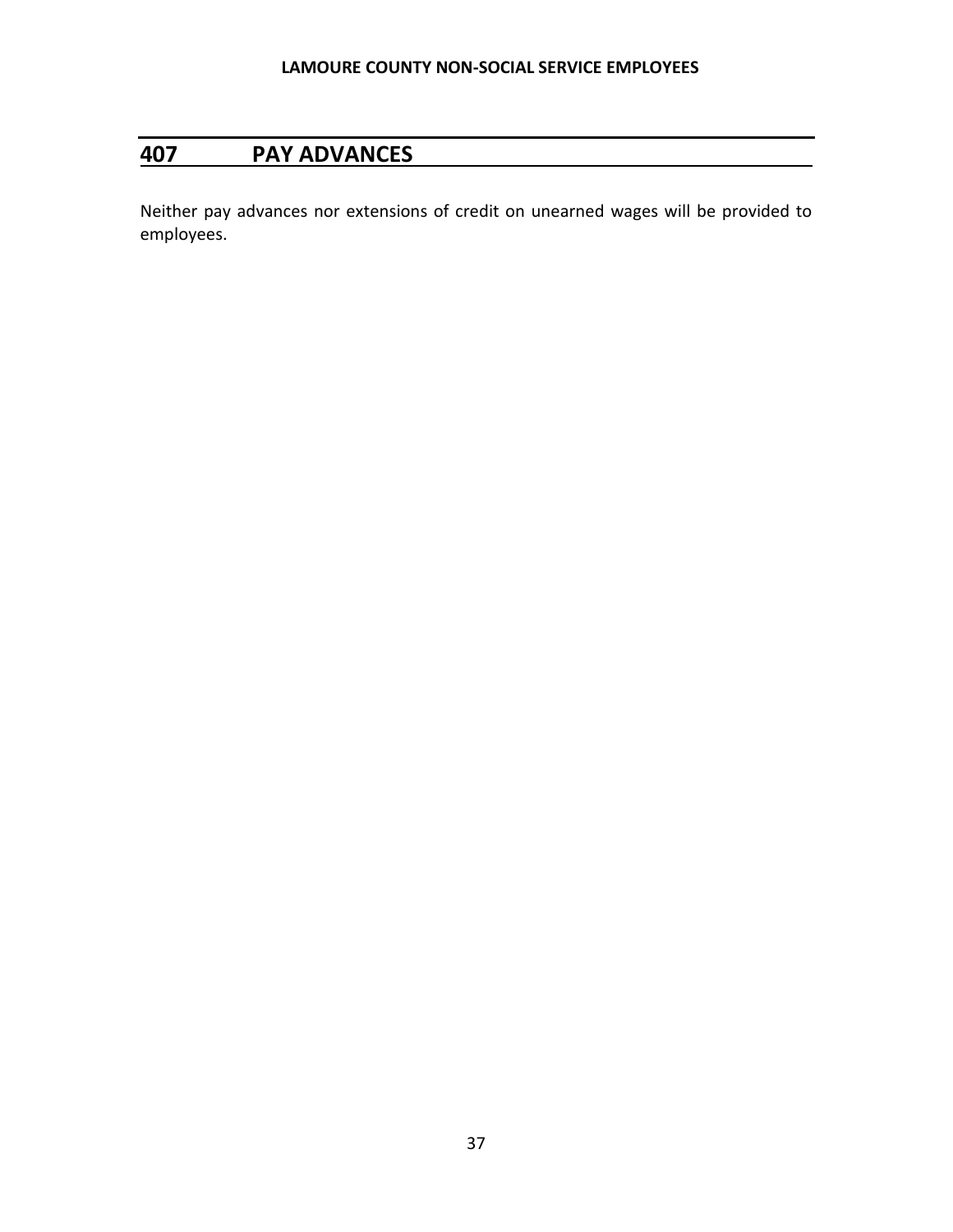## **409 ADMINISTRATIVE PAY CORRECTIONS**

The County takes all reasonable steps to assure that employees receive the correct amount of pay in each paycheck and that employees are paid promptly on the regularly scheduled payday.

In the unlikely event that there is an error in the amount of pay, the employee should promptly notify the County of the discrepancy so that corrections can be made as quickly as possible.

Once under-payments are identified, they will be corrected. Overpayments will also be corrected in the next regular paycheck unless this presents a burden to the employee (where there is a substantial amount owed). In that case, the County will attempt to arrange a schedule of repayments with the employee to minimize the inconvenience to all involved.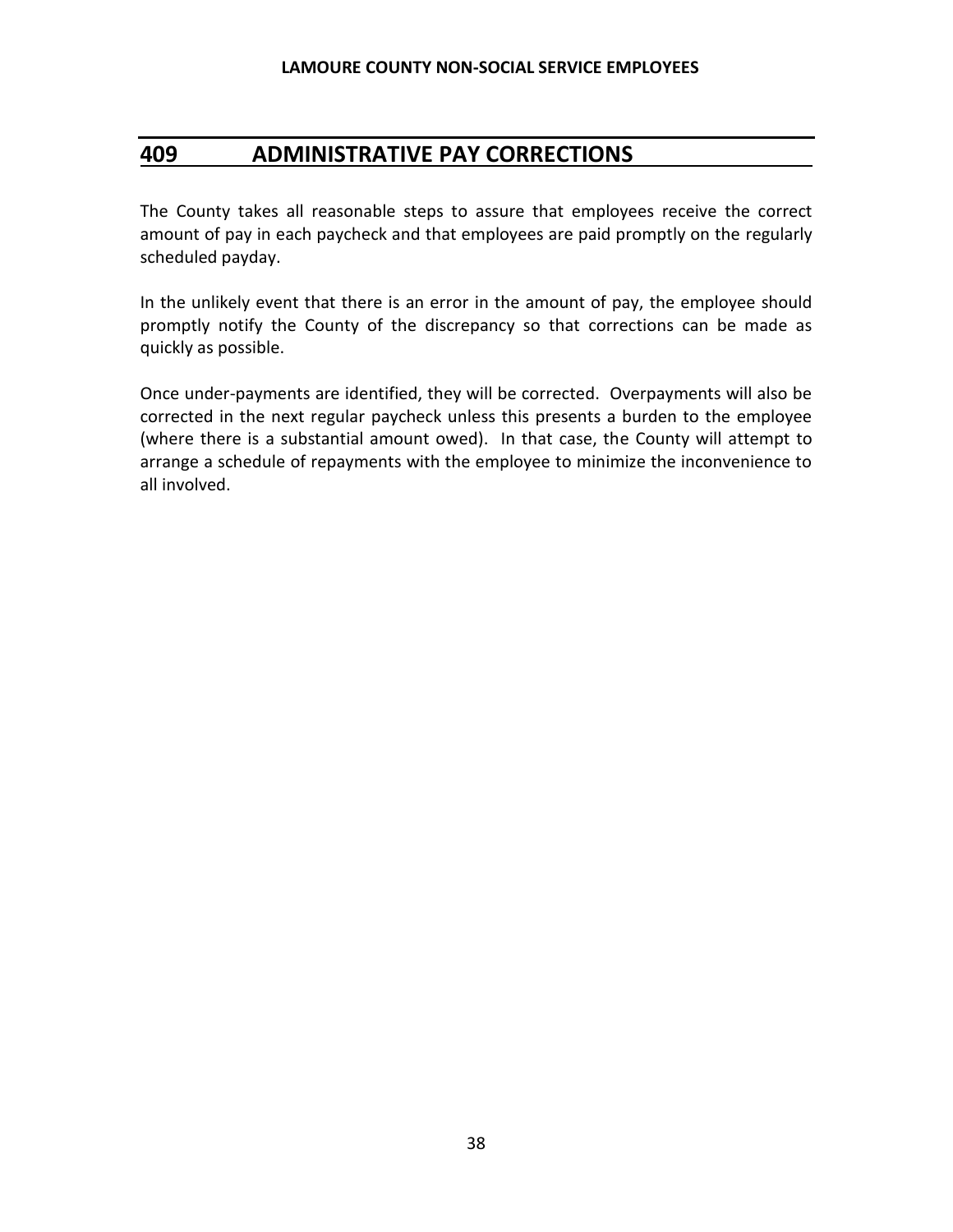### **411 PAY DEDUCTIONS**

The law requires that the County make certain deductions from every employee's compensation. Among these are applicable federal, state and local income taxes. The County also must deduct Social Security taxes on each employee's earnings up to a specified limit that is called the Social Security "wage base". The County contributes the amount of taxes as required by law.

The County offers programs and benefits beyond those required by law. Employees who wish to participate in these programs may voluntarily authorize deductions from their checks.

If an employee is subject to wage garnishment for a debt or child support, the County is required to withhold any ordered amounts from that employee's compensation.

The County may also deduct from an employee's compensation for individual items authorized in writing by the employee.

If you do not understand why deductions were made or how they were calculated, your supervisor can assist you in having your questions answered.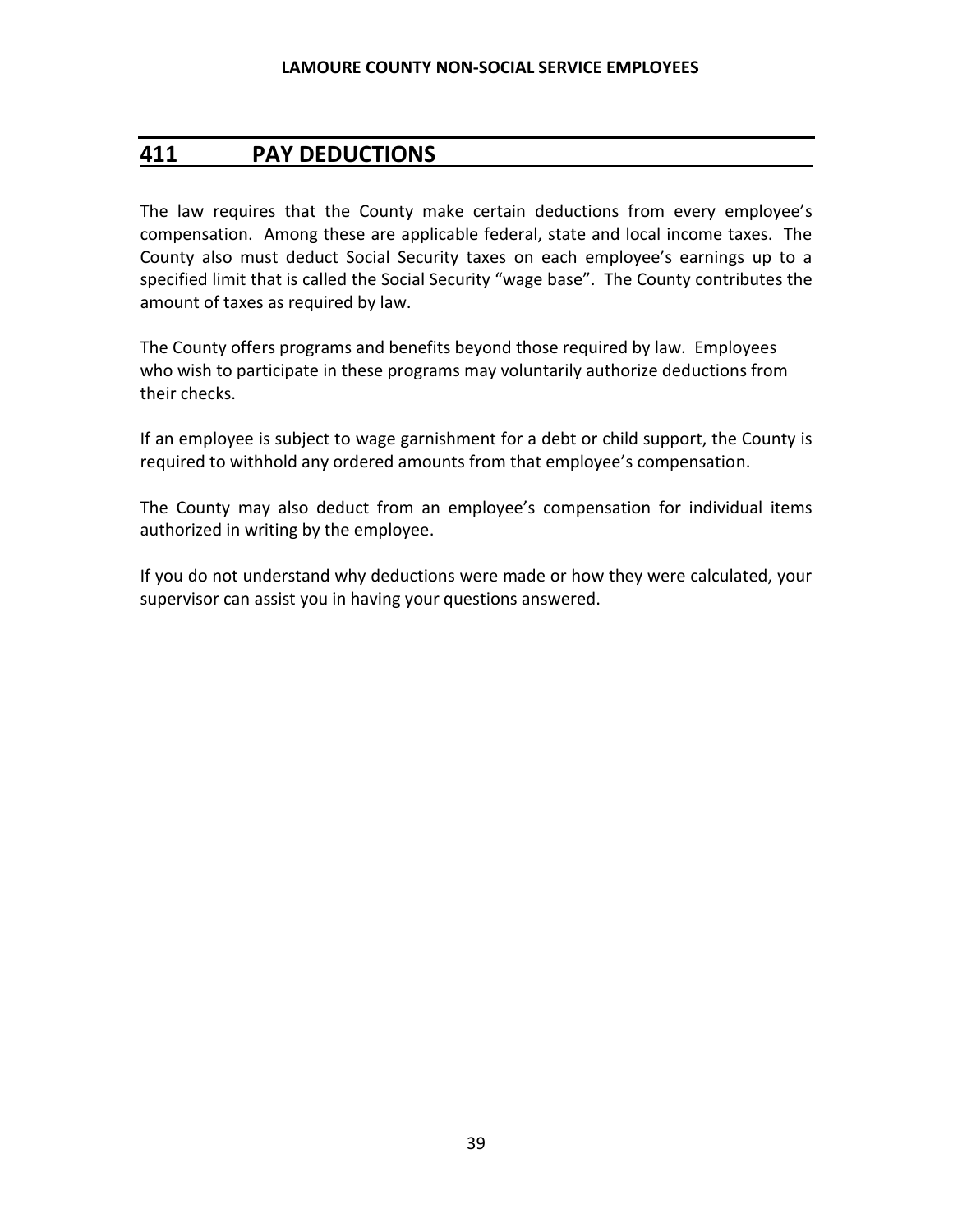## **501-1 SAFETY and HEALTH**

Establishment and maintenance of a safe work environment is the shared responsibility of the County and employees from all levels of the organization. The County will attempt to take reasonable steps to ensure a safe environment and compliance with federal, state and local safety regulations. Employees are expected to obey safety rules and to exercise caution in all their work activities. They are asked to immediately report any unsafe conditions to their supervisor or the County safety officer. Supervisors and employees at all levels of the County are expected to correct unsafe conditions as promptly as possible.

All accidents that result in injury must be reported to their supervisor or the County safety officer, regardless of how insignificant the injury may appear. Such reports are necessary to comply with the law and initiate insurance and workers' compensation procedures.

#### **General Safety Rules**

These General Safety Rules are considered minimum safety standards for usual work conditions and shall be adhered to by all who enter the specific job location. The following written General Safety Rules shall be posted in a conspicuous manner at fixed work sites and where possible in remote mobile locations. All individuals and officials shall adhere to the following:

- 1. Report injuries, near misses, accidents, or unsafe acts immediately to the Risk Manager and Department Head or supervisor.
- 2. Employees are required to attend all job related and safety training to ensure that all work is performed in a safe and efficient manner along with heightened awareness.
- 3. Report dangerous situations encountered or faulty equipment immediately to the Risk Manager and your supervisor.
- 4. Understand the proper usage of available safety equipment (fire extinguishers, first aid kits, related tools, personal protective equipment).
- 5. Make observations, recognize and make recommendations to the Risk Manager and supervisor for work place modifications or safety equipment to eliminate safety hazards.
- 6. Use proper lifting techniques, i.e. bend knees and keep back straight, lift with weight close to the body and do not twist while lifting. Use mechanical devices when available to assist in lifting.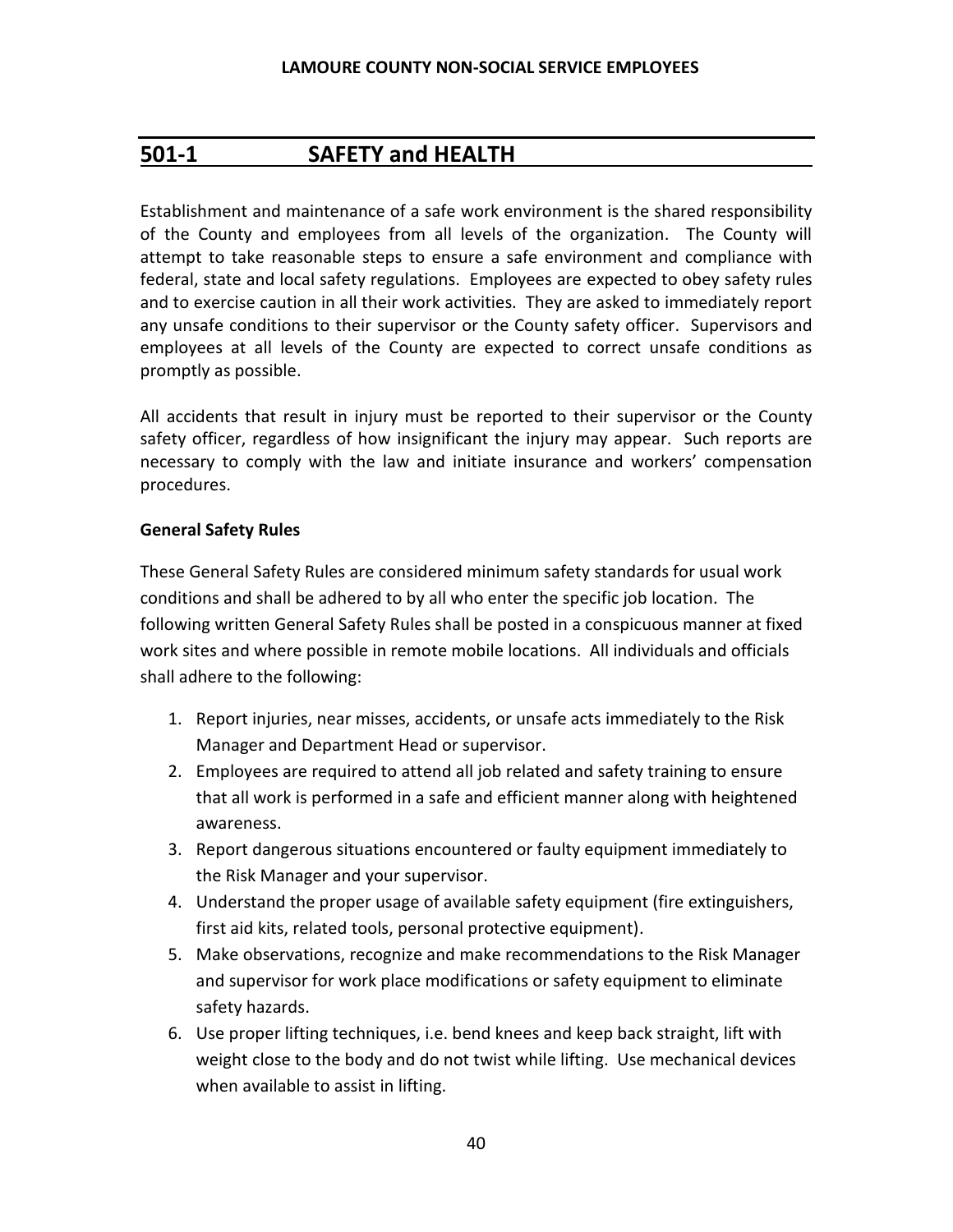**\_\_\_\_\_\_\_\_\_\_\_\_\_\_\_\_\_\_\_\_\_\_\_\_\_\_\_\_\_\_\_\_\_\_\_\_\_\_\_\_\_\_\_\_\_\_\_\_\_\_\_\_\_\_\_\_\_\_\_\_\_\_\_\_\_\_\_\_\_\_\_\_**

# **501-2 SAFETY and HEALTH**

- 7. Horseplay in the workplace is prohibited.
- 8. Employees shall wear seat belts when driving or riding in County owned vehicles or vehicles owned and operated by other organizations conducting County business.
- 9. Personal protective equipment appropriate for the job will be worn at all times and employees are required to follow safe operating procedures for their respective departments.
- 10. Maintain clean worksites at all times.

Department Heads and supervisors are directly responsible for the education and participation of all employees under their direction for safety rules and procedures. Compliance of safety tasks, corrective measures taken in the prevention of accidents, and elimination of hazards in the workplace is the responsibility of everyone. Supervisors will not compromise safety for any reason and will halt any activity which may create a dangerous situation. Employees have the right to stop any work that clearly violates safe operating procedures.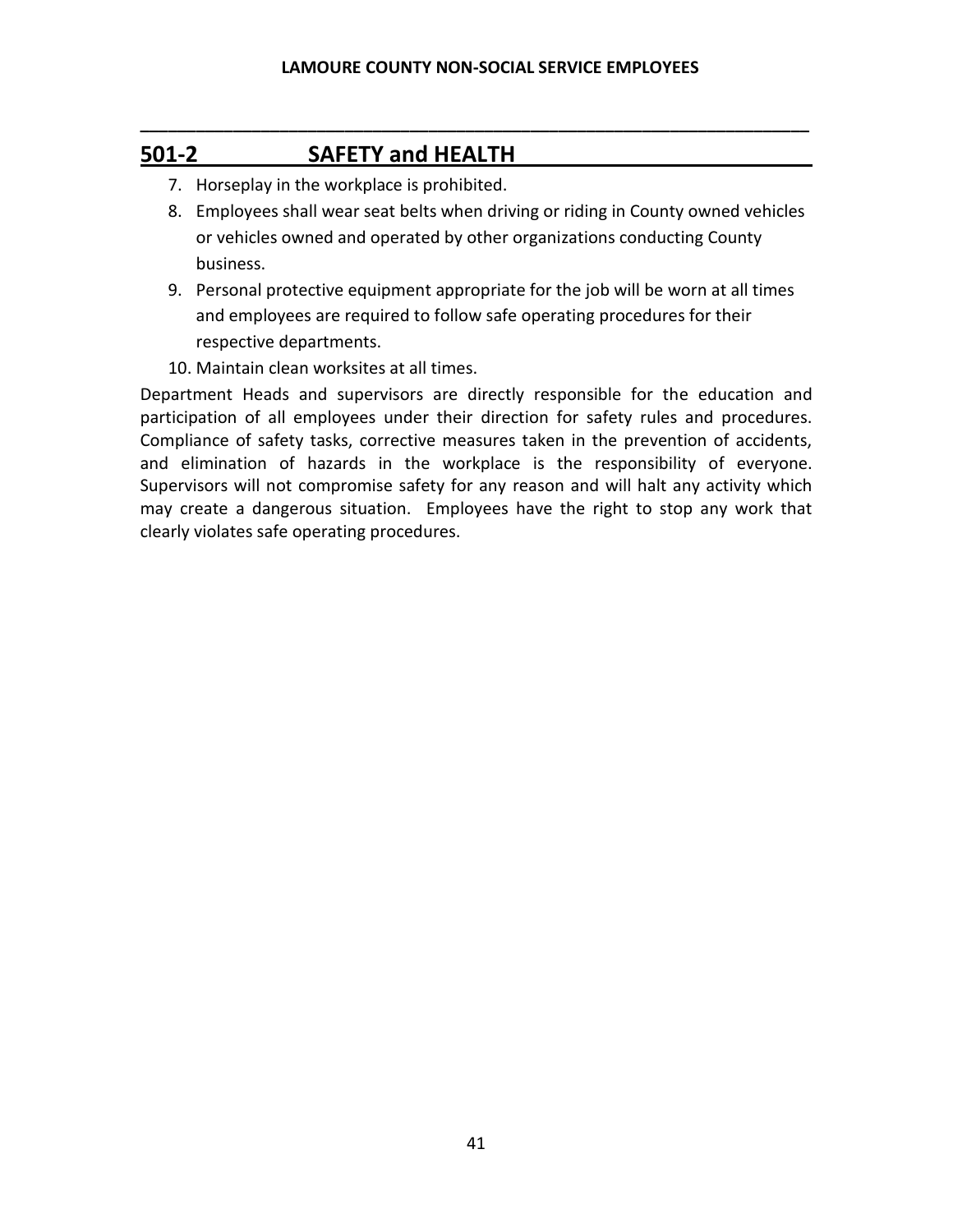### **503 WORK SCHEDULES**

The work week for the County shall be defined as beginning at 12:01 a.m. on Sunday and ending at 12:00 midnight the following Saturday, with regular County office hours being from 8:30 a.m. to 12:00 p.m. and 1:00 p.m. to 4:30 p.m. every Monday through Friday, unless otherwise specified or directed by the County Commission.

Work schedules for employees vary throughout the County. Supervisors will advise employees of their individual work schedules.

Staffing needs and operational demands may necessitate variations in starting and ending times, as well as variations in the total hours that may be scheduled each day and week.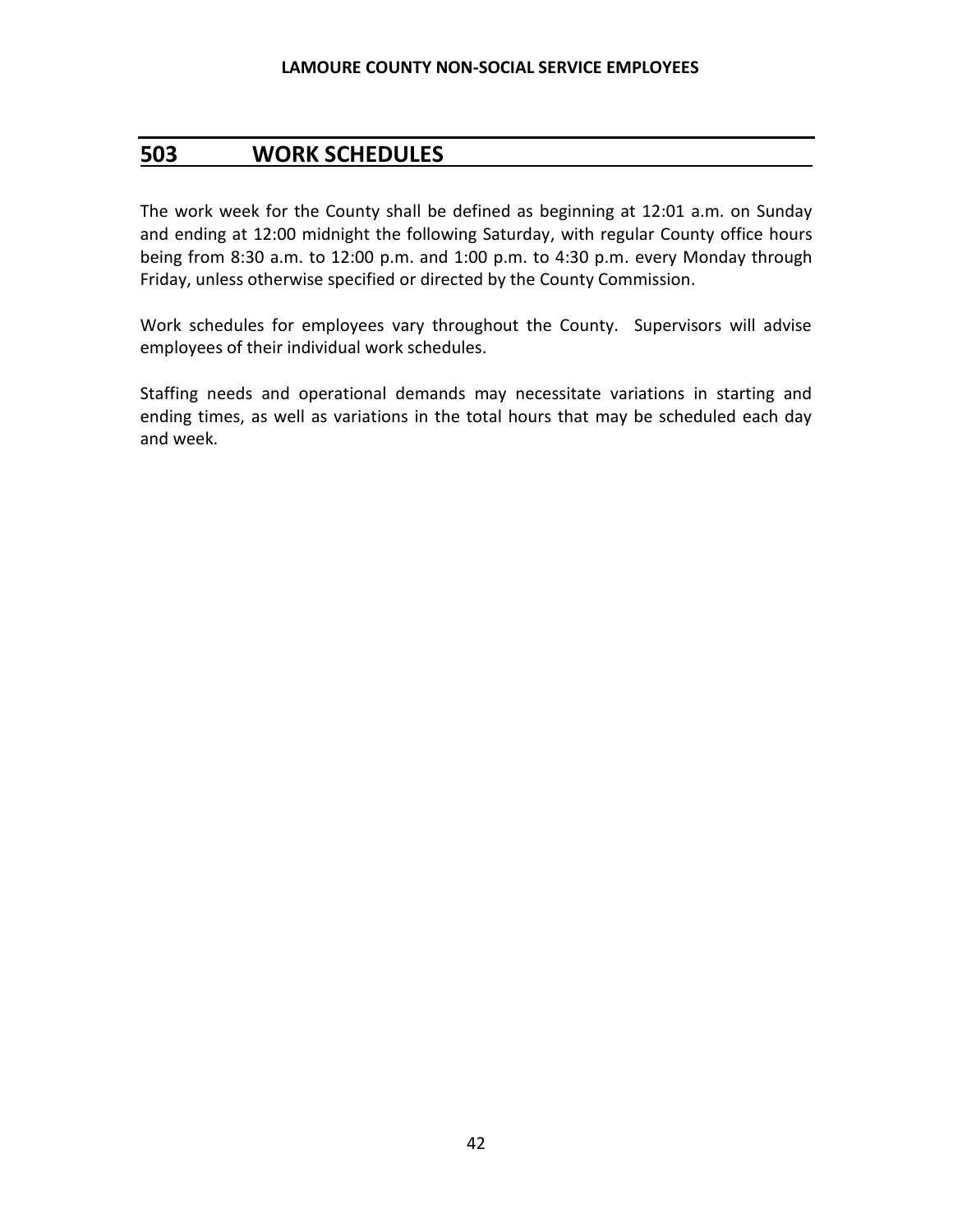### **505 USE OF PHONE, FAX AND MAIL SYSTEMS**

Personal use of fax (facsimile), land line telephones or cellular telephones during the work day is strongly discouraged. Incoming phone messages for employees will be taken and, unless it is an emergency, return calls should be made during break time. Employees should practice discretion in using County telephones when making personal calls and will be required to reimburse the County for any charges resulting from their long distance personal use of the telephone or fax.

The use of County-paid postage for personal correspondence is not permitted.

To ensure effective telephone communications, employees should always use the approved greeting and speak in a courteous and professional manner. Please confirm the information received from the caller and hang up only after the caller has done so.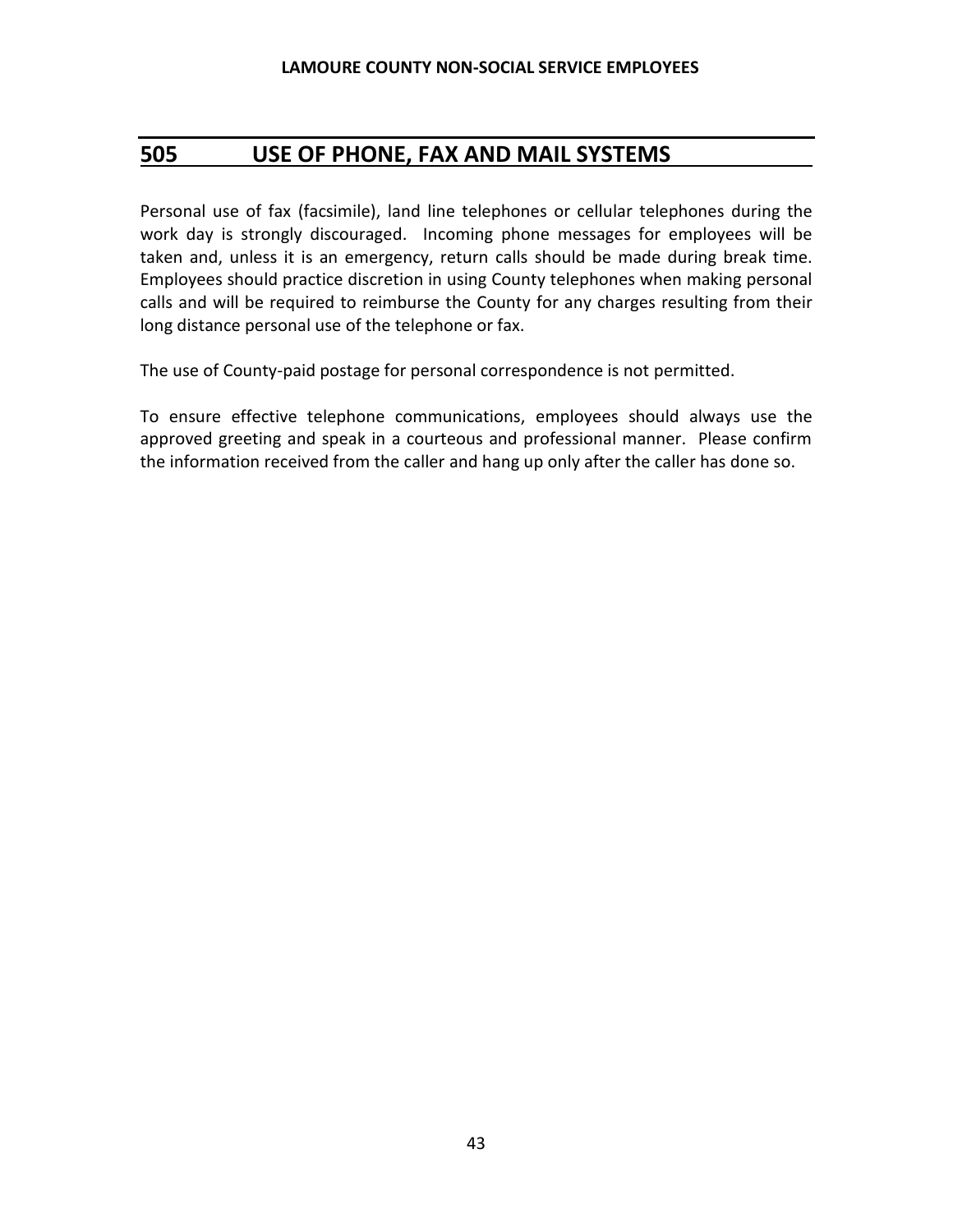### **507 SMOKING**

This policy applies equally to the County Commission and all agencies, departments, and equipment of the County, as well as customers and visitors.

It is the policy of the County to provide a healthy, smoke-free environment for all employees. It is the intent of this policy to protect non-smokers from the health hazards created by second hand smoke and for this reason:

- 1) Smoking of any kind shall be prohibited in any building, agency and/or department of the County.
- 2) Smoking of any kind shall be prohibited in any vehicle or equipment that is considered property of the County. For safety reasons, as well as health reasons, this shall include equipment with or without an enclosed cab.
- 3) Employees who wish to engage in smoking may do so only during regular rest and meal periods and must do so at least 20 feet from any County building.

For the purposes of this policy, the term "smoking" shall also include the use of an ecigarette which creates a vapor, in any manner or any form, or the use of any oral smoking device for the purpose of circumventing the prohibition of smoking in this Act.

Violations of this policy may result in disciplinary action up to and including discharge.

Violations of this policy are also violations of state law and may result in prosecution, in addition to any disciplinary action.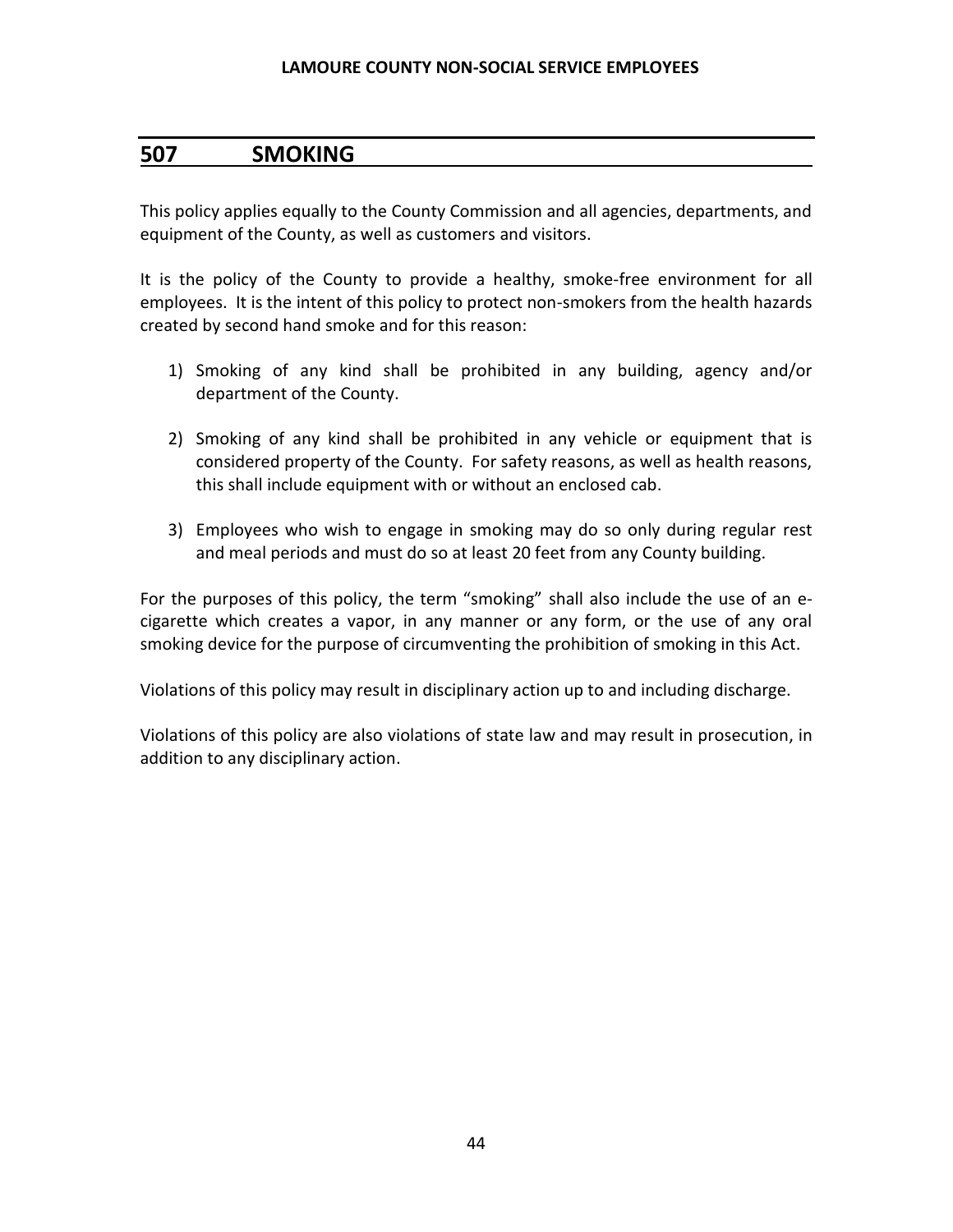## **509 REST & MEAL PERIODS**

Each workday, full-time nonexempt employees will be provided with two 15-minute rest periods, with one to be taken in the morning and one to be taken in the afternoon. Supervisors will advise employees of the regular rest period schedule and to the extent possible, these rest periods shall be provided in the middle of work periods. Since this time is counted and paid as time worked, employees must not be absent from their work stations beyond the allotted rest period time.

All full-time employees will be provided each work day with a one hour meal period, which shall be unpaid. Employees may waive a meal period only if it is in writing and approved by their supervisor. Supervisors will schedule meal periods to accommodate operating requirements. Employees will be relieved of all active responsibilities and restrictions during meal periods and will not be compensated for that time.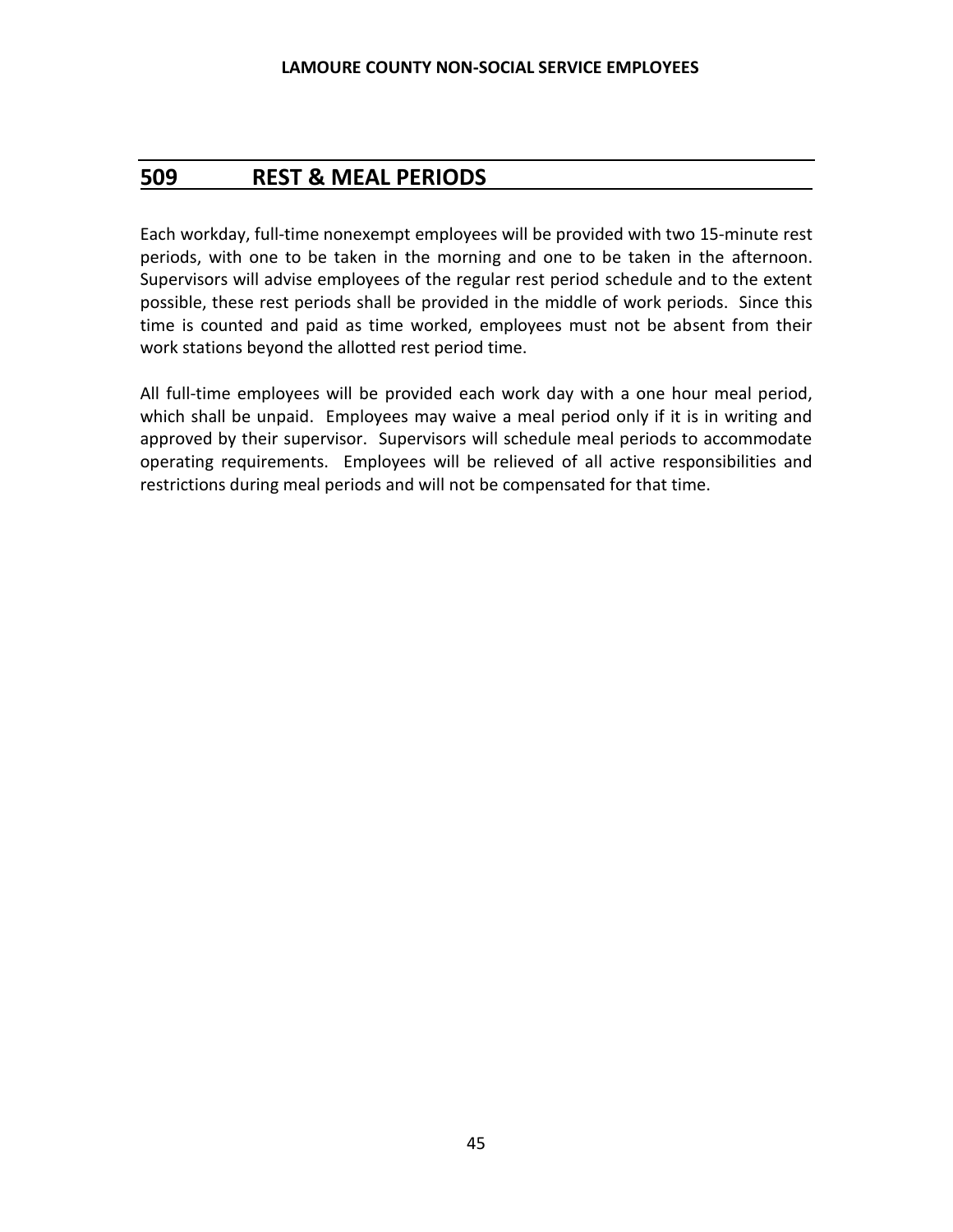## **510 FLEX TIME**

There may be occasions when a non-exempt employee works beyond the normally scheduled work day upon approval by the supervisor. In this situation, employees shall flex the excess hours worked within the work week – with the objective of keeping the total hours worked under 40. It is understandable that this will not always be possible, due to the workload. If the time cannot be flexed within the same defined workweek, the excess hours worked over 40 become overtime or compensatory time. Please refer to section 511 for details on these policies. Exempt employees are not eligible for flex time/comp time. Please note, forfeiting morning or afternoon break periods (either by choice or due to work load) does not constitute the accrual of comp time or flex time.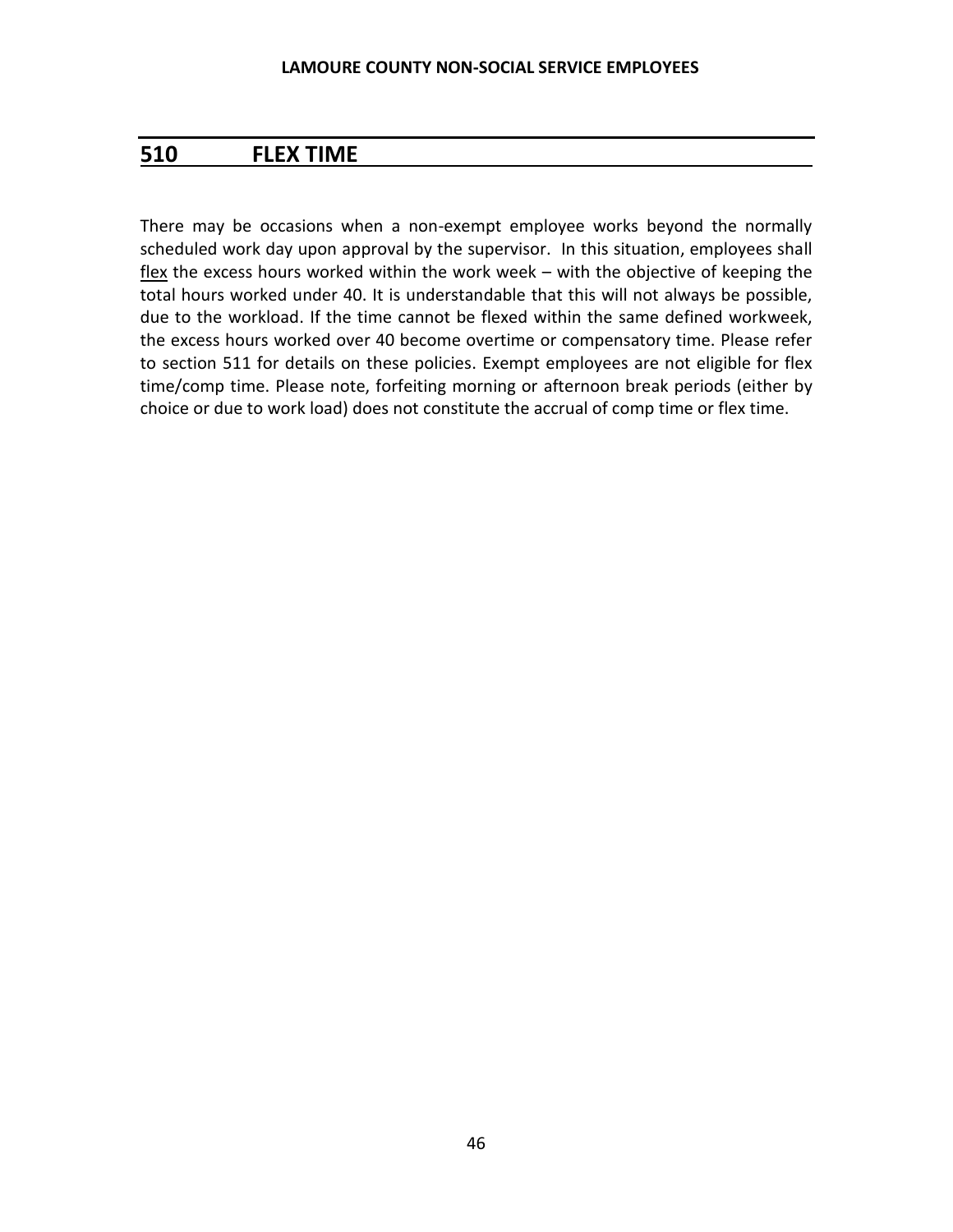## **511 OVERTIME AND COMPENSATORY TIME**

When operating requirements or other needs cannot be met during regular working hours employees may be scheduled/required to work overtime hours. When possible, advance notification of these mandatory assignments will be provided. All overtime must be approved in advance by the appropriate supervisor/department head or the County Commission. Overtime assignments will be distributed as equitably as practical to all employees qualified to perform the required work. Employees and supervisors are encouraged to flex additional work hours within the same work week to avoid incurring overtime or compensatory time (see section 510) when possible.

Overtime compensation is paid to all nonexempt employees in accordance with federal and state wage and hour restrictions. County law enforcement personnel are considered exempt from this requirement.

As required by law, overtime pay is based on actual hours worked beyond a forty-hour workweek. Time off on sick leave, vacation leave, or any leave of absence will not be considered hours worked for purposes of performing overtime calculations.

Compensatory time off may be used in lieu of overtime compensation and must be at a rate not less than one and one-half hours for each hour of employment worked beyond a forty-hour workweek. Again, County law enforcement personnel are considered exempt from this requirement. Any compensatory time accrued by law enforcement personnel shall be at a rate of one hour for each hour of employment worked.

Compensatory time will only be permitted with prior approval by the appropriate supervisor/department head or the County Commission. If an employee wishes to use compensatory time, he or she shall file a written statement with the payroll department indicating the same. The County Commission encourages employees to take compensatory time off in lieu of overtime compensation, so long as said time does not "unduly disrupt" the operations of the County. The County reserves the right to ultimately determine whether employees receive overtime or compensatory time.

Employees may accrue up to 40 hours of comp time and must use this time before vacation leave. Any accrued compensatory time must be used within ninety (90) days of accrual. Compensatory time, if not used within 90 days, shall convert to payment as prescribed herein and in compliance with Federal law.

Failure to work scheduled overtime or overtime worked without prior authorization may result in disciplinary action, up to and including possible discharge from employment.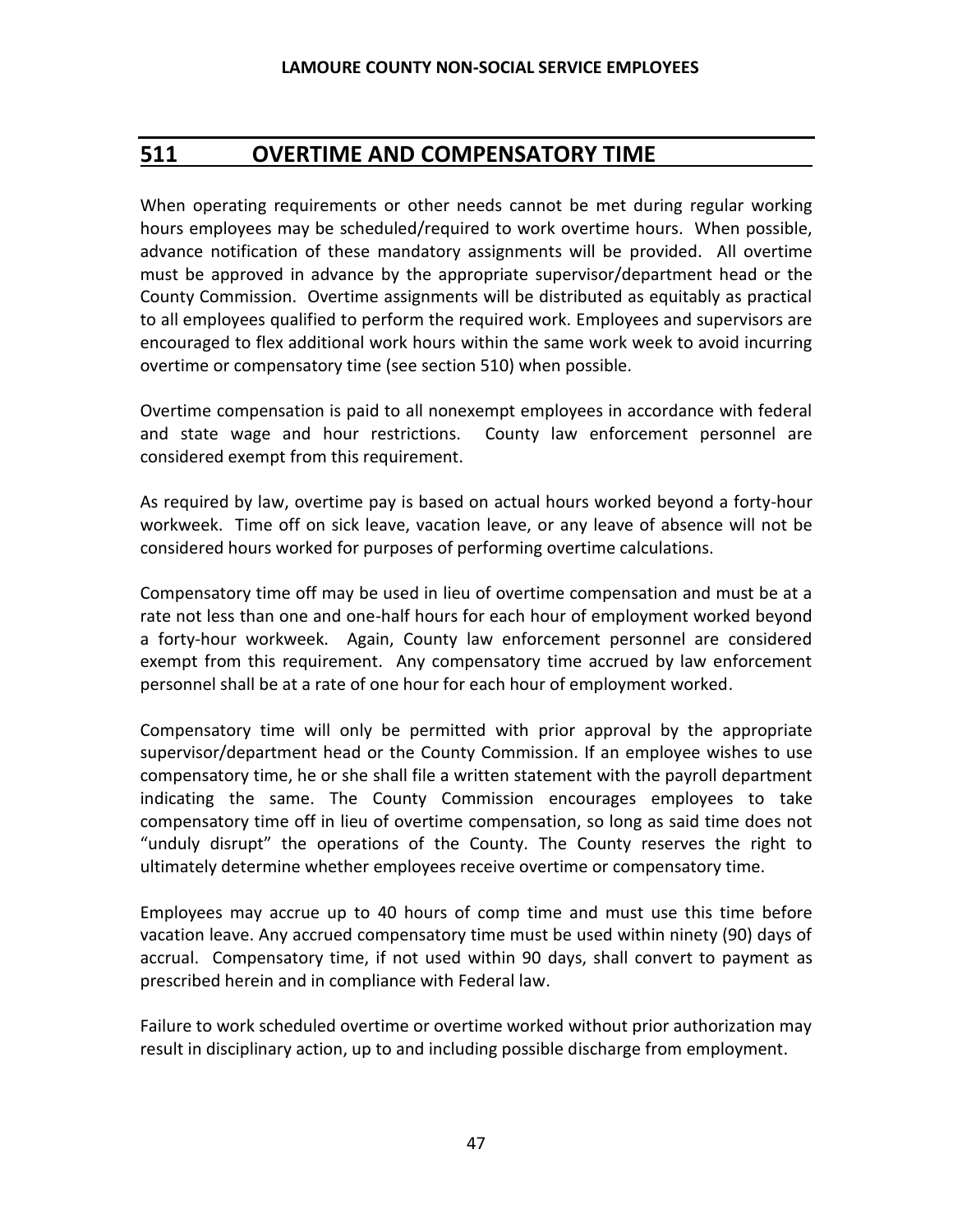## **513-1 USE OF EQUIPMENT AND VEHICLES**

It shall be the policy of the County to provide County owned vehicles when the use of such is fiscally possible and is required to facilitate the expedient operation of County business. County officials who are required to respond to emergency related situations "day or night" may be authorized to have a County vehicle at their disposal at all times and may house such vehicle at their residence when off duty. This practice will be at the discretion of the Department Head and the County Commission. Use of County owned vehicles are subject to the following provisions:

- 1. Only County employees, elected officials, and authorized service individuals are allowed to operate County owned vehicles.
- 2. County owned vehicles may not be used for personal use after hours.
- 3. The following individuals are allowed to ride in County vehicles:
	- a. Individuals having a business relationship with the County or are attending related training sessions or meetings.
	- b. Employee's spouse or significant other.
	- c. Social Service clients and family members.
- 4. All individuals in County vehicles are required to wear seat belts at all times.
- 5. Individuals driving County vehicles are prohibited from texting on cell phones while operating the vehicle.
- 6. Smoking or tobacco use in County vehicles is prohibited.

Employees who are requested to use their personal vehicle to conduct official business shall be authorized to submit a claim for mileage in accordance with County reimbursement policies.

Every County employee should be cognizant and protective of a positive image for LaMoure County. The improper, careless, negligent, destructive, or unsafe use or operation of County vehicles as well as excessive or avoidable traffic and parking violations, can result in disciplinary action up to and including termination.

#### **Use of Equipment**

It shall be the policy of LaMoure County to provide necessary equipment, in proper and safe working condition, to effectively perform the duties and tasks required by all departments.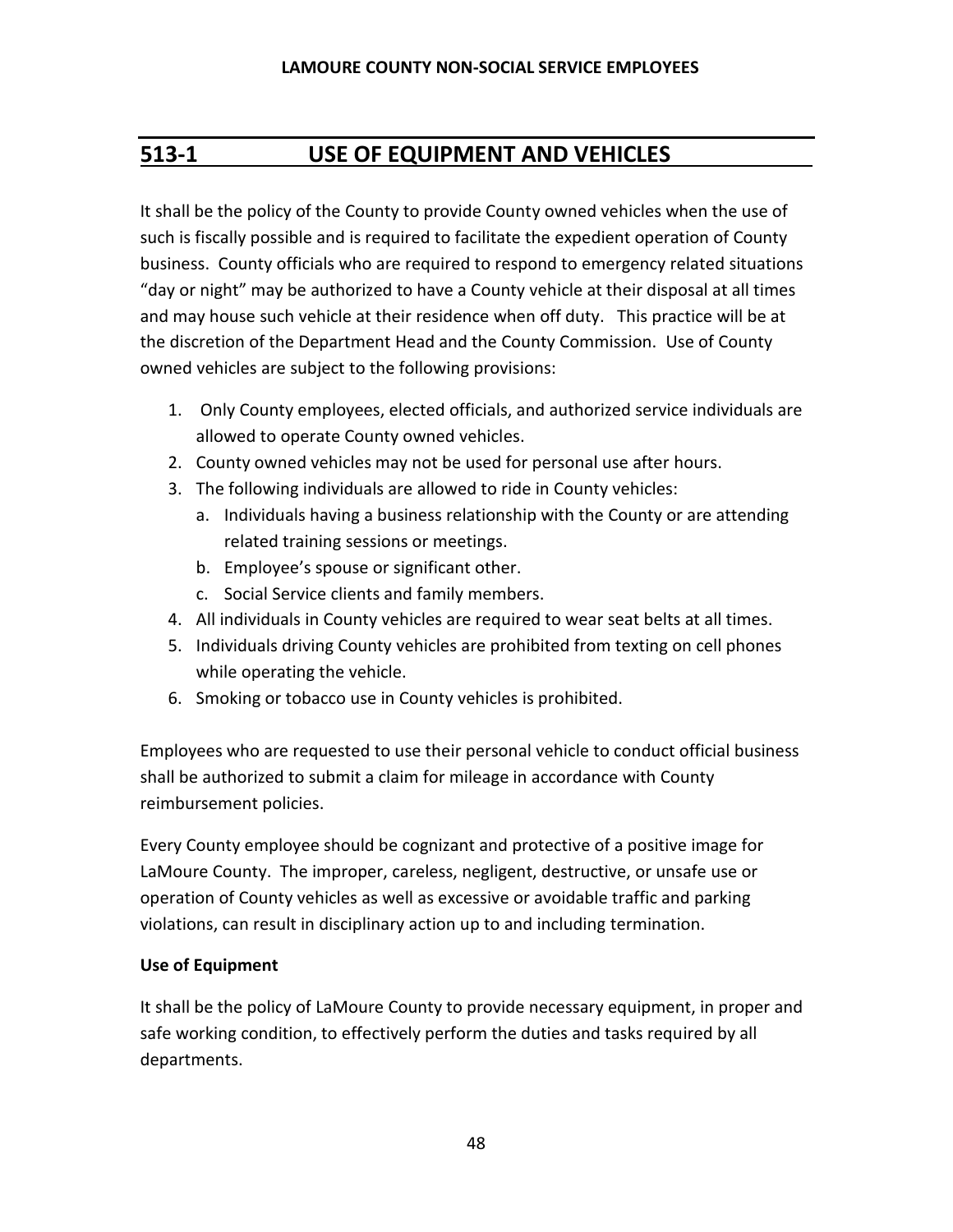## **513-2 USE OF EQUIPMENT AND VEHICLES**

- 1. It shall be the responsibility of all County employees to advise the immediate supervisors whenever equipment is in such operating condition that it hinders their job or subjects the employee to a safety hazard.
- 2. Personal use of County equipment, property and/or facilities shall not be permitted.
- 3. No personal vehicles or property shall be serviced or stored in county-owned facilities.
- 4. Employees who use County equipment and/or facilities for personal use are subject to disciplinary action.

This policy applies to all County employees, including elected and appointed.

All violations of traffic laws and fines levied as a result are the exclusive responsibility of the employee.

Employees are further required to report all moving violations, whether on or off the job, to the County Auditor within two (2) weeks of receiving the citation. Additionally, the driver's license status of all employees may be checked with the North Dakota Motor Vehicle Department annually.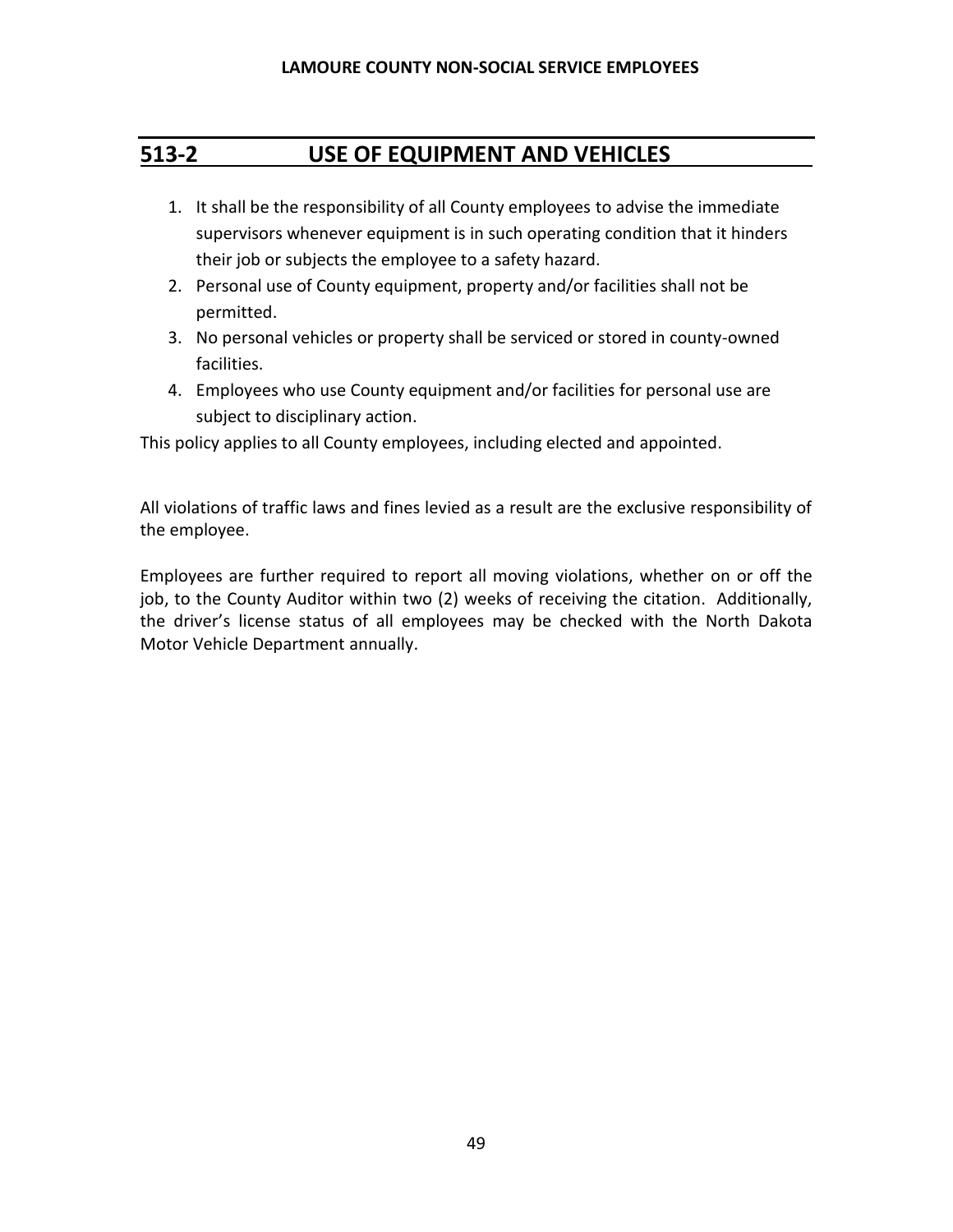## **515-1 COMPUTER, INTERNET, SOCIAL MEDIA & E-MAIL USAGE**

Computers, computer files, internet access, the e-mail system and software furnished to employees are the County's property intended for business use. Employees should not use a password, access a file or retrieve any stored communication without authorization.

The County strives to maintain a workplace sensitive to the diversity of its employees and free of harassment and discrimination. Therefore, the County prohibits the use of computers and the e-mail system in ways that are disruptive, offensive to others, or harmful to morale. For example, the display or transmission of sexually explicit images, messages and cartoons is not allowed. Other such misuse shall include, but not be limited to, displaying or transmitting messages that are or could reasonably be considered offensive to another on the basis of race, sex, age, sexual orientation, religious or political beliefs, national origin or disability. The use of e-mail to send or forward messages known as "chain letters" is also prohibited.

E-mail may not be used for the solicitation for funds, personal monetary gain, or to support/advocate for non-county related business or purposes. Use of LaMoure County's e-mail system for personal business profit or nonprofit organizations of any kind, is prohibited. Charitable endeavors such as the United Way may be communicated through electronic means provided they are endorsed and approved by the County Commission.

Incidental and occasional personal use of e-mail is permissible, but such messages will be treated no differently from other messages. It is important for all employees to understand that LaMoure County is subject to the North Dakota Open Records Law, and, as such, all accepted and unaccepted records, including information contained within the computer system, are subject to disclosure upon request of any citizen. The County may access e-mail messages within the County e-mail system of all individuals covered by this policy for any purpose not specifically prohibited by law. If practical, the employee will be notified in advance of the access. Where advance notice is not practical, the employee will receive notice within a reasonable time thereafter of the date of the access, the purpose of the access, the identity of the person(s) who accessed the information, and the information obtained.

Limited personal use of the internet by employees is allowed but is not to be used for any interest adverse to the County, must not subject the County to any potential liability, does not violate any term of this computer usage policy, and does not involve any offensive or inappropriate material. Participation in chat rooms, the introduction of viruses, or malicious tampering with any computer is expressly prohibited. The County reserves the right to block any internet site deemed inappropriate.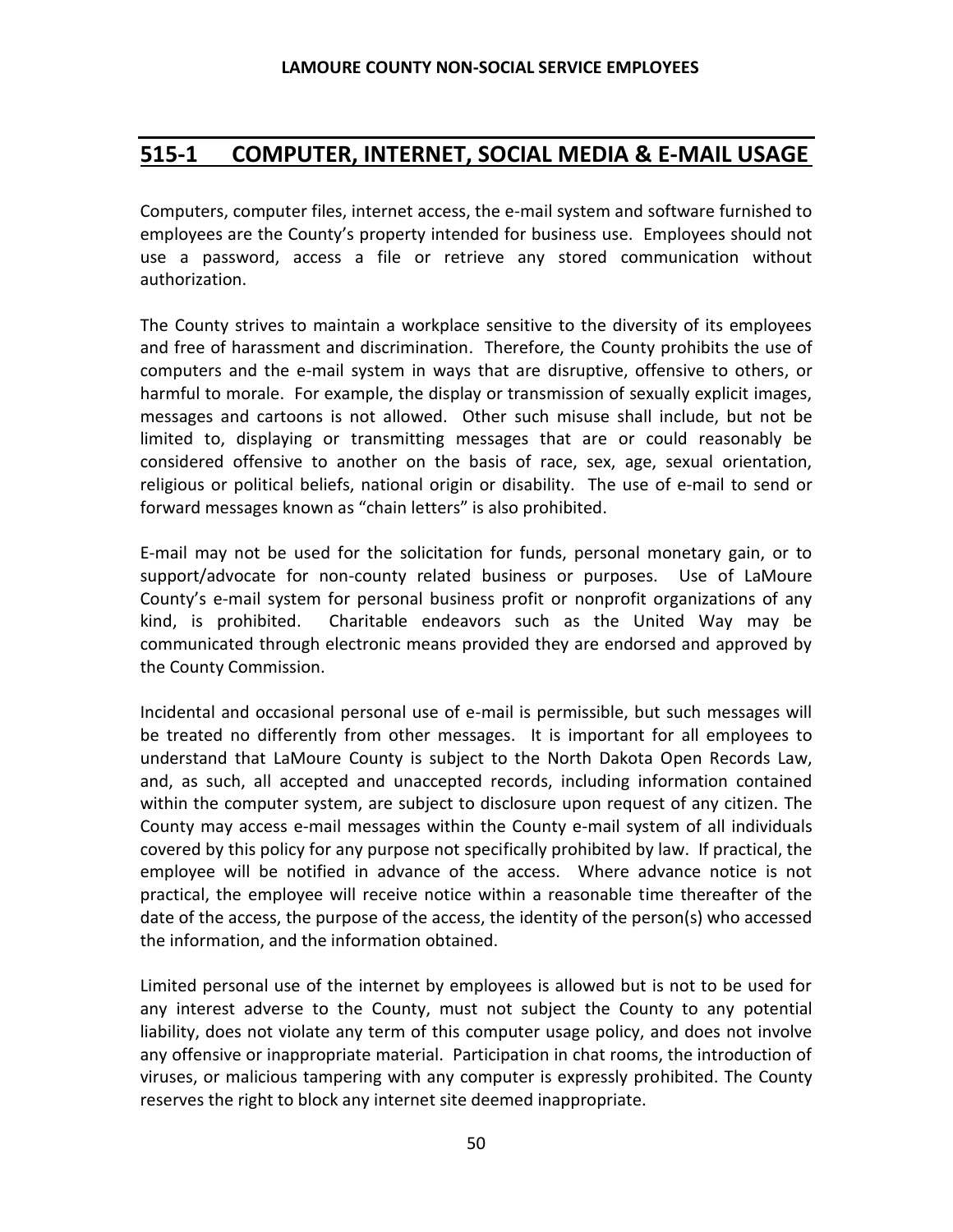## **515-2 COMPUTER, INTERNET, SOCIAL MEDIA & E-MAIL**

The County purchases and licenses the use of various computer software for business purposes and does not own the copyright to this software or its related documentation. Unless authorized by the software developer, the County does not have the right to reproduce such software for use on more than one computer.

Employees may only use software on local area networks or on multiple machines according to the software license agreement. The County prohibits the illegal duplication of software and its related documentation.

Any infringing activity by an employee may result in the County being responsible. Therefore, the County may choose to hold the employee liable for his or her actions.

Virus Protection:

- 1. Computer viruses can cause potential major problems to hardware and software systems, not only for individual users, but also for the entire computer system and network. Virus protection software is available through the County, or network administrator. All imported files and file attachments are required to be checked prior to usage.
- 2. To prevent computer viruses from being transmitted, unauthorized downloading of software, shareware, or freeware from the internet and/or other sources is restricted, unless authorized.
- 3. Intentionally creating or spreading of a computer virus is a serious violation of LaMoure County's policy and may be cause for disciplinary action, up to and including termination.

The LaMoure County Commission and designated department heads shall approve the social media websites that may be suitable for use by employees.

The LaMoure County Commission will review specific department requests to use social media websites and may delegate this function to a department head.

The County Commission recognizes social media networks as a potential tool for the County to communicate and engage with multiple constituencies including the general public. The County Commission shall require the various department heads to oversee the use of social media networks with clear guidelines and limitations for employees, while keeping in mind that the County's Employee Policy Manual requires employees and department heads to observe high standards of business and personal ethics in the conduct of their roles and responsibilities on behalf of the County.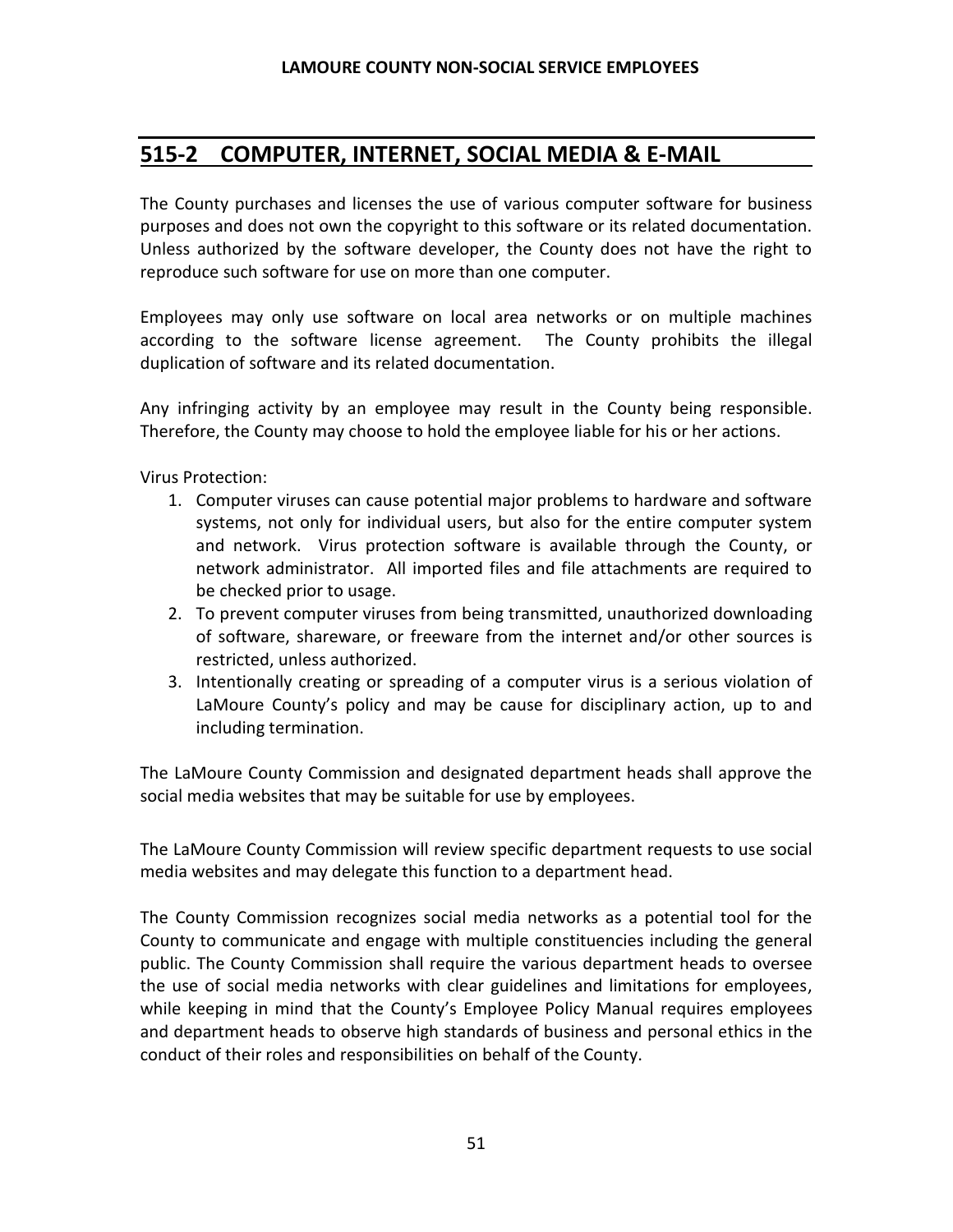## **515-3 COMPUTER, INTERNET, SOCIAL MEDIA & E-MAIL**

With that in mind, the following shall apply to any use of Social Media by County employees:

- A. The personal use of any social networking site (Facebook, Twitter, Myspace, etc.) shall not interfere with work commitments.
- B. Only a designated spokesperson for the County, and other employees specifically authorized by the County Commission, may post information to approved social media networks relevant to the County, subject to the provisions of this policy and the remainder of the Employee Policy Manual.
- C. Employees will follow these guidelines in their social media site activity:
	- 1. Employees should always use care when posting information to a social media site, recognizing that some members of the public may perceive the employee as speaking on behalf of the County even when that is not their intention.
	- 2. Employees may not make any posts that reveal confidential or proprietary County information.
	- 3. The County logo or other organizational images may not be used on personal social media sites without permission from the County Commission or their designee. The County's name may not be used to promote a personal cause, product, political party or candidate.
	- 4. Employees need to be respectful to the organization, other staff members, elected officials, vendors and business partners.
	- 5. Individuals who come across positive or negative remarks about the County or County related services that are perceived to be important, are asked to forward this information to their supervisor or the Auditor.
	- 6. Be conscious of mixing your business and personal lives. The internet is immediate and nothing posted is ever truly private, nor does it expire. Online, your personal and business personas are likely to intersect. The County respects the free speech rights of its employees, but asks you to remember that other organizations, colleagues, and business partners may have access to the online content you post.
	- 7. Employees are responsible for their own actions. Recognize that you are legally liable for anything you post online. Understand that anything you post that can potentially tarnish the County's image will ultimately be your responsibility. Be aware that your actions captured via posts, images or comments may reflect upon the County. While the organization does not discourage your participation in social media space, we urge you to do so properly, exercising sound judgment, common sense and good taste.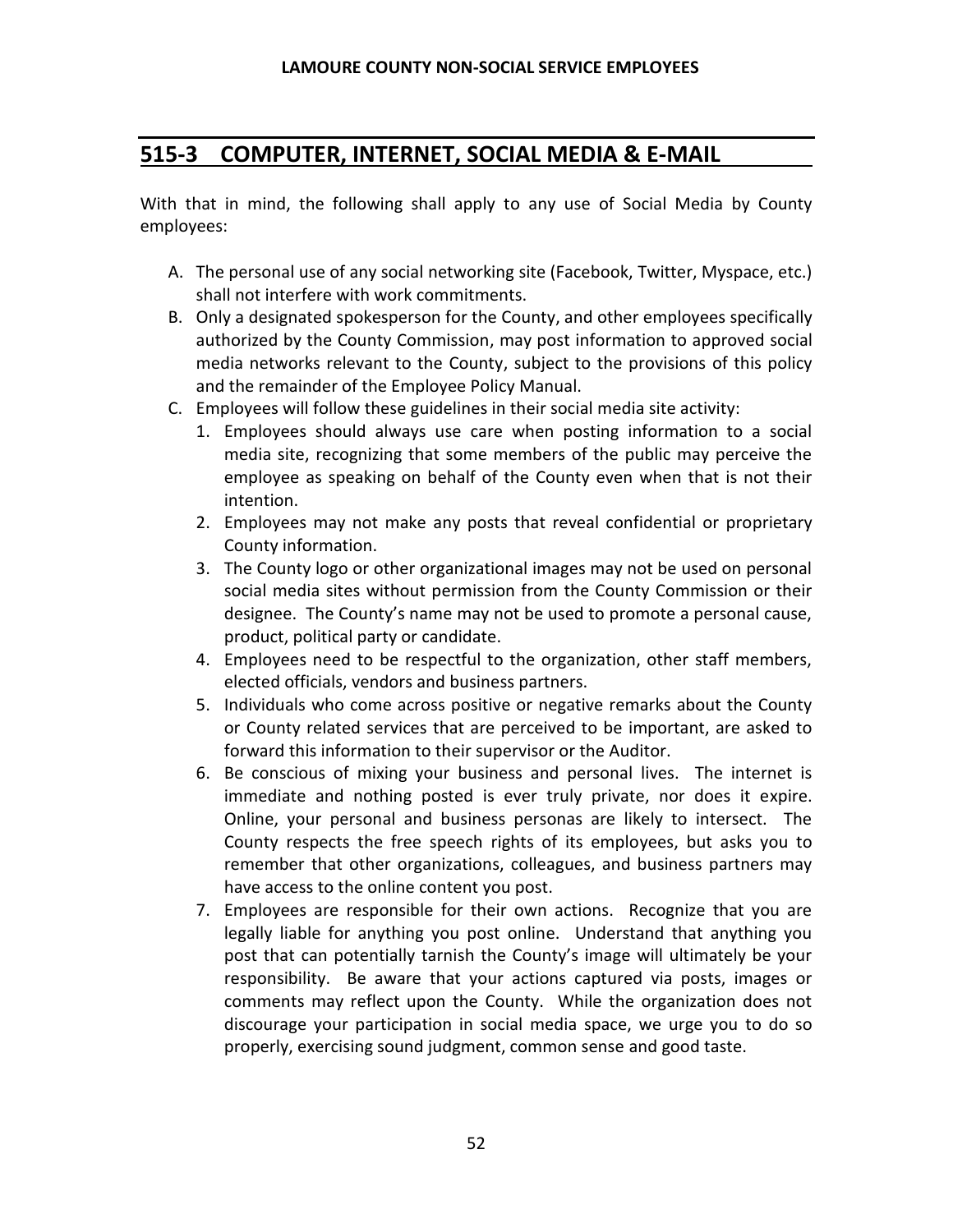## **515-4 COMPUTER, INTERNET, SOCIAL MEDIA & E-MAIL**

The State's Attorney shall review this policy with the County Commission on a periodic basis and discuss any developments in the law regarding use of social media networks that could prompt changes to this policy.

Depending on the severity of the violation, employees violating the Social Media Policy may be subject to disciplinary action up to and including termination.

**The County reserves the right to inspect or otherwise monitor an employee's computer system for violations of this policy.**

**I HAVE READ LAMOURE COUNTY'S COMPUTER, INTERNET, SOCIAL MEDIAAND E-MAIL USAGE POLICY AND AGREE TO ABIDE BY ITS TERMS AS CONSIDERATION FOR MY CONTINUED EMPLOYMENT WITH THE COUNTY. I UNDERSTAND THAT I HAVE NO REASONABLE EXPECTATION TO PRIVACY IN E-MAIL OR OTHER COMMUNICATIONS USING THE COUNTY'S SYSTEM, AND I CONSENT TO THE MONITORING OF SUCH COMMUNICATIONS PURSUANT TO THIS POLICY. I FURTHER UNDERSTAND THAT A VIOLATION OF THIS POLICY MAY RESULT IN DISCIPLINARY ACTION, UP TO AND INCLUDING DISCHARGE FROM EMPLOYMENT.**

\_\_\_\_\_\_\_\_\_\_\_\_\_\_\_\_\_\_\_\_\_\_\_\_\_\_\_\_\_\_\_\_ \_\_\_\_\_\_\_\_\_\_\_\_\_\_\_\_\_\_\_\_\_\_\_\_

Signature of Employee/User **Date** Date

Printed name of Employee/User

\_\_\_\_\_\_\_\_\_\_\_\_\_\_\_\_\_\_\_\_\_\_\_\_\_\_\_\_\_\_\_\_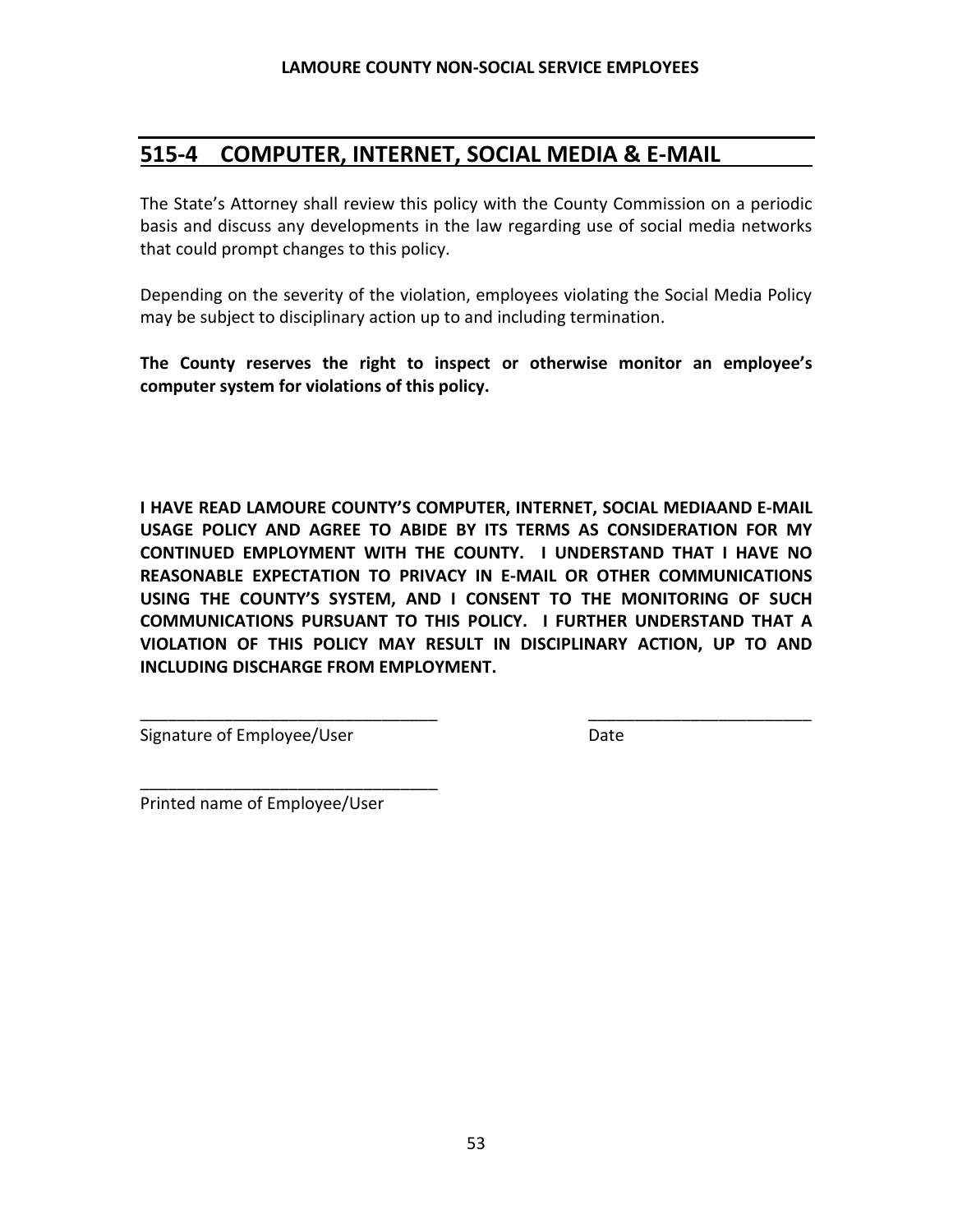## **517 VISITORS IN THE WORKPLACE**

To provide for the safety and security of employees and the facilities at the County, only authorized visitors are allowed in the workplace. Restricting unauthorized visitors helps maintain safety standards, protects against theft, ensures security of equipment, protects confidential information safeguards employee welfare and avoids potential distractions and disturbances.

Visitation of employees by friends or family during business hours is strongly discouraged. Should the need arise for such a visit, the employee is requested to schedule that visit for a rest break and limit it to ten (10) minutes or less. In the event of an emergency, please consult your supervisor/department head.

All visitors should enter the Courthouse at the main entrances. Authorized visitors will receive directions or be escorted to their destination. Employees are responsible for the conduct and safety of their visitors.

If an unauthorized individual is observed on the County's premises, employees should immediately notify their supervisor or, if necessary, direct the individual to the appropriate person or place.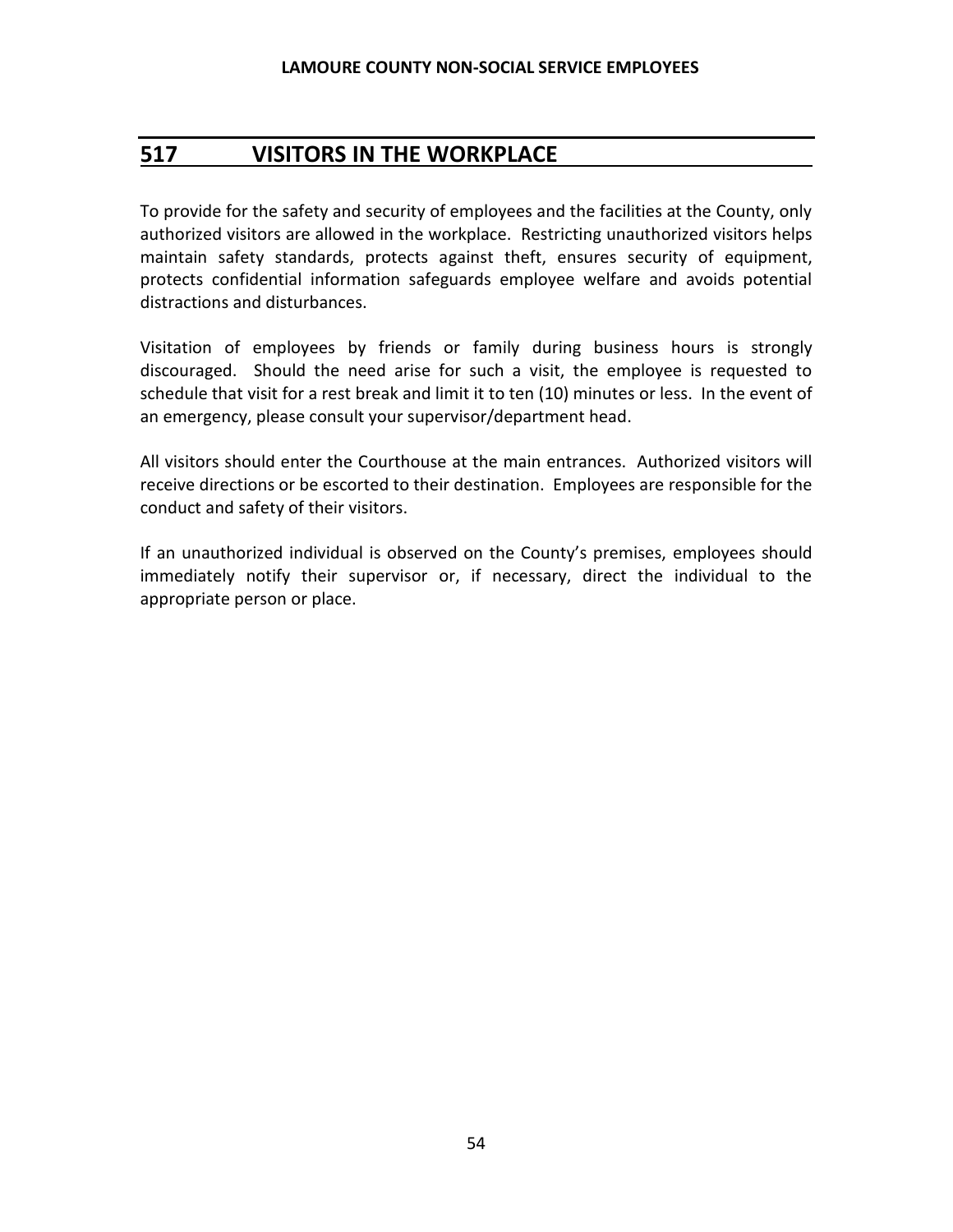## **601-1 FAMILY/MEDICAL LEAVE**

#### **Purpose**

The purpose of the Family and Medical Leave Policy is to provide job-protected leave to employees when personal or family medical situations or military service requirements result from their absence from work. LaMoure County's policy is to comply with the Family Medical leave Act by providing up to 12 workweeks of employment-protected unpaid family and medical leave to eligible employees, under the following circumstances:

- 1. Because of the birth of a son or daughter;
- 2. Because of the placement of a son or daughter with the employee for adoption or foster care:
- 3. To care for a spouse, child or parent or the employee whose serious health condition requires the associate's absence from work;
- 4. Because of an employee's own serious health condition which renders the employee unable to perform the functions of their position;
- 5. Because of any qualifying exigency arising out of the fact that the spouse, or a son, daughter, or parent of the employee is on active duty (or has been notified of an impending call or order to active duty) in the Armed forces in support of an contingency operation: or
- 6. **MILITARY CAREGIVER LEAVE:** In addition, and subject to the certification requirements spelled out below, an eligible employee who is the spouse, son, daughter, parent, or next of kin of a covered service member shall be entitled to a total of 26 workweeks of leave during a 12 month period to care for the service member. This leave shall only be available during a single 12 month period that begins on the first day of such leave. If a leave qualifies as both service member family leave and leave to care for a family member with a serious health condition, the leave will be designated first as Military Caregiver leave.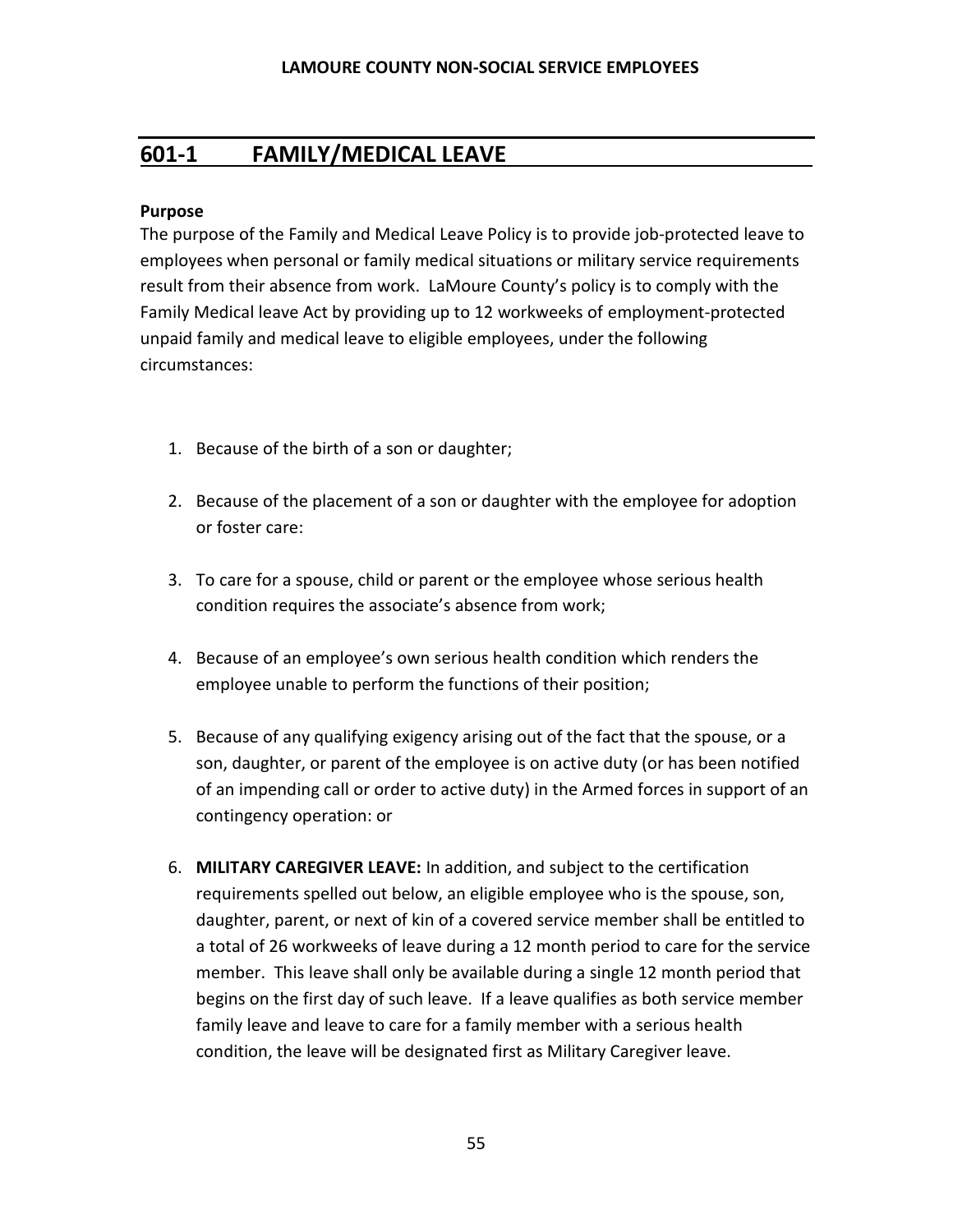### **601-2 FAMILY/MEDICAL LEAVE**

#### A. **ELIGIBILITY:**

- I. Active employees who have been employed by the County for at least 12 months and who have worked at least 1,250 hours during the previous 12 months are eligible for leave pursuant to this Policy. The 12 months of employment need not be continuous and shall include time spent on military service covered by USERRA. Employment periods prior to a break in service of 7 years or more shall not count toward the 12 months unless the break in service was due to service in the National Guard or Reserves. If an employee who is otherwise eligible for FMLA reaches the 12 month mark while on leave, the period of leave prior to meeting the 12 month threshold is non-FMLA and the period of leave after the 12 month threshold is FMLA leave.
- II. An employee's eligibility is measured as of the date Leave will begin. Employees will be required to use accrued paid sick leave for eligible situations and may use vacation leave to cover some or all of the FMLA. Any leave which exceeds the combination of sick and/or vacation leave shall be unpaid pursuant to FMLA. The employer is responsible for designation if such paid leave counts as FMLA leave.

#### B. **LENGTH/FREQUENCY OF FAMILY LEAVE**

I. Leave will be available for the period of time certified by the physician and approved by the County, but not to exceed 12 workweeks in the 12 month period beginning on the first day FMLA is taken. Military Caregiver leave shall not exceed 26 workweeks in a single 12 month period beginning on the first day of such leave. The method used to calculate a leave year will be the 12 month period measured forward from the date the employee first takes FMLA leave. This method entitles an employee to 12 weeks of leave during a year that begins on the first day FMLA leave is taken. After completion of 12 months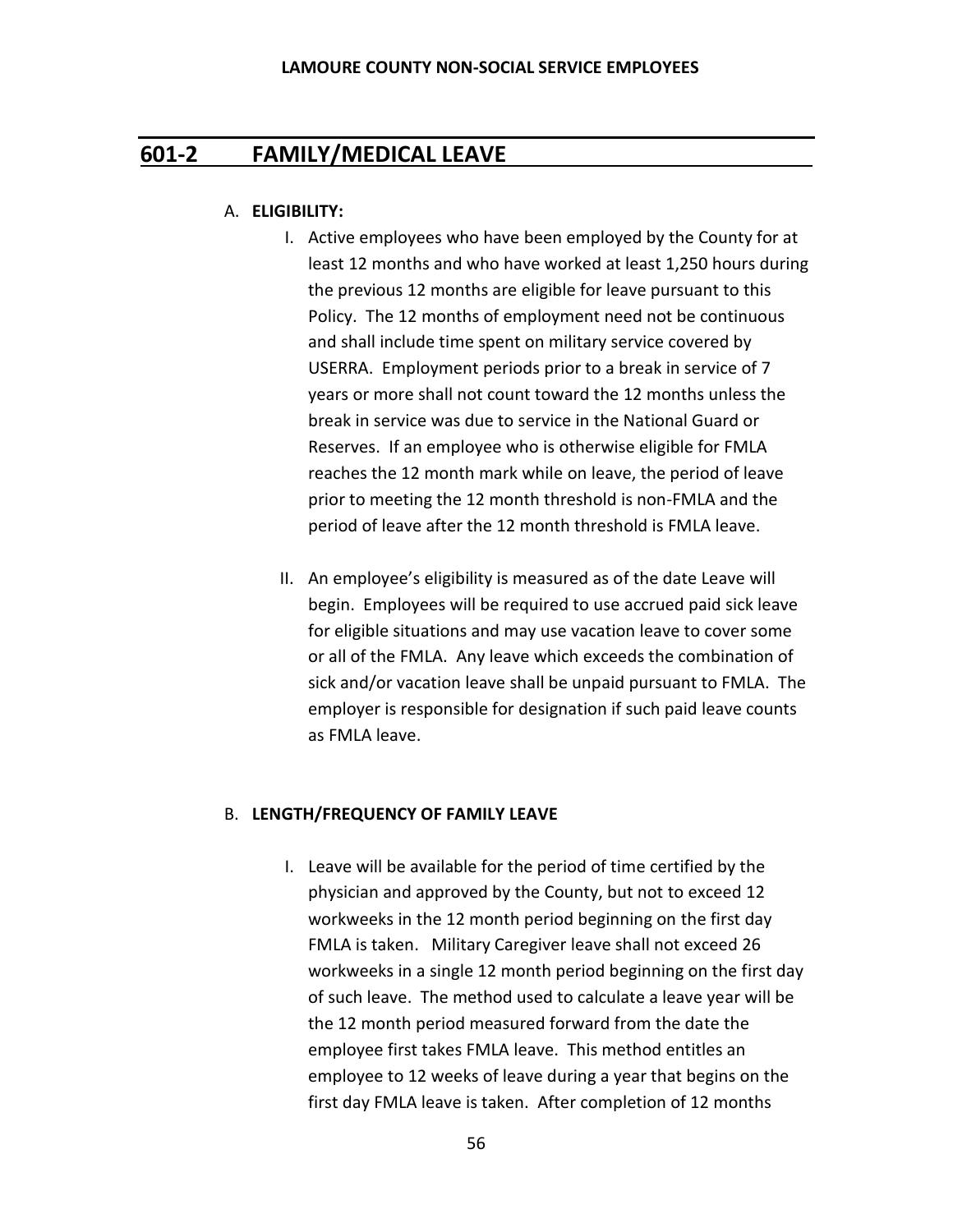### **601-3 FAMILY/MEDICAL LEAVE**

from that date, the next 12-month period begins the next time FMLA is used.

- II. Part-Time Employees (For purposes of calculating available leave under this policy only):
	- a. Regularly scheduled part time employees.
		- i. For a continuous (non-intermittent) Leave, the employee is eligible for up to 12 weeks of Leave (or 26 weeks, where applicable), based on their normal part time workweek.
		- ii. For intermittent or reduced schedule leave, multiply the number of hours in the employee's normal part-time workweek by 12 (or 26 where applicable) to determine the maximum number of Leave hours available.
	- b. Varied schedule part-time employees. For continuous, intermittent or reduced schedule Leave, average the number of hours worked in the 12 months prior to the start of Leave. Multiply that number by 12 (or 26, where applicable) to determine the maximum number of Leave hours available.
	- c. A Parenting FMLA leave shall be taken in a continuous block of days, unless advance written approval is obtained from the County to allow parenting leave to be taken in more than a single continuous block of days. If such Leave is requested and granted, it must be in full day increments. When such leave is requested and approved, the employee may be required to transfer temporarily to an alternate position with equivalent pay and benefits. Parenting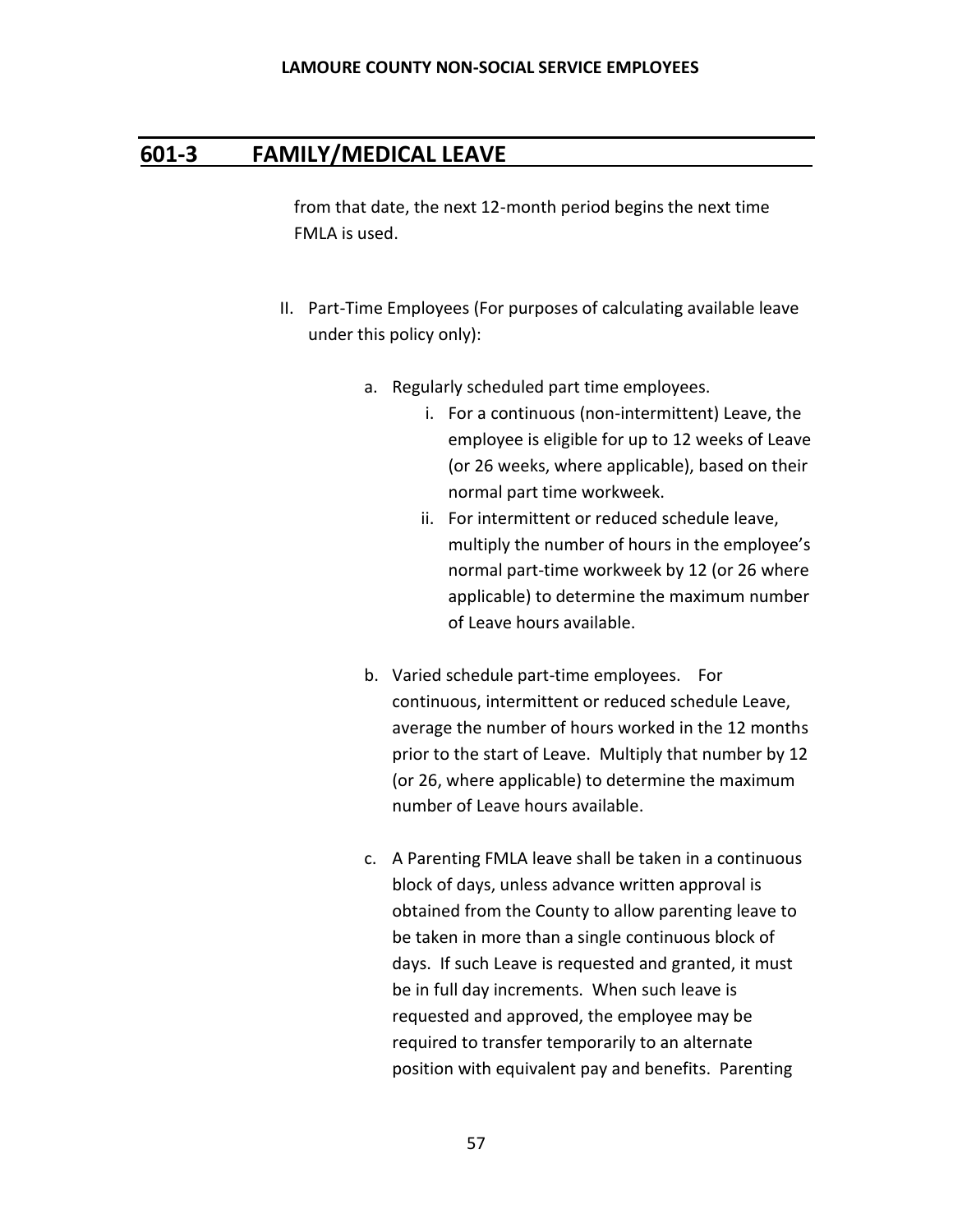### **601-4 FAMILY/MEDICAL LEAVE**

FMLA Leave must end within 12 months of the birth or placement of the child.

- d. Leave due to an employee's own serious health condition or that of the employee's spouse, child or parent may be taken on an intermittent or reduced leave schedule when medically necessary. The minimum length of each period of Leave is one hour. The County may require those taking intermittent leave to transfer temporarily to an alternative position with equivalent pay and benefits. In addition, those using intermittent leave must make a reasonable effort to schedule leave so as not to unduly disrupt County operations.
- e. If an employee notifies the County that they do not intend to return to work after their Leave, their termination date will be the end of the Leave period.
- f. The aggregate number of workweeks of Military Caregiver leave to which a husband and wife may be entitled if they both are County employees may be limited to 26 workweeks during a single 12 month period if the Leave is all Military Caregiver leave or is a combination of Military Caregiver leave and any other type of leave authorized by this policy.

#### **NOTICE OBLIGATIONS**

- 1. Timing
	- A. Foreseeable Leave: Where the need for Leave is foreseeable, the employee must provide at least 30 days' notice to the County before the leave is to begin. If the Leave is to begin in less than 30 days, the employee must notify the County as soon as practicable. Failure to comply with this notice requirement may result in the delay or denial of Leave. For leaves due to qualifying exigency, notices must be provided as soon as practicable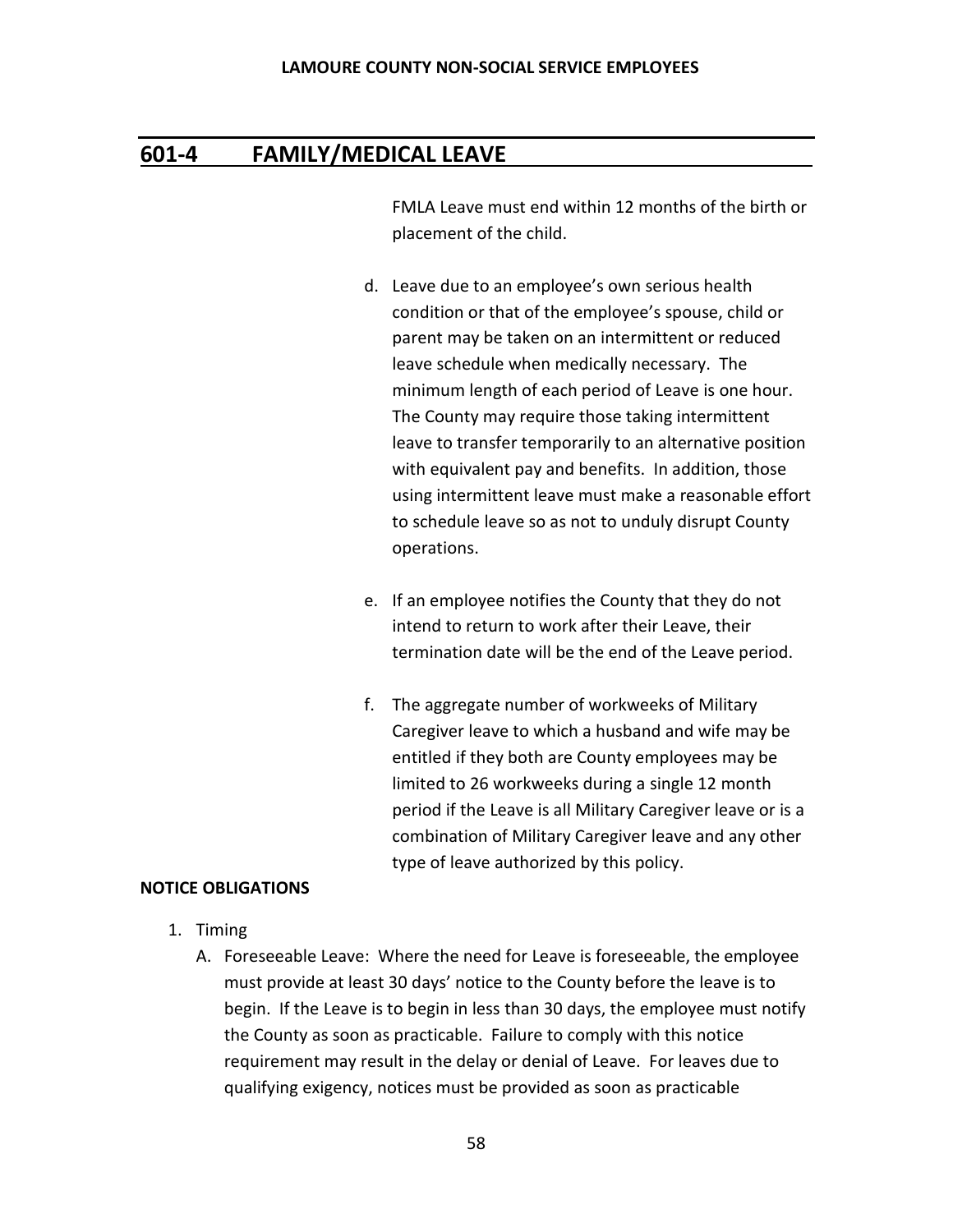## **601-5 FAMILY/MEDICAL LEAVE**

regardless of how far in advance leave was foreseeable.

- B. Unforeseeable Leave: Where the need for Leave is unforeseeable, the employee must give notice to the County immediately, absent extenuating circumstances. Failure to comply with this notice requirement may result in the delay or denial of Leave. This requirement should not be confused with any required call-in procedures for reporting absences, which is a separate obligation.
- 2. Contact: The employee must comply with the established process for Leave for each department and contact the Department Head or appropriate supervisor.
- 3. Retroactive Designation: The County will retroactively designate an employee's absence where, in the County's opinion, circumstances make such a designation appropriate.

#### **COMMENCEMENT/STATUS WHILE ON FAMILY LEAVE**

- **1.** Leave due to childbirth will generally begin on the date of the birth but may begin at any time before or after 12 months of the child's birth. Leave due to adoption, placement, or for the care of the associate, their spouse, parent, or child with a serious health condition will generally begin as outlined in the Notice and Certifications portions of this policy.
- **2.** Parenting FMLA Leave cannot extend beyond 12 months after the birth or placement of the child.

#### **CONTINUATION OF PAY AND BENEFITS**

- **1.** Vacation-All benefits accrued before, and not used during an employee's leave, will remain.
- **2.** Use of Paid Leave-Employees will be required to use sick leave during FMLA and may use vacation to complete an FMLA leave.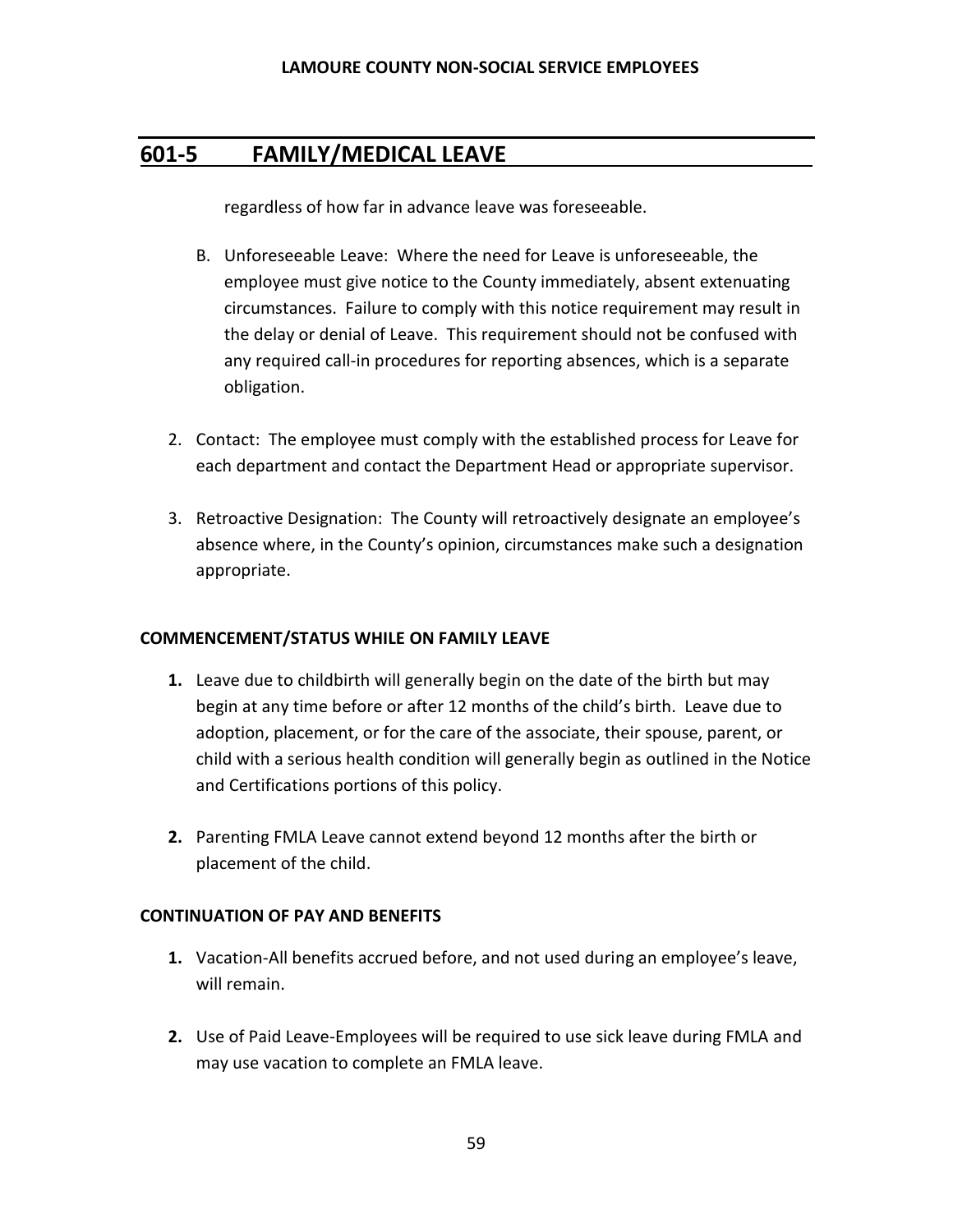## **601-6 FAMILY/MEDICAL LEAVE**

- **3.** Other Leaves-Available paid Leave under sick leave or worker's compensation will run concurrently with FMLA and may not be used to extend leave under this policy.
- **4.** Benefits-Benefits generally continue in accordance with applicable provisions for each benefit plan. Any changes in plan provisions or costs will apply to individuals on Leave in the same manner as they do to active employees.

#### **PROCEDURE TO OBTAIN AN FMLA**

- 1. An employee requesting Leave should obtain and complete the necessary leave forms and attach the required certifications and submit them to their Department Head within the designated amount of time.
- 2. Failure to give 30-days advance notice for a foreseeable leave, failure to give timely notice for unforeseeable Leave, or failure to produce requested certification(s) within the time designated may result in the delay or denial of the Leave.

#### **CERTIFICATION AND REPORTING REQUIREMENTS**

1. A Certification is required for Leave. The employee requesting the leave is responsible for ensuring the County's receipt of the Certification within the designated amount of time. The County may deny or delay Leave for failure to submit the Certification on a timely basis.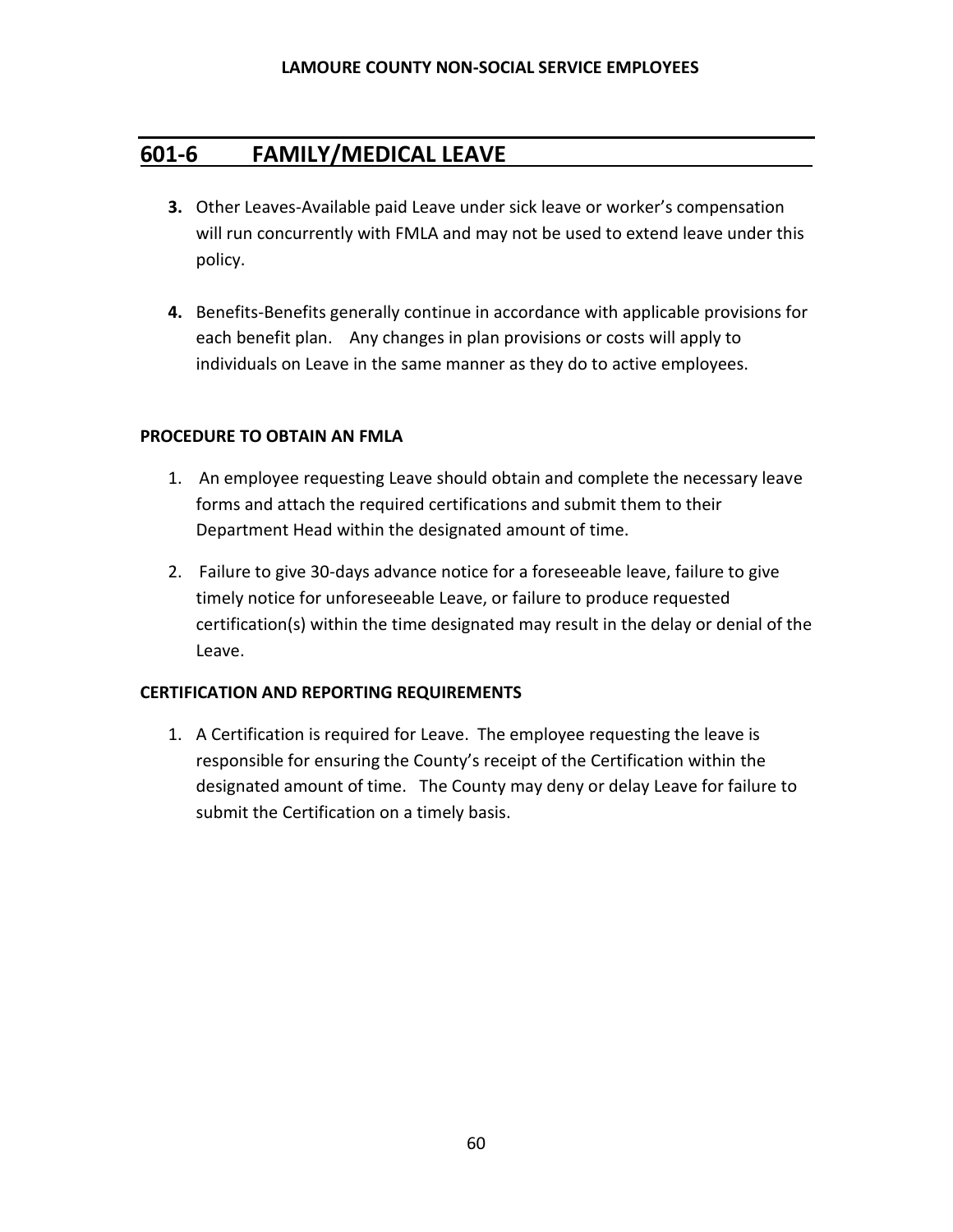## **601-7 FAMILY/MEDICAL LEAVE**

- 2. If the Certification received by the County is vague or incomplete, the employee will be given an opportunity to cure those deficiencies. If the employee is unwilling or unable to do so, leave will be denied.
- 3. The County may require a second medical opinion as to the need for Leave. If the Certification and second opinions differ, the County may require a third medical opinion. The third opinion care provider will be binding. This paragraph does not apply to Military Caregiver Leave.
- 4. The County may require periodic recertification of the continuing need for Leave. The County may refuse or delay further Leave until the recertification is received. The recertification must be completed by the health Care Provider and may not be a copy of a form previously submitted. Recertification may also be required if the employee requests a Leave extension. This paragraph does not apply to Military Caregiver Leave.
- 5. Legal certification may be required for adoption or foster care.
- 6. Employees on Leave may be required to periodically report on their status and intention to return to work.
- 7. When Leave is due to the employee's own serious health condition, a fitness for duty certification (FFD) may be required before the employee can return to work. Failure to timely provide such certification may eliminate the employee's right to reinstatement under the FMLA. If the employee is using intermittent leave, and reasonable safety concerns exist regarding the employee's ability to perform their duties, a FFD certificate may be required as frequently as every 30 days during periods where the employee has used intermittent leave. If the FFD is vague or incomplete, the employee will be given an opportunity to cure those deficiencies. This paragraph does not apply to Military Caregiver Leave.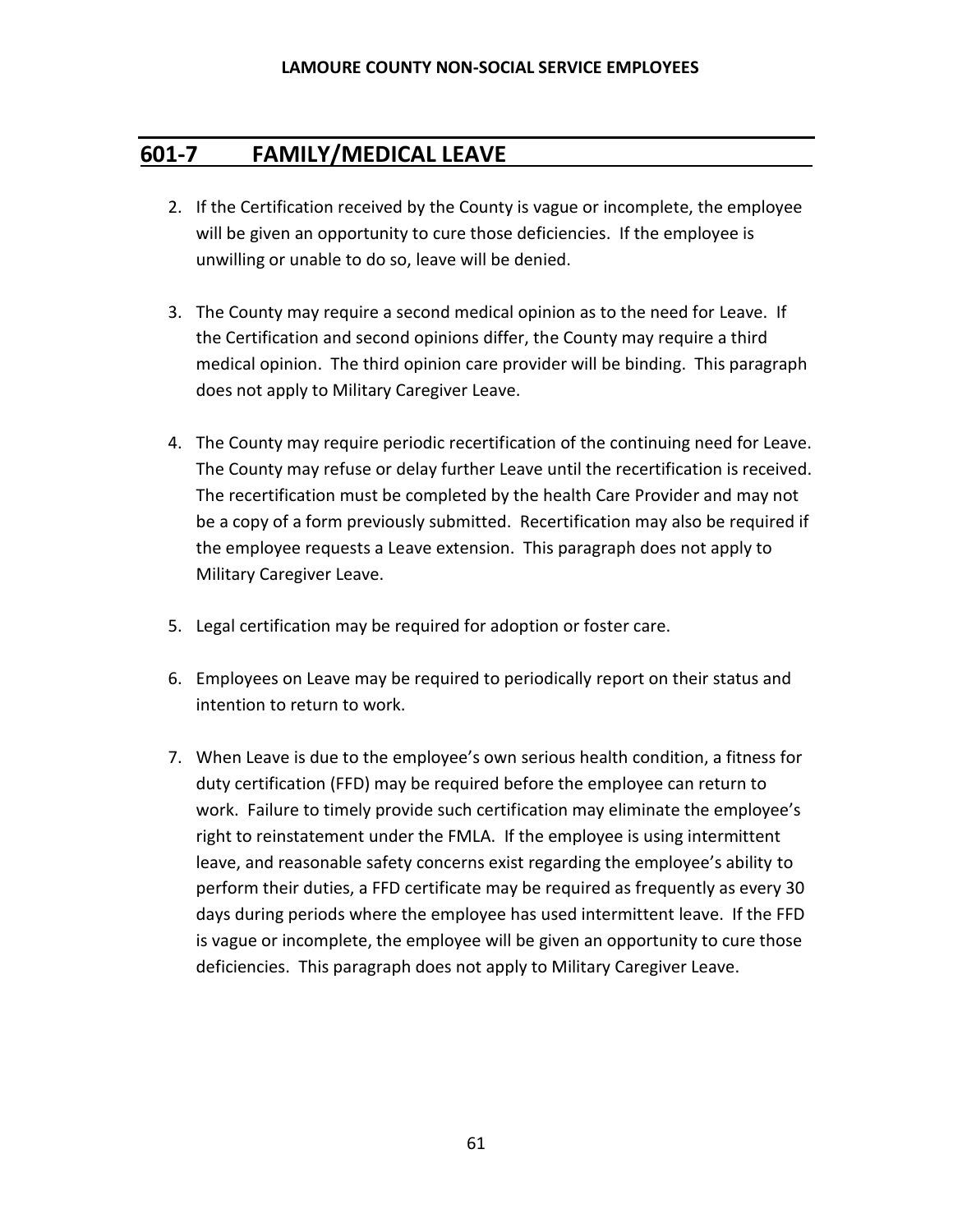## **601-8 FAMILY/MEDICAL LEAVE**

#### **REINSTATEMENT**

- 1. Assuming an employee has not exhausted his or her FMLA Leave time, eligible employees will return to their former position or its equivalent following a Leave.
- 2. Employees who do not return to work following Leave and who are not approved for continued leave under any other policy will have voluntarily resigned their employment.

#### **ACTIVITIES PROHIBITED DURING FMLA**

- 1. While on Leave, an employee may not engage in activities (including employment) which have the same or similar requirements and essential functions as that of the employee's current position. Doing so is a voluntary resignation of employment.
- 2. An employee on Leave shall not engage in any activity that conflicts with the best interests of the County. Such conduct will result in disciplinary action up to and including termination of employment.

#### **ADMINISTRATION**

- 1.To the extent that state law may in the future provide a greater benefit than the FMLA, the eligible employee will be entitled to the more generous benefit.
- 2. The County reserves the right to deny or restrict coverage to any employee who meets the exclusionary requirements described under the under the Family and Medical Leave Act of 1993.
- 3. The County reserves the right to interpret, amend, modify and administer this policy in accordance with federal and state laws.
- 4. The County reserves the right to designate any qualifying time away from work as FMLA leave, regardless of whether or not the employee has requested FMLA.
- 5. Where applicable, FMLA will run concurrently with worker's compensation and/or other types of leave for which the employee qualifies.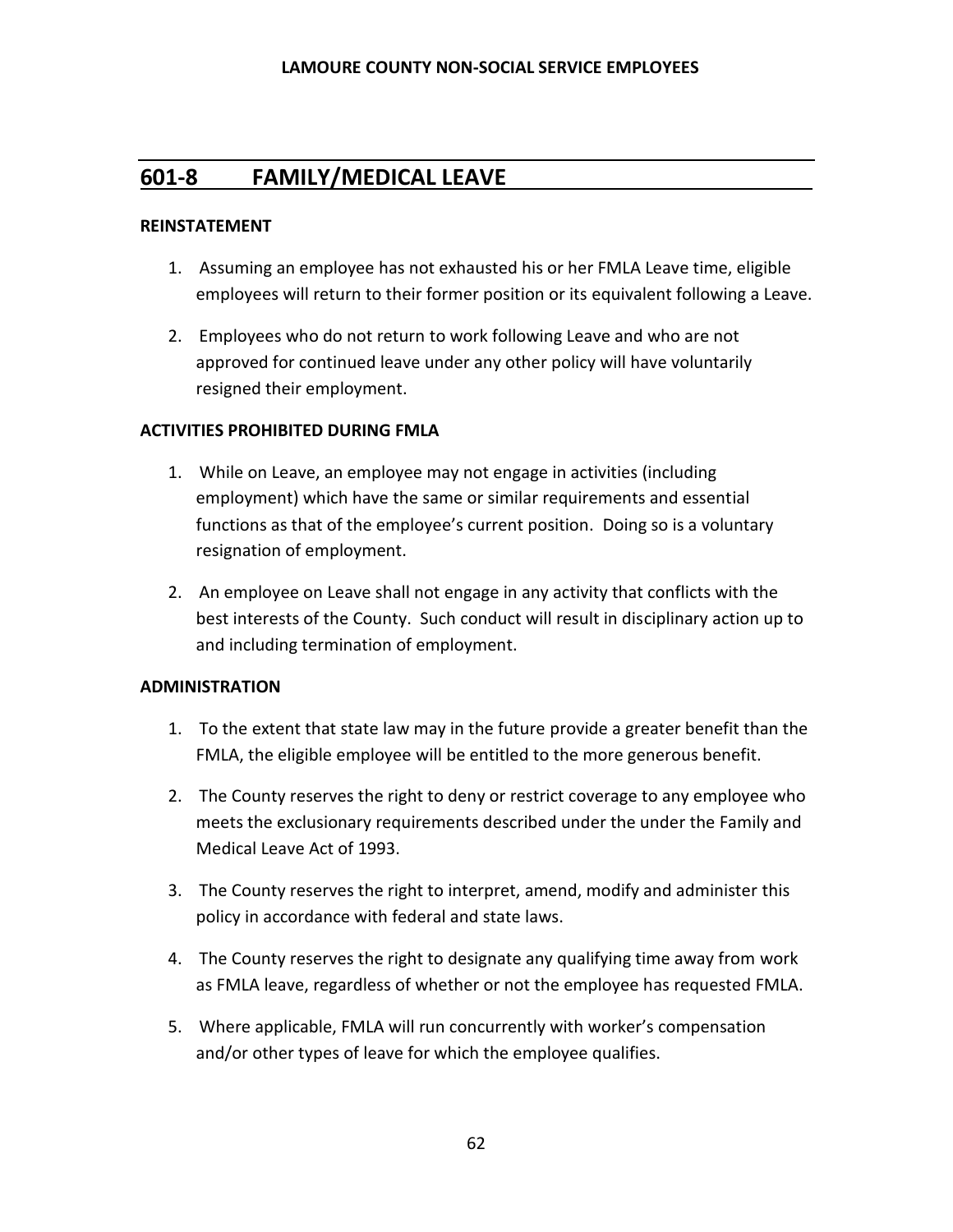## **603 PERSONAL LEAVE (WITHOUT PAY)**

In accordance with the guidelines set forth in this policy, the County may provide unpaid personal leave to eligible employees who wish to take time off from work duties to fulfill personal obligations. The employee classification(s) eligible for personal leave:

### •**Regular full-time employees**

#### **•Regular part-time employees**

Employees may request personal leave only after having completed 365 days of consecutive service in an eligible employment classification. Personal leave may be granted for a period of up to 30 calendar days, per calendar year. Pending approval by the County Commission, employees must take any available vacation leave prior to the effective date of the personal leave of absence.

Requests for personal leave will be evaluated based on a number of factors, including anticipated operational requirements and staffing considerations during the proposed period of absence.

The County will determine whether or not to provide insurance benefits at the time of granting any leave of absence without pay. Accruals for benefit calculations, such as vacation, sick leave, or holiday benefits, will be suspended during the taking of personal leave.

To the extent possible, employees returning from personal leave will be returned to their former position or will be offered the first available comparable position for which they are qualified.

If an employee fails to report to work at the expiration of the approved leave period, the County will assume that the employee has resigned.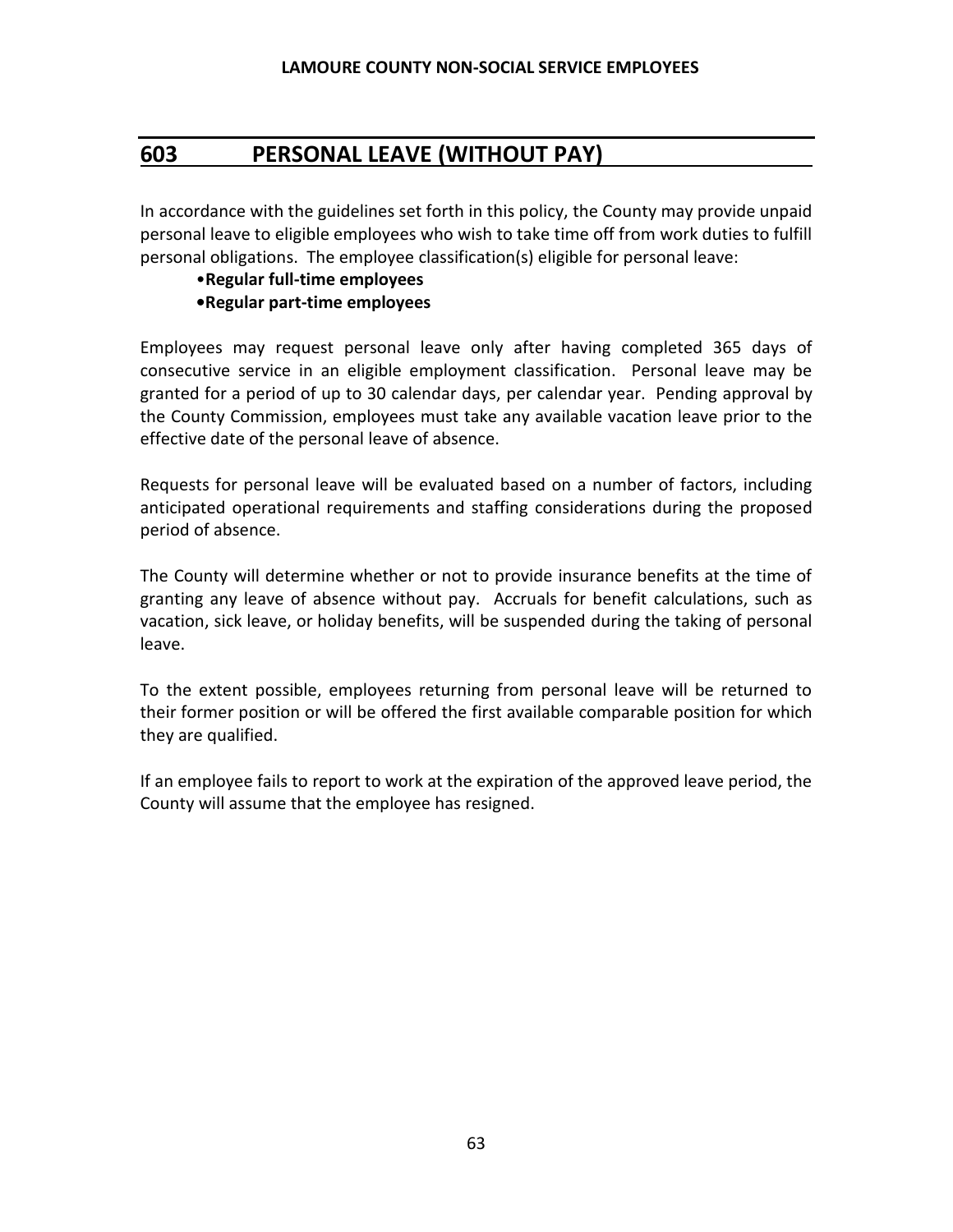## **605-1 MILITARY LEAVE**

#### **ND State Law Provisions**:

All employees of this State or political subdivision who:

- 1. Are members of the National Guard
- 2. Are members of the Armed Forces Reserve of the United States of America
- 3. Shall be subject to call in for Federal Service by the President of the United States: or
- 4. Shall volunteer for such service;

When ordered by proper authority to active non-civilian employment, employees shall be entitled to a leave of absence from such civil service without loss of status or efficiency rating. If such individuals have been in the continuous employ of the State or political subdivision (LaMoure County) for ninety days immediately preceding the leave of absence, they shall receive twenty workdays each calendar year without loss of pay. In addition, any leave of absence necessary by a full or partial mobilization of the reserve and national guard forces of the United States of America, or emergency state active duty, shall be without loss of pay for the first thirty days thereof less any other paid leave of absence which may have been granted during the calendar year pursuant to this section. However, if leave is required for weekend, daily or hourly periods of drill for military training on a day in which an employee is scheduled to perform their County work, the employee must be given the option of time off with a concurrent loss of pay for the period missed or must be given an opportunity to reschedule the work period so that the reserve or national guard weekend, daily or hourly drill or period of training occurs during time off from work without loss of status or efficiency rating.

#### NDCC 37-01-25

#### **The Uniformed Services Employment and Re-employment Rights Act (USERRA)**

Employees returning from a military leave of absence shall be reinstated in accordance with the law and County policy. To be eligible for reinstatement under this policy, the employee must have been absent as a result to a call to duty in the United States uniformed forces on a voluntary or involuntary basis under competent authorization (for example, was enlisted, drafted, called to Active Duty from a reserve status) and meets the following requirements: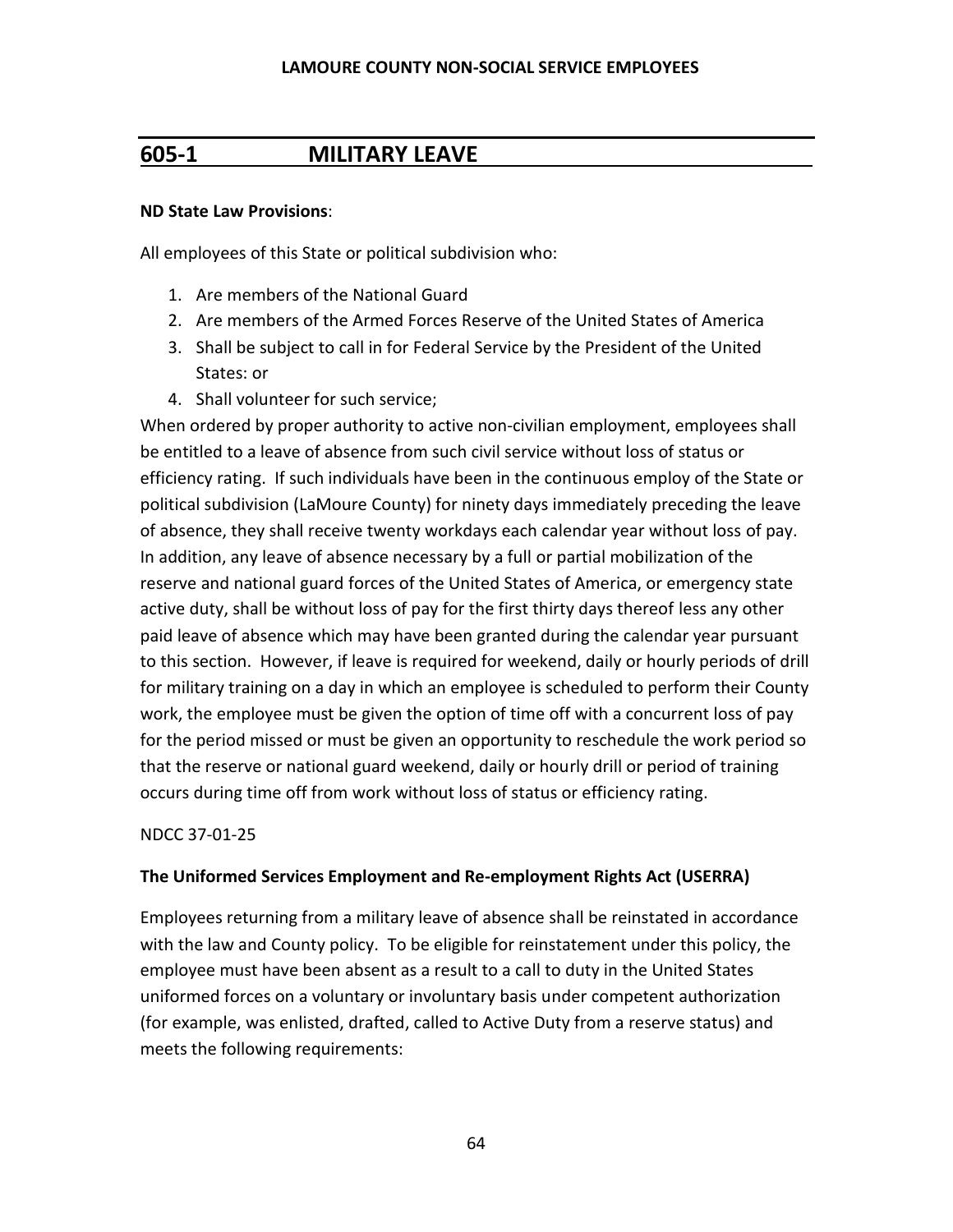## **605-2 MILITARY LEAVE**

- 1. Has provided advance notice, either written or oral, of the need for the leave, unless notice is unreasonable or impossible;
- 2. Has received an honorable discharge;
- 3. Has taken a total of less than five years of military leave during the time of employment with the County.
- 4. Has applied for reemployment or reported back to work in a timely manner, depending on the length of the leave:
	- a. Less than 31 days: must report back to work not later than the first regular work day following discharge and an eight-hour period allowing for safe transportation from place of service to the employee's residence.
	- b. More than 30 but less than 181 days: must reapply for employment within 14 days of discharge;
	- c. Over 180 days: must reapply for employment within 90 days of discharge. Note: if ongoing medical treatment is necessary, the period for reinstatement may be longer depending upon the treatment.

The right to return to a particular position depends on the length of the leave:

- 1. Less than 91 days: the position to which the employee would have been in had they remained continuously employed.
- 2. Over 90 days: the position he/she would have been in had they remained continuously employed, or a position with like seniority, status and pay.

For employees who are members of the national guard or reserves, there are no limits to the amount of training time the employee may take during the year, regardless whether ordered to do so or if the employee volunteers for such training.

The employee may not be penalized or treated adversely in any way for exercising this right.

A veteran, who is not otherwise eligible for reinstatement under this policy, may be considered for employment with the County as any other similarly situated former employee.

Following a period of military service of 31 days or more, the returning employee must at the County's request, be able to provide documentation that establishes the length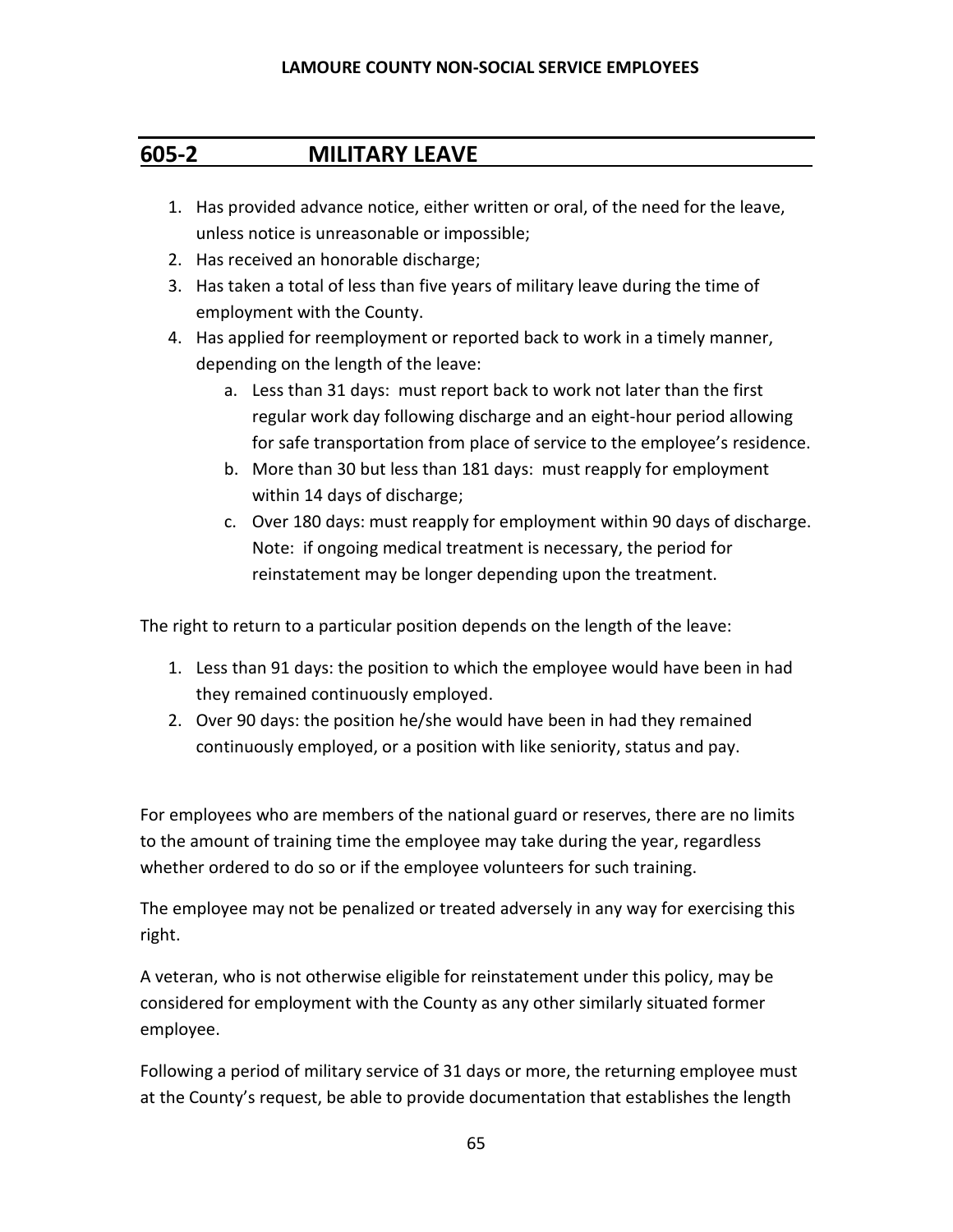## **605-3 MILITARY LEAVE**

and type of military leave, and timeliness of the application for re-employment as outlined above.

Reinstated veterans who have served the longest tour of active duty are to receive preference in case of conflict in selection of jobs available.

### DISCHARGE OR DEMOTION

A reinstated veteran with more than 180 days continuous active military service may not be discharged or demoted except for cause within one year after the date of reinstatement from military leave.

A reinstated veteran with a period of active duty for training of more than 30 days may not be discharged or demoted without cause within six months after the date of reinstatement from military leave.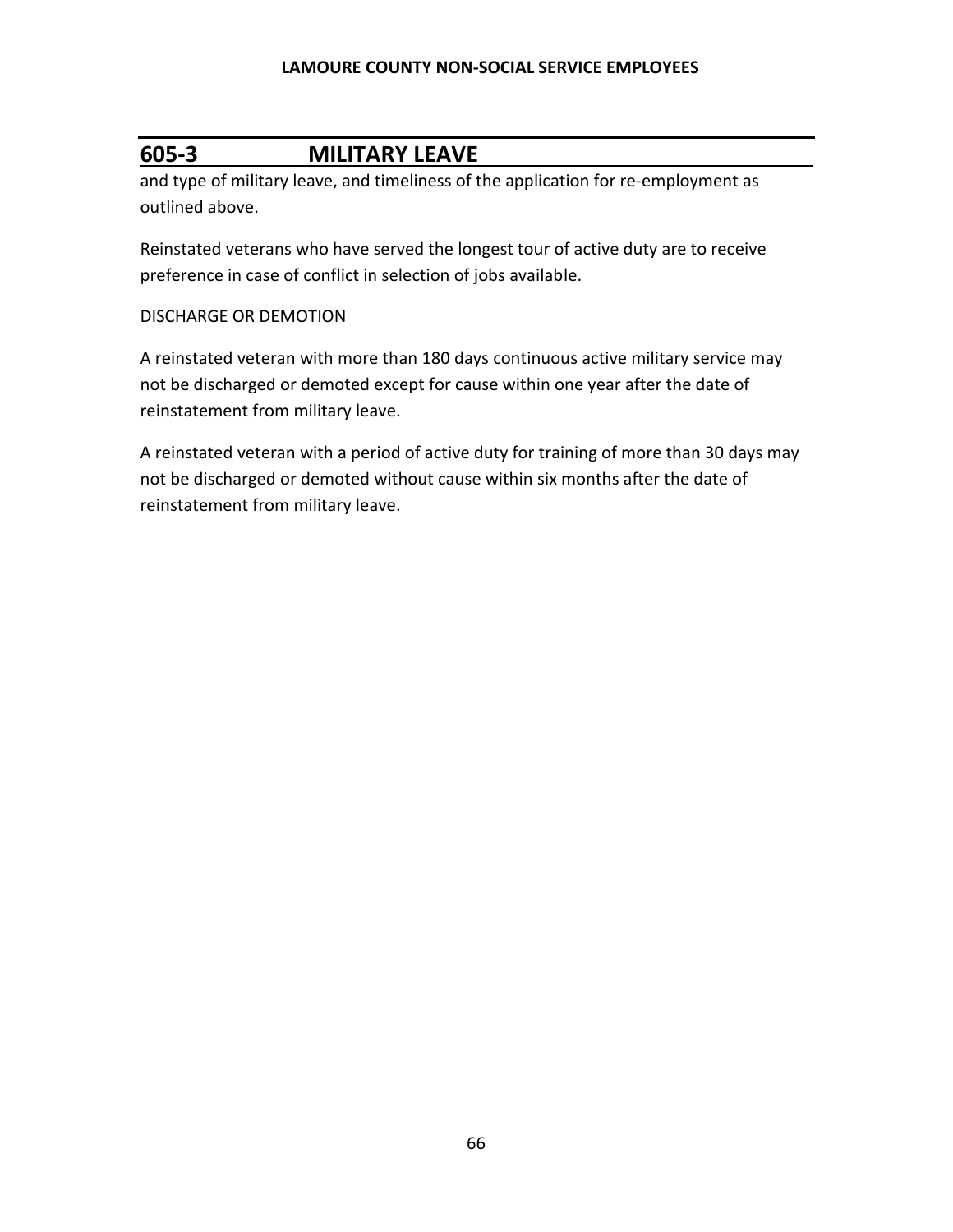## **607 MATERNITY RELATED ABSENCES**

The County will not discriminate against any employee who requests an excused absence for medical disabilities associated with a pregnancy. Such leave will be made and evaluated in accordance with the medical leave policy provisions outlined in this handbook and in accordance with all applicable federal and state laws.

Requests for time off associated with pregnancy, adoption and/or childbirth (apart from medical disabilities associated with these conditions) will be considered in the same manner as any other request for an unpaid leave.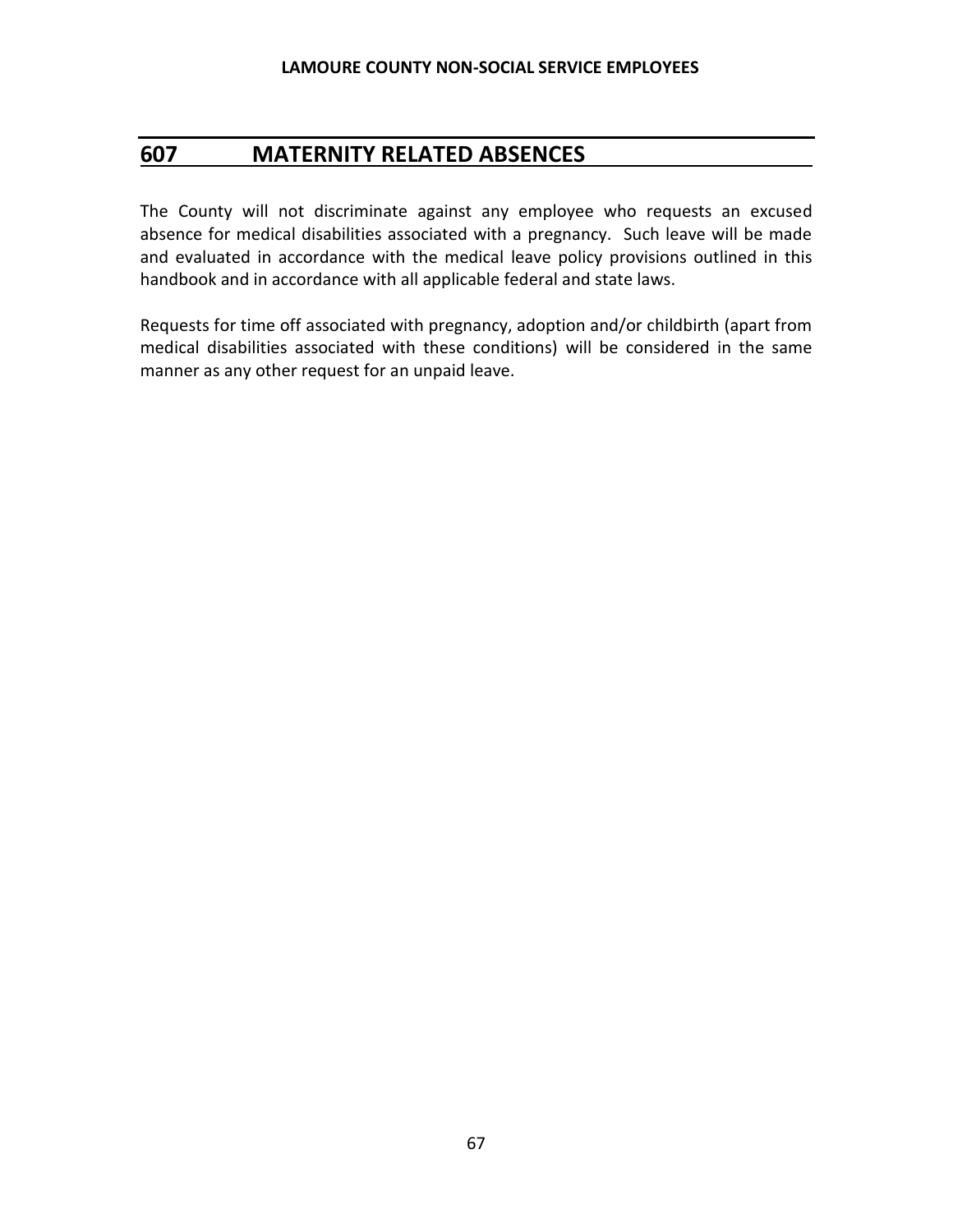## **701-1 EMPLOYEE CONDUCT AND WORK RULES**

Role of Employee: You are expected each day to remember that, as an employee of the County, you serve the public and, specifically, the citizens of the County (your real "employer"). Your actions in this capacity reflect favorably or unfavorably upon you, your supervisor(s) and County government as a whole. We expect that you will maintain favorable visibility with the public, that you will act responsibly within the means of your position in meeting the needs of the public and that you will be accountable for your actions in this capacity.

Getting Started: You have been carefully selected to perform an essential service for the County. To help you get started, your supervisor will provide you with a description of your job and will discuss your duties with you. If you have any questions about your job, don't hesitate to ask your supervisor. Your supervisor is just as concerned about your success on the job as you are and will do everything possible to see that you receive the help you need.

Orientation and Introduction: As soon as possible after employment, the employee should go to the Auditor's Office to complete the various fringe benefit program forms, tax table status and any other forms deemed necessary for their employment.

Dress Code/Appearance: Appearance and dress should be in keeping with the job being performed, both for safety reasons and to reflect a positive image for the county. Should an employee arrive for work wearing clothing or accessories which, in the opinion of their supervisor, is inappropriate, they may be required to go home and change prior to commencing work. Attempts should be made to cover tattoos as well, and an employee may be asked to change prior to commencing work should a tattoo be deemed inappropriately displayed at work.

Rules of Conduct: To ensure orderly operations and provide the best possible work environment, the County expects employees to follow rules of conduct that will protect the interests and safety of all employees and the employer. It is not possible to list all the forms of behavior that are considered unacceptable in the work place, but the following are examples of infractions of rules of conduct that may result in disciplinary action, including suspension or discharge from employment.

- •Theft or inappropriate removal or possession of property
- •Falsification of timekeeping records
- •Working under the influence of alcohol or illegal drugs

•Possession, distribution, sale, transfer, or use of alcoholic or illegal drugs in the work place, while on duty, or while operation employer-owned vehicles or equipment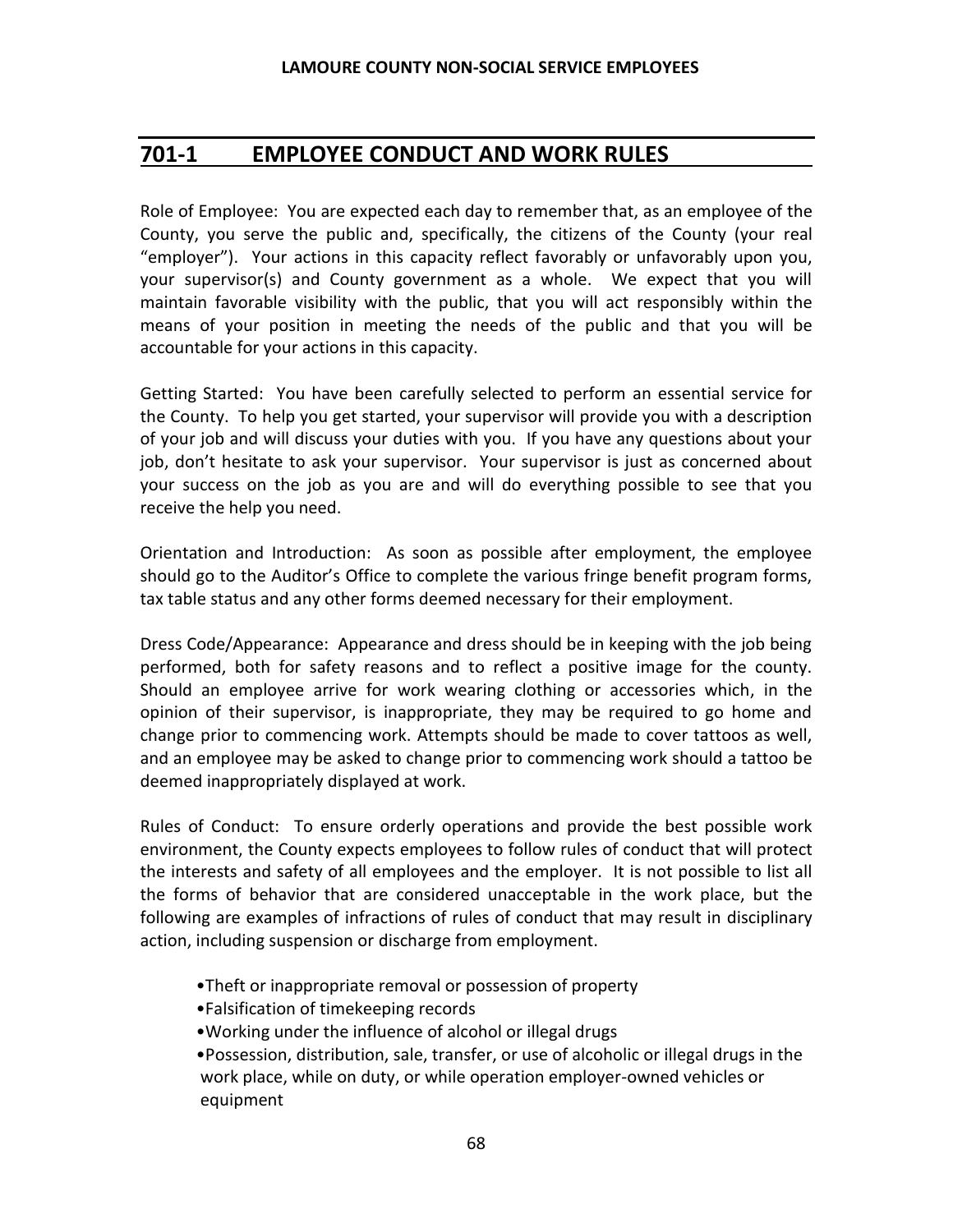# **701-2 EMPLOYEE CONDUCT AND WORK RULES (continued)**

- •Fighting or threatening violence in the work place
- •Boisterous or disruptive activity in the work place
- •Negligence or improper conduct leading to damage of employer-owned or customer-owned property
- •Insubordination or other disrespectful conduct
- •Violation of safety or health rules
- •Smoking in prohibited areas
- •Sexual or other unlawful harassment
- •Possession of dangerous or unauthorized materials, such as explosives or firearms, in the work place
- •Excessive absenteeism or any absence without notice
- •Unauthorized absence from work station during the work day
- •Unauthorized use of telephones, mail system or other employer-owned equipment
- •Violation of personnel policies
- •Unsatisfactory performance or conduct

Misconduct can occur either on or off the job. Examples of misconduct on the job are cited above. Examples of misconduct off the job include, but are not limited to involvement in criminal activity or activity involving moral turpitude which, in the judgment of the County, reflects adversely on the image or standing of the County. Employee drivers arrested or cited for driving under the influence or reckless driving, on or off the job, are subject to disciplinary action up to an including immediate discharge.

Employment with the County is at the mutual consent of the County and the employee, and either party may terminate that relationship at any time, with or without cause, within the provisions of state and federal law.

Grievance and disciplinary procedures for employees of the County shall be in accordance with the provisions of the North Dakota Century Code.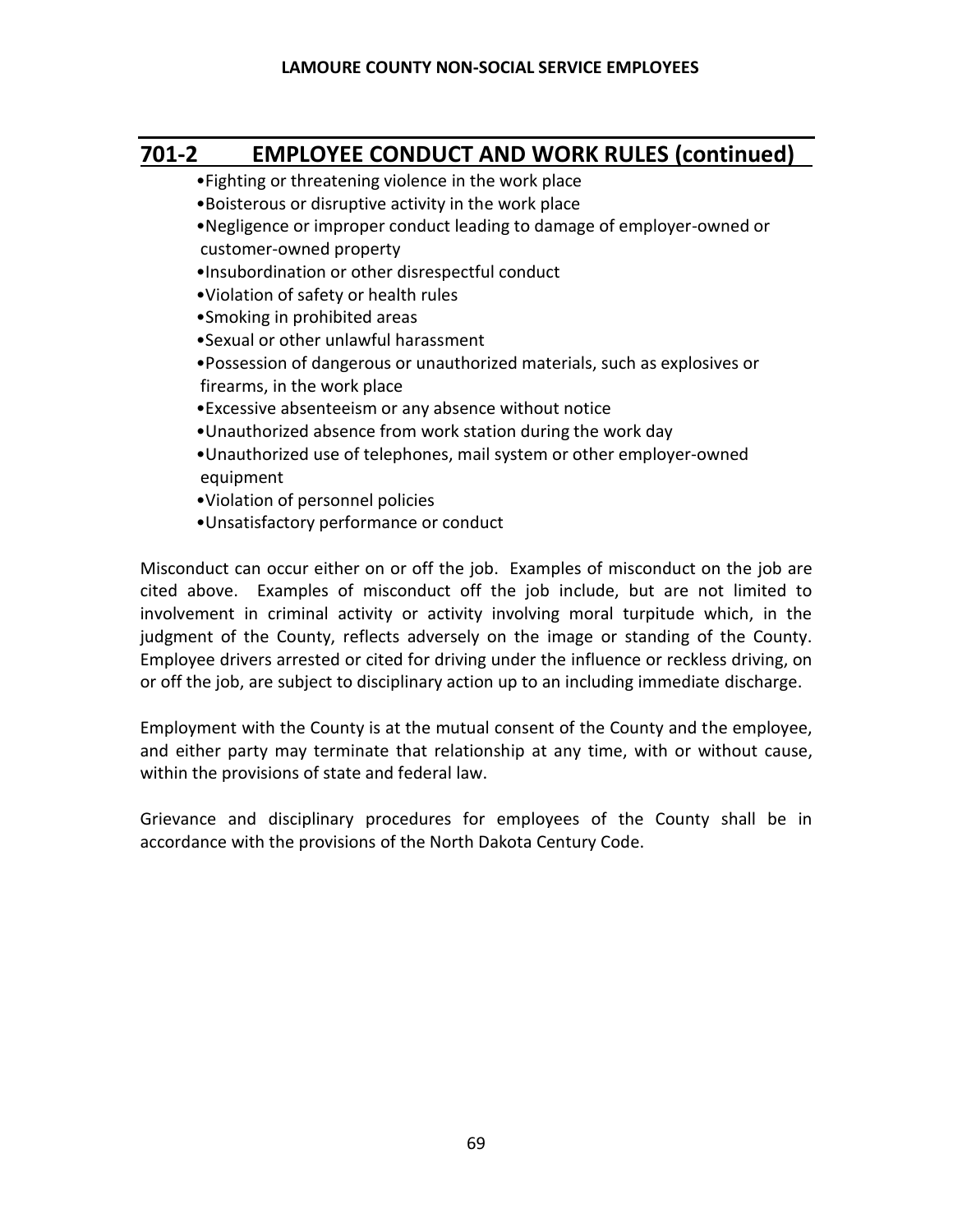## **702 INCLEMENT WEATHER**

A decision to close the County offices due to inclement weather shall be at the discretion of the County Commission, with the assistance of the Sheriff, Road Superintendent, Emergency Manager and County Auditor, who will make the necessary arrangements to notify employees.

If the decision is made to close County offices, employees will receive their normal rate of pay, considered storm pay. Should an employee choose not to attend work due to inclement weather, or to arrive late or leave early when the County offices are still open, that employee will have that time off charged to either vacation or leave without pay.

Essential employees are defined as any employee who is in a position that cannot be left unattended or is subject to duties as the need arises. Essential employees will be required to work as needed. Essential employees, who are not on duty but scheduled to work, will be required to make the necessary arrangements to get to work or provide enough notice to their supervisor to ensure that their position is covered. Essential employees who are required to work during an official storm closing are not eligible for storm pay.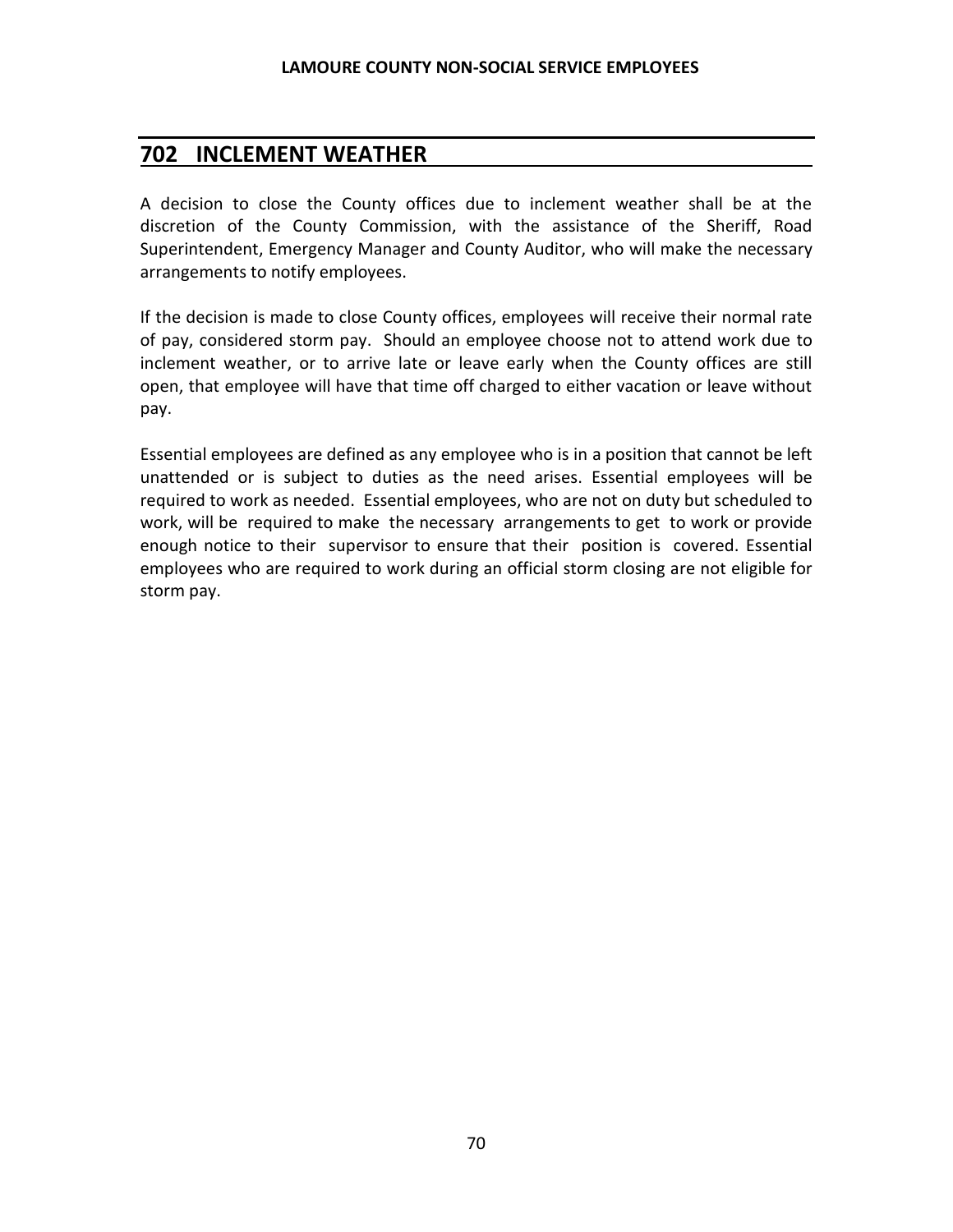## **703-1 DRUG AND ALCOHOL USE**

#### **Purpose and Goal**

LaMoure County is committed to protecting the safety, health and well-being of all employees and other individuals in our workplace. We recognize that alcohol abuse and drug use pose a significant threat to our goals. We have established a drug-free workplace program that balances our respect for individuals with the need to maintain an alcohol and drug-free environment.

• This organization encourages employees to voluntarily seek help with drug and alcohol problems.

#### **Covered Workers**

Any individual who conducts business for the County, is applying for a position, is conducting business on the County's property, or is using any of the County's equipment or vehicles is covered by our drug-free workplace policy. Our policy includes, but is not limited to full-time employees, part-time employees and interns.

#### **Applicability**

Our drug-free workplace policy is intended to apply whenever anyone is representing or conducting business for the County. Therefore, this policy applies during all working hours, whenever conducting business or representing the County, while on call, paid standby, while on organization property and at County-sponsored events.

#### **Prohibited Behavior**

It is a violation of our drug-free workplace policy to use, possess, sell, trade, and/or offer for sale alcohol, illegal drugs or intoxicants.

Prescription and over-the-counter drugs are not prohibited when taken in standard dosage and/or according to a physician's prescription. Any employee taking prescribed or over-the-counter medications will be responsible for consulting the prescribing physician and/or pharmacist to ascertain whether the medication may interfere with safe performance of his/her job. If the use of a medication could compromise the safety of the employee, fellow employees or the public, it is the employee's responsibility to use appropriate personnel procedures (e.g., call in sick, use leave, request change of duty, notify supervisor, notify company doctor) to avoid unsafe workplace practices.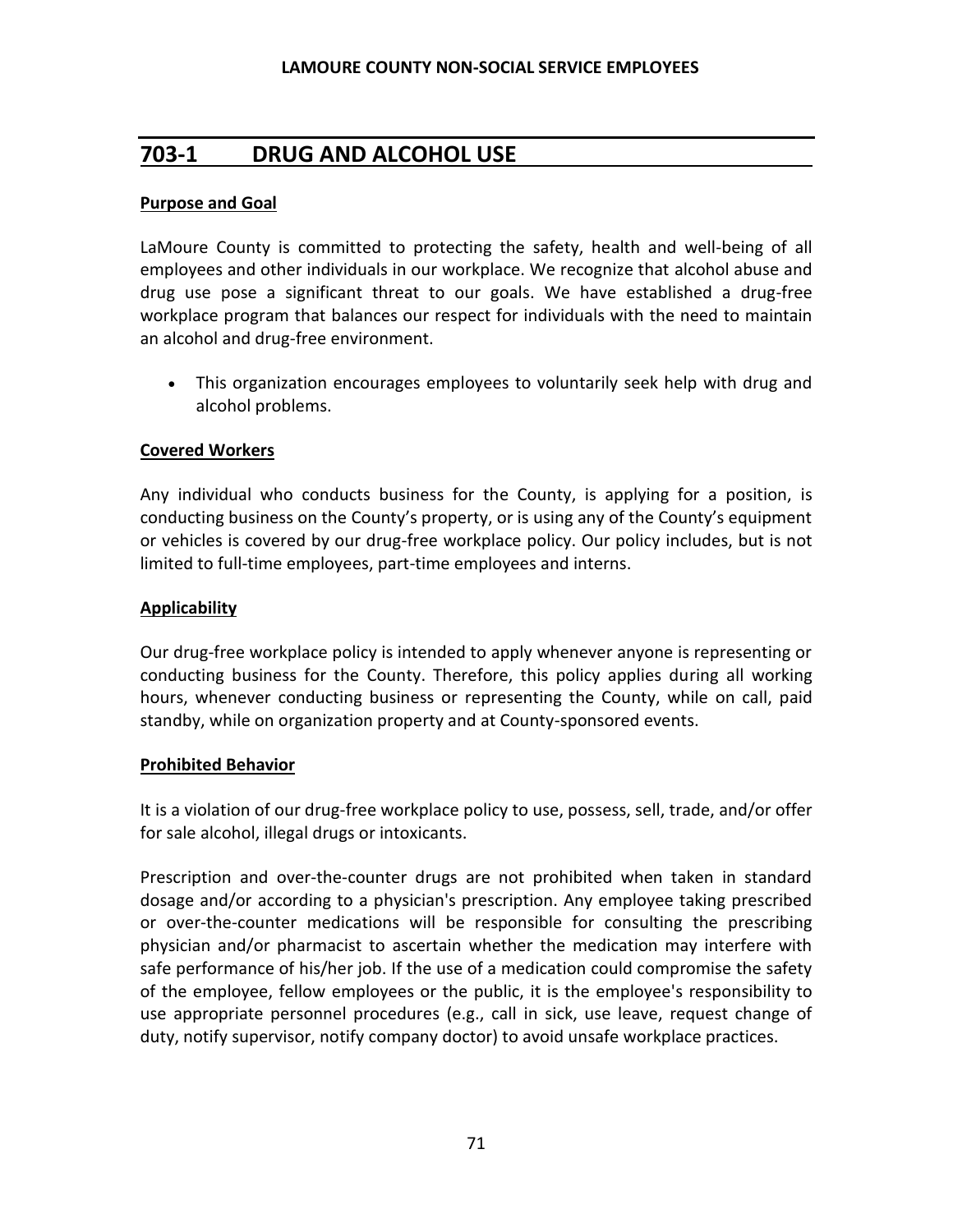## **703-2 DRUG AND ALCOHOL USE**

The illegal or unauthorized use of prescription drugs is prohibited. It is a violation of our drug-free workplace policy to intentionally misuse and/or abuse prescription medications. Appropriate disciplinary action will be taken if job performance deterioration and/or other accidents occur.

#### **Notification of Convictions**

Any employee who is convicted of a criminal drug violation in the workplace must notify the County in writing within five calendar days of the conviction. The County will take appropriate action within 30 days of notification. Federal contracting agencies will be notified when appropriate.

#### **Drug Testing**

To ensure the accuracy and fairness of our testing program, all testing will be conducted according to Substance Abuse and Mental Health Services Administration (SAMHSA) guidelines where applicable and will include a screening test; a confirmation test; the opportunity for a split sample; review by a Medical Review Officer, including the opportunity for employees who test positive to provide a legitimate medical explanation, such as a physician's prescription, for the positive result; and a documented chain of custody.

All drug-testing information will be maintained in separate confidential records.

Each employee, as a condition of employment, will be required to participate in random, post-accident and reasonable suspicion testing upon selection or request of a department head or supervisor.

The substances that will be tested for are include, but are not limited to:

- ➢ Amphetamines
- $\triangleright$  Cannabinoids (THC)
- ➢ Cocaine
- ➢ Opiates
- ➢ Phencyclidine (PCP)
- ➢ Alcohol.
- $\triangleright$  Misuse of prescription drugs

Testing for the presence of alcohol will be conducted by analysis of breath. Testing for the presence of the metabolites of drugs will be conducted by the analysis of urine, hair, saliva and sweat.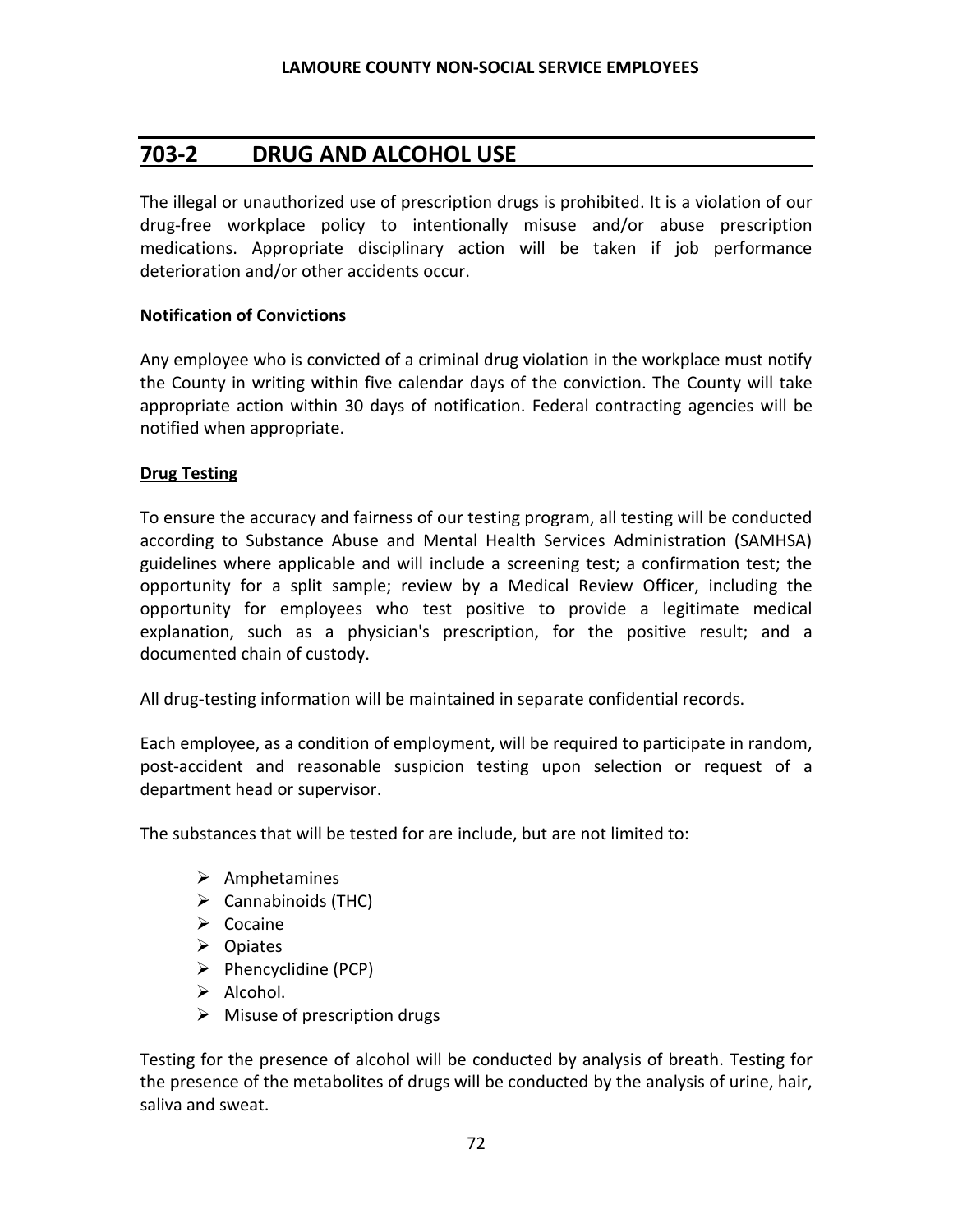# **703-3 DRUG AND ALCOHOL USE**

Any employee who tests positive will be immediately removed from duty and may be referred to a substance abuse professional for assessment and recommendations or terminated. An employee shall be terminated immediately if he/she tests positive a second time or violates the Return-to-Work Agreement.

An employee will be subject to the same consequences of a positive test if he/she refuses the screening or the test, adulterates or dilutes the specimen, substitutes the specimen with that from another person or sends an imposter, will not sign the required forms or refuses to cooperate in the testing process in such a way that prevents completion of the test.

#### **Consequences**

One of the goals of our drug-free workplace program is to encourage employees to voluntarily seek help with alcohol and/or drug problems. If, however, an individual violates the policy, the consequences are serious.

In the case of applicants, if he or she violates the drug-free workplace policy, the offer of employment can be withdrawn. The applicant may reapply after six months and must successfully pass a pre-employment drug test.

If an employee violates the policy, he or she will be subject to progressive disciplinary action and may be required to enter rehabilitation. An employee required to enter rehabilitation who fails to successfully complete it and/or repeatedly violates the policy will be terminated from employment. Nothing in this policy prohibits the employee from being disciplined or discharged for other violations and/or performance problems.

#### **Return-to-Work Agreements**

Following a violation of the drug-free workplace policy, an employee may be offered an opportunity to participate in rehabilitation. In such cases, the employee must sign and abide by the terms set forth in a Return-to-Work Agreement as a condition of continued employment.

#### **Assistance**

LaMoure County recognizes that alcohol and drug abuse and addiction are treatable illnesses. We also realize that early intervention and support improve the success of rehabilitation.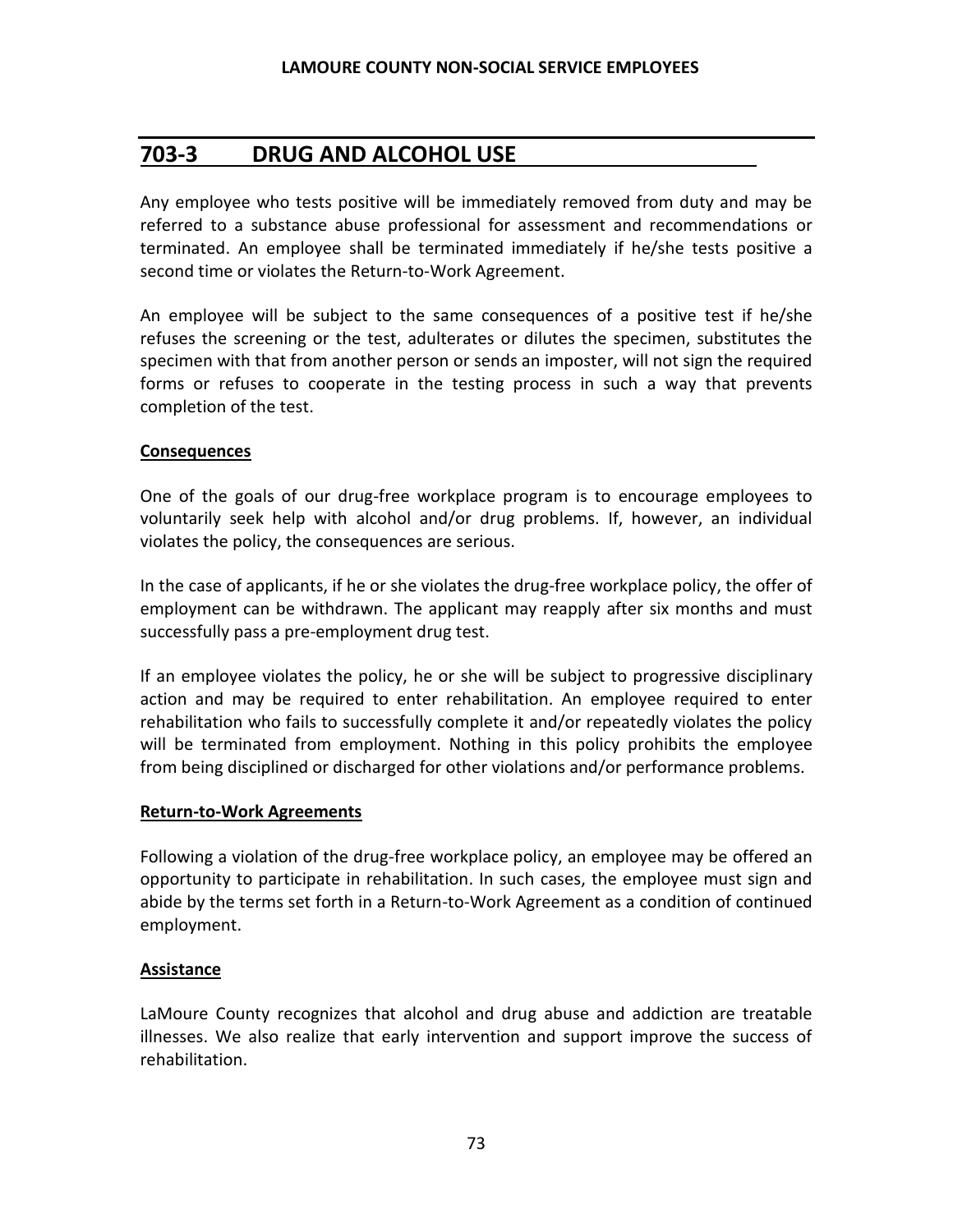# **703-4 DRUG AND ALCOHOL USE**

To support our employees, our drug-free workplace policy:

- ➢ Encourages employees to seek help if they are concerned that they or their family members may have a drug and/or alcohol problem.
- $\triangleright$  Encourages employees to utilize the services of qualified professionals in the community to assess the seriousness of suspected drug or alcohol problems and identify appropriate sources of help.
- $\triangleright$  Offers all employees and their family members assistance with alcohol and drug problems through the Employee Assistance Program (EAP).

#### **Employee Assistance Program (EAP)**

LaMoure County supports the drug-free workplace program by offering an Employee Assistance Program (EAP). The EAP is designed to assist employees with personal concerns that may impact their job performance. These concerns include but are not limited to health, emotional, alcohol abuse and drug use. We believe that all of us, at one time or another, have serious problems to deal with. It is important to seek help for such problems. Your EAP can help assess the problem, offer guidance and provide a referral to quality care.

We consider the abuse of alcohol and prescription drugs and the use of illegal drugs to be treatable conditions. We encourage employees to seek assistance for these problems on a confidential self-referral basis.

Participation in the EAP, on a voluntary basis, will not jeopardize an employee's opportunities for promotion or employment. Employees can contact the EAP directly. Their contact, participation in the EAP and any recommended treatment is confidential and will not be disclosed to the organization.

Employees may be referred to the EAP by their supervisor on the basis of job performance problems. When the employee follows through with the referral, the supervisor will be notified that the employee has made contact, but the exact nature of the problem will not be disclosed.

An employee who tests positive on an alcohol and/or drug test may be referred to the EAP for assessment and rehabilitation recommendations. The employee's decision to participate in the recommended treatment, successful completion of the program and additional treatment recommendations will be communicated to the organization.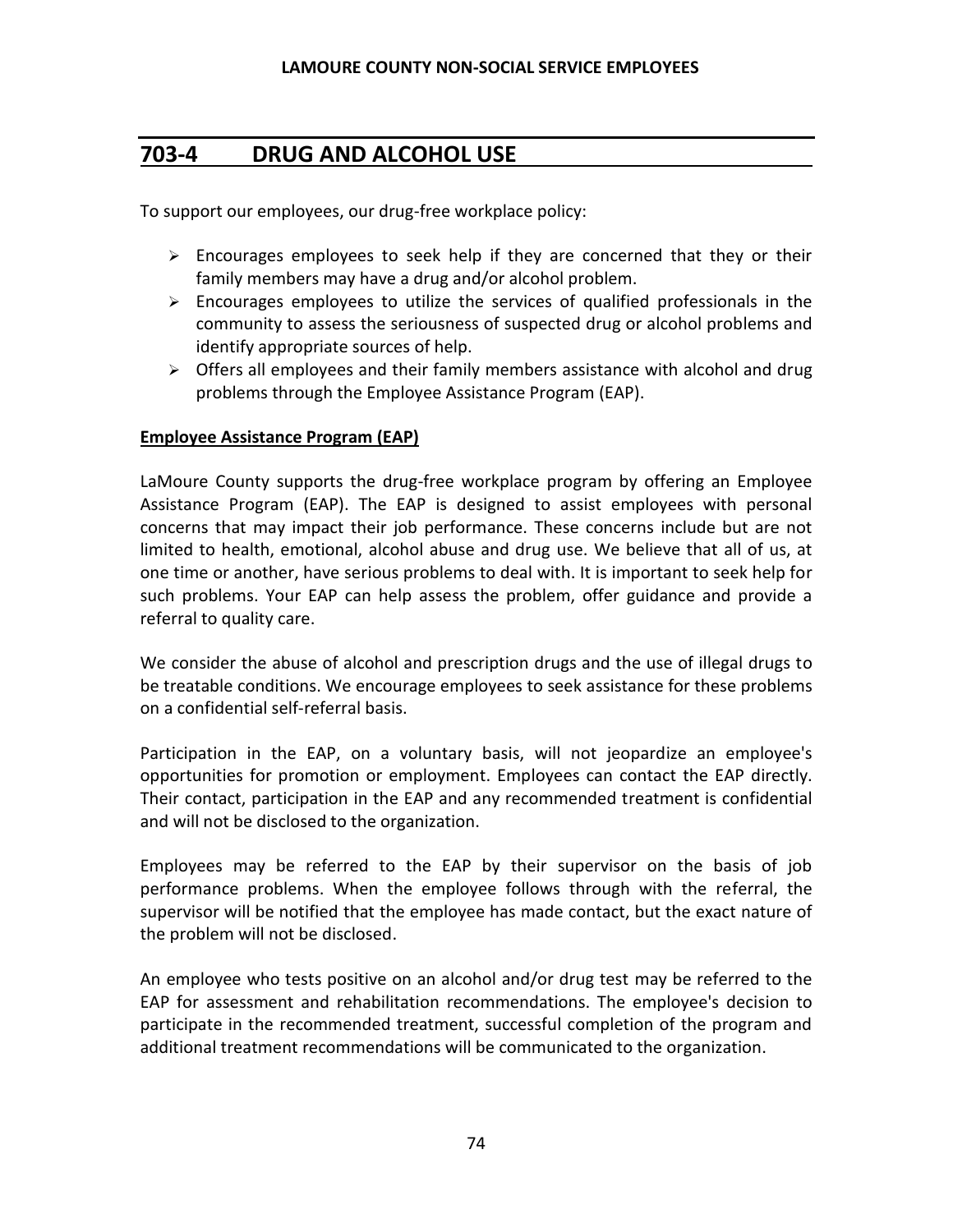## **703-5 DRUG AND ALCOHOL USE**

Treatment for alcoholism and/or other drug use disorders may be covered by the employee benefit plan. However, the ultimate financial responsibility for recommended treatment belongs to the employee.

#### **Confidentiality**

All information received by the County through the drug-free workplace program is confidential communication. Access to this information is limited to those who have a legitimate need to know in compliance with relevant laws and management policies.

#### **Shared Responsibility**

A safe and productive drug-free workplace is achieved through cooperation and shared responsibility. Both employees and management have important roles to play.

All employees are required to not report to work or be subject to duty while their ability to perform job duties is impaired due to on- or off-duty use of alcohol or other drugs.

In addition, employees are encouraged to:

- $\triangleright$  Be concerned about working in a safe environment.
- $\triangleright$  Support fellow workers in seeking help.
- ➢ Use the Employee Assistance Program.
- $\triangleright$  Report dangerous behavior to their supervisor.

It is the supervisor's responsibility to:

- $\triangleright$  Inform employees of the drug-free workplace policy.
- ➢ Observe employee performance.
- $\triangleright$  Investigate reports of dangerous practices.
- ➢ Document negative changes and problems in performance.
- ➢ Refer employees to the Employee Assistance Program.
- ➢ Clearly state consequences of policy violations.

#### **Communication**

Communicating our drug-free workplace policy to both supervisors and employees is critical to our success. To ensure all employees are aware of their role in supporting our drug-free workplace program, all employees will receive a written copy of the policy.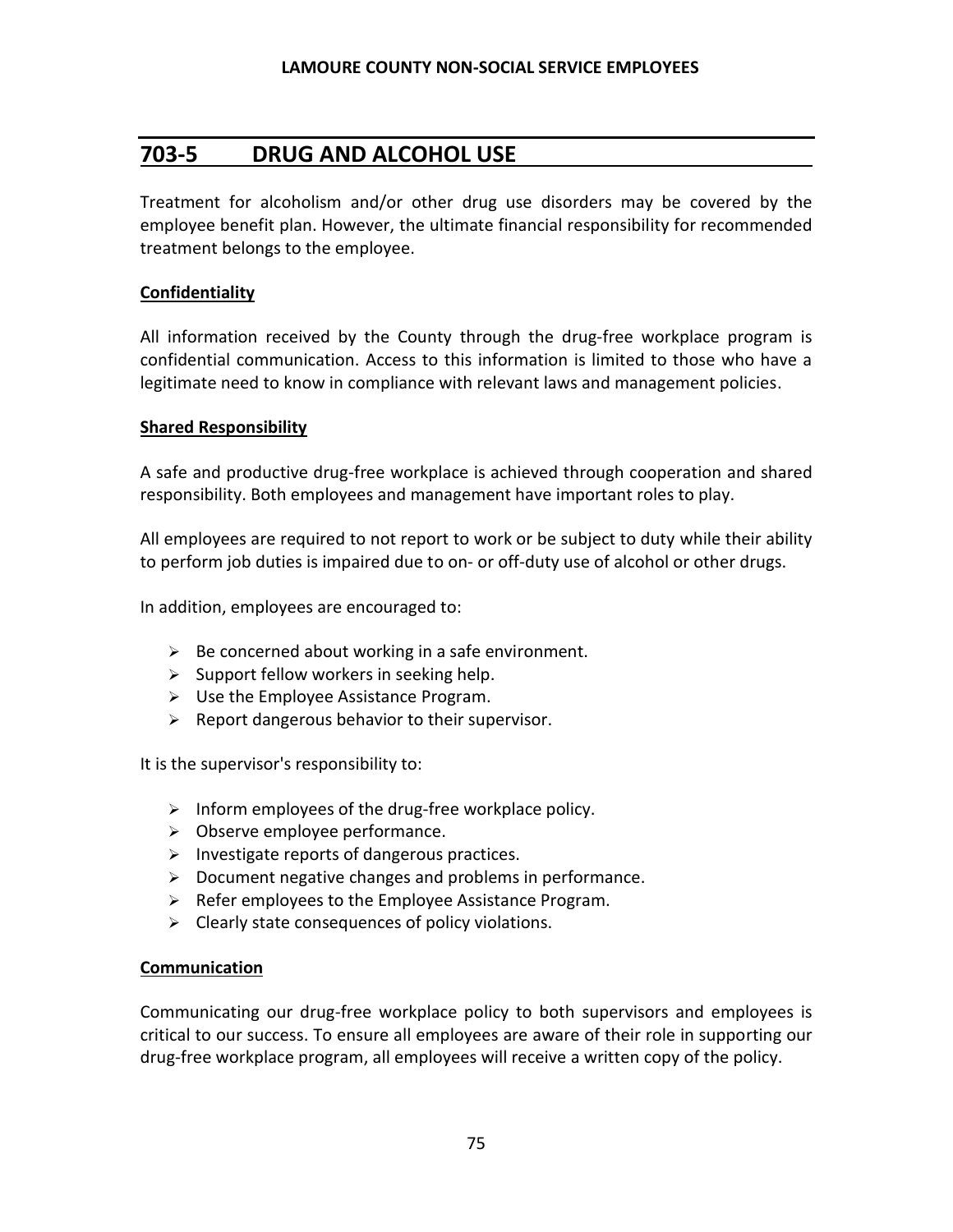# **703-6 DRUG AND ALCOHOL USE**

Employees who voluntarily admit to having drug or alcohol problems that have not resulted in disciplinary action may be eligible for unpaid time off to participate in a rehabilitation program. Such leave will be granted if the employee abstains from use of the problem substance while on leave, abides by all the County's policies, rules and prohibitions relating to conduct in the work place, and the County suffers no "undue hardship" as a consequence of granting the leave.

## **ALL EMPLOYEES ARE ASKED TO ACKNOWLEDGE THAT THEY HAVE READ THE ABOVE POLICY AND AGREE TO ABIDE BY IT IN ALL RESPECTS. BY LAW, THIS ACKNOWLEDGMENT AND AGREEMENT ARE REQUIRED OF YOU AS A CONDITION OF CONTINUED EMPLOYMENT.**

\_\_\_\_\_\_\_\_\_\_\_\_\_\_\_\_\_\_\_\_\_\_\_\_\_\_\_\_\_\_\_\_ \_\_\_\_\_\_\_\_\_\_\_\_\_\_\_\_\_\_\_\_\_\_\_\_

Signature of Employee Date Date

Printed name of Employee

\_\_\_\_\_\_\_\_\_\_\_\_\_\_\_\_\_\_\_\_\_\_\_\_\_\_\_\_\_\_\_\_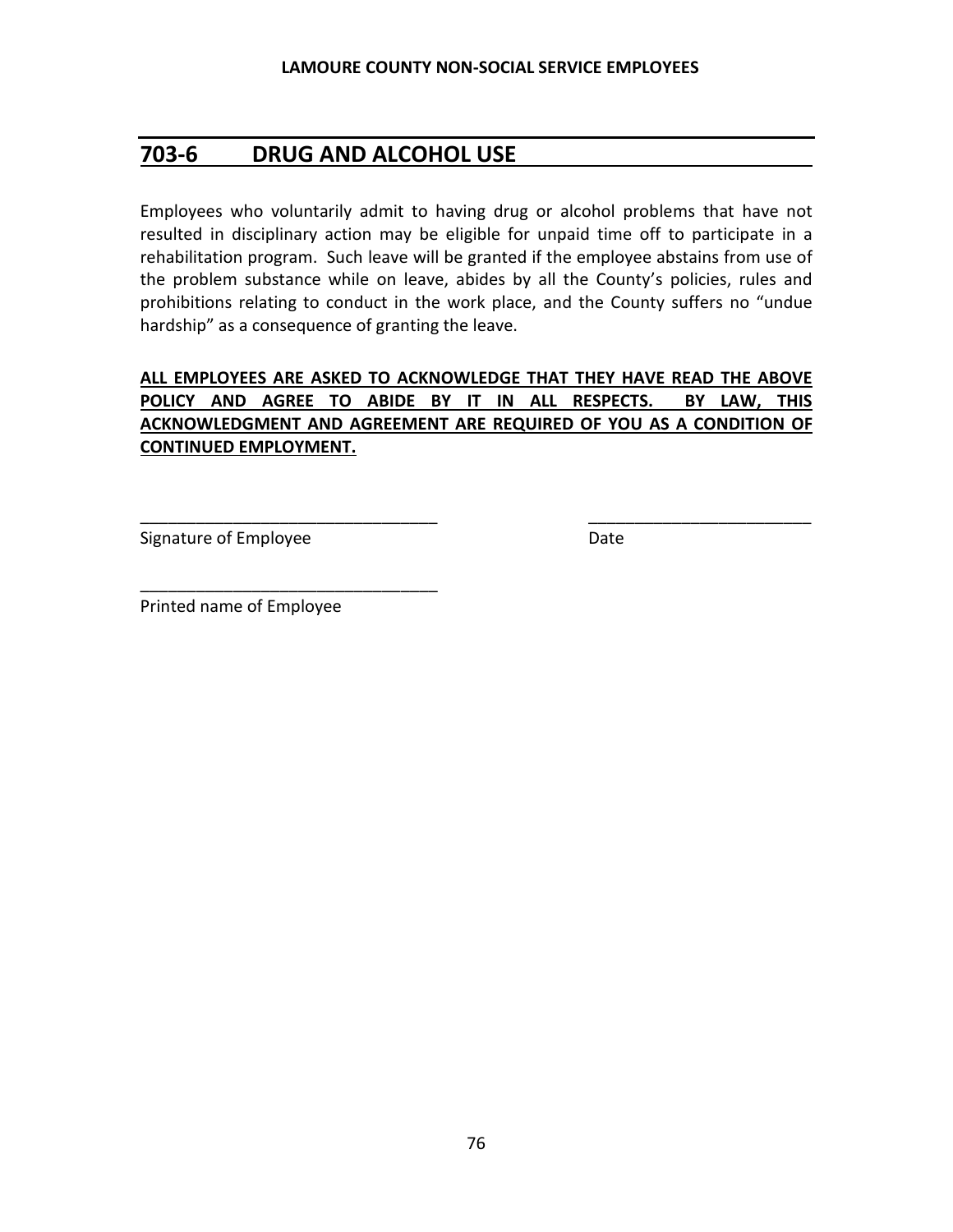# **705-1 SEXUAL AND OTHER FORMS OF IMPERMISSIBLE HARASSMENT**

**Statement of Philosophy:** It is the policy of LaMoure County to provide a positive work environment that is free of discrimination, and all forms of harassment. This policy is a measure to ensure that all employees will enjoy a safe work place free from unreasonable interference, intimidation, hostility, or offensive behavior on the part of the commissioners, department heads, supervisors, co-workers, vendors, business partners or visitors. All employees are responsible for compliance with this guideline, as LaMoure County will not tolerate unlawful discrimination or harassment.

- 1. It is the County policy that sexual and other unlawful harassment of its employees in any form is prohibited and that all employees shall be treated with respect. Actions, words, jokes, or comments based on an individual's sex, race, ethnicity, age, disability, religion, sexual orientation or any other legally protected characteristic shall not be tolerated.
- 2. Employees have the right to work in an environment that is free of conduct that can be considered sexually harassing or abusive. Any employee who engages in, or who perpetuates or condones sexual or other unlawful harassment shall be subject to disciplinary action, up to and including dismissal.
- 3. LaMoure County, in recognizing its obligation to maintain a place of employment that is free of harassing, abusive or disruptive conduct, shall take positive and prompt corrective action where necessary in accordance with this policy.

## **Definitions**

**Unlawful harassment** is defined as verbal or physical behavior which relates to an individual's race, color, national origin, religion, gender, age, sexual orientation and/or disability when such conduct has the purpose or effect of unreasonably interfering with an individual's work performance or creating an intimidating, hostile or offensive work environment.

**Workplace harassment** is defined as any unwelcome conduct, whether verbal, physical, visual, or innuendos that are derogatory, abusive, disparaging, bullying, threatening or disrespectful types of behavior, even if unrelated to a legally protected status; when such conduct has the purpose or effect of unreasonably interfering with an individual's work performance or creating an intimidating, hostile or offensive work environment.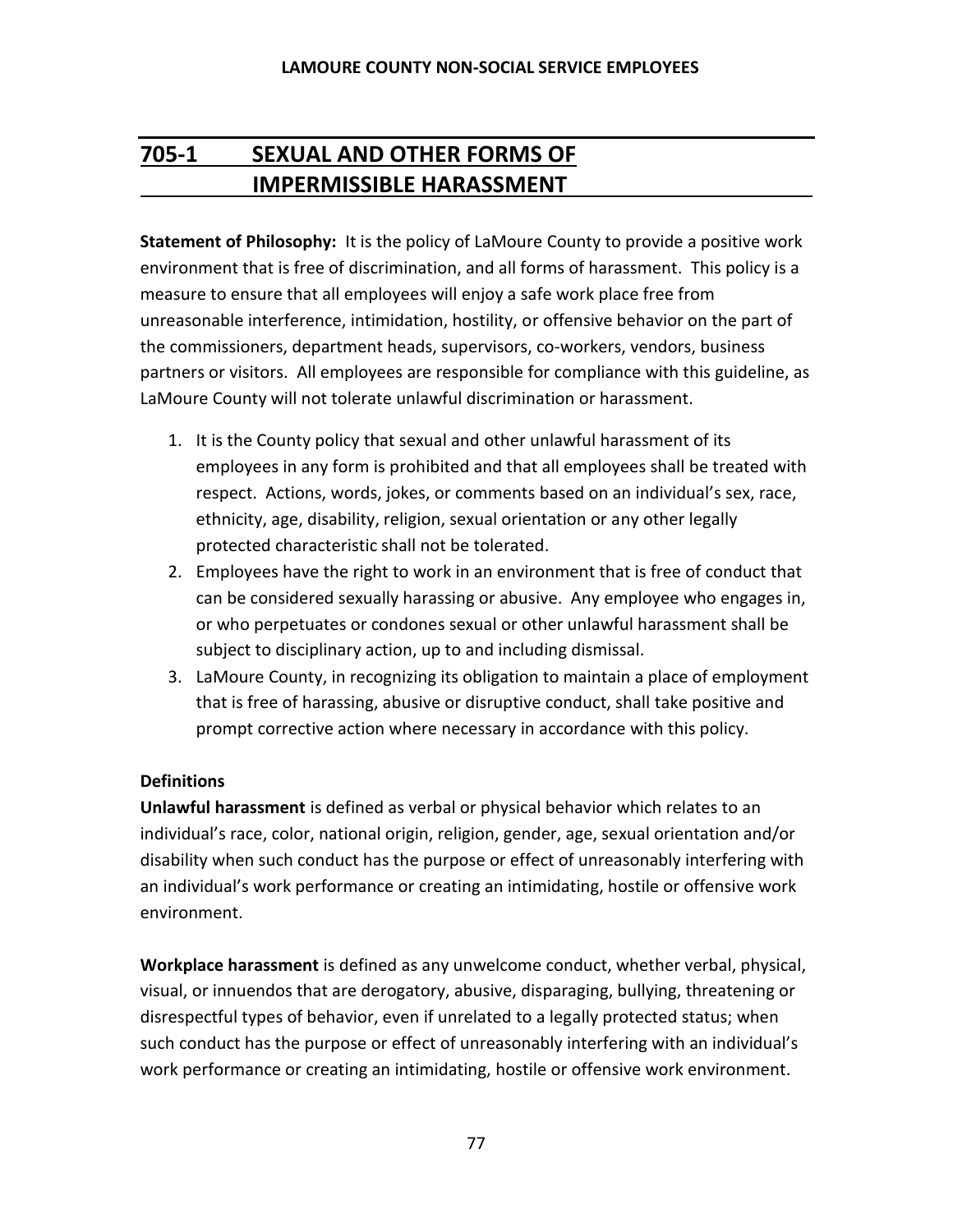# **705-2 SEXUAL AND OTHER FORMS OF IMPERMISSIBLE HARASSMENT**

**Sexual harassment** is defined as any verbal or physical conduct of a sexual nature such as, but not limited to, sex-oriented remarks or jokes, pressures or demands for sexual favors, implied or overt promises or threats, or any unwelcome conduct with sexual or demeaning overtones when:

- Submission to or rejection of such conduct is made, explicitly or implicitly, as a term or condition of employment or advancement.
- Submission to or rejection of such conduct by an individual is used as a basis for employment decisions affecting such individual; or
- Such conduct has the purpose or effect of unreasonably interfering with an individual's work performance or creates an intimidating, hostile, or sexually offensive working environment.

**Unacceptable Conduct Defined:** Sexual harassment is a serious offense and is a form of employee misconduct. Sexual harassment does not refer to the occasional non-sexual compliment, but to behavior of a sexual nature that is not welcome, is personally offensive and impairs an employee's work effectiveness or is behavior that creates an intimidating, hostile or offensive work environment.

The following are types of conduct and examples or harassment, which are prohibited. These examples do not necessarily represent all ways in which sexual or workplace harassment may occur and are not intended to limit the definition of sexual harassment.

- 1. Verbal comments and gestures of a sexual nature including any suggestive remarks, pictures, jokes and catcalls.
- 2. Explicit or implicit promises of career advancement or preferential treatment in return for sexual favors. Such promises or preferential treatment may include but are not limited to: hiring, promotion, training opportunities, work schedule, leave approval, performance evaluations and pay increases.
- 3. Explicit or implicit threats that an employee shall be adversely affected if sexual demands are rejected. Such threats include but are not limited to: lower performance evaluations, denial of promotions, punitive transfers, terminations and altered/increased work assignments.
- 4. Unsolicited and repeated touching of any kind including: touching, patting or pinching of another person, or repetitive brushing against a person's body.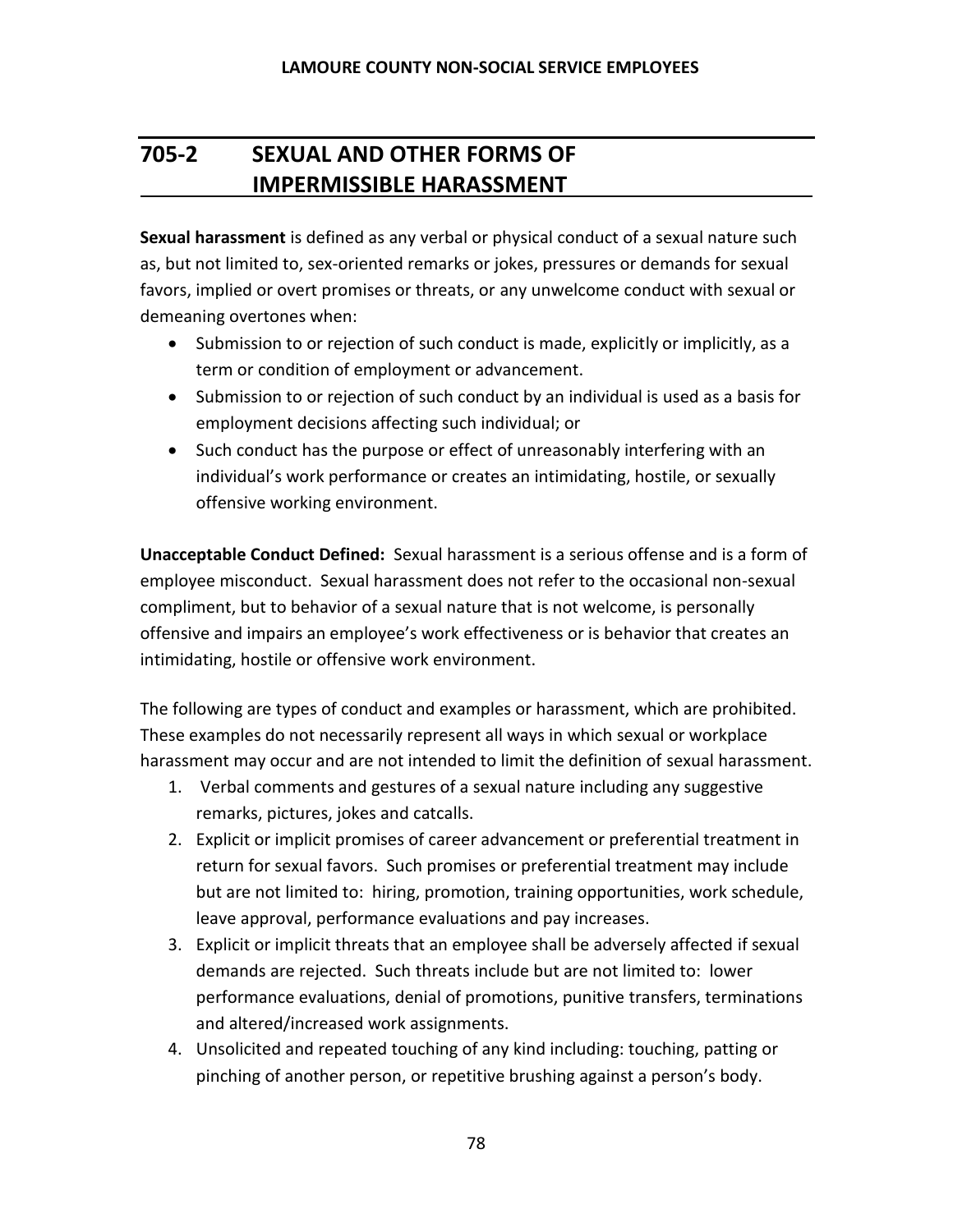# **705-3 SEXUAL AND OTHER FORMS OF IMPERMISSIBLE HARASSMENT**

- 5. Derogatory remarks about a person's national origin, race, language, accent; disparaging or disrespectful comments.
- 6. Use of computer's, cell phones or other electronic devices to send messages of intimidation or sexual innuendos.

#### **Responsibilities of Employees, Elected Officials, Department Heads and Supervisors:**

- **1.** All employees have a responsibility to conduct themselves in a manner, which ensures the proper performance of their job responsibilities and maintains the public's confidence. Employees who experience or witness any type of sexual, workplace or unlawful harassment should follow the steps outlined in the Complaint process to assist in maintaining a workplace environment free of sexual, workplace or unlawful harassment.
- **2.** Department Heads and other department supervisors have a responsibility to act immediately and take corrective action when they observe behavior that violates this policy. All management representatives must recognize the seriousness and sensitive nature of any sexual, workplace or unlawful harassment complaint brought to their attention and need to follow the procedures outlined in this policy to assist in maintaining a workplace environment free of unlawful discrimination or harassment.

#### **Complaint Procedures**

An employee who feels that he/she has been subject to workplace harassment, sexually harassed or has witnessed harassment has several avenues of reporting the behavior and is encouraged to use the County procedure to resolve any sexual or other unlawful harassment. If unreported, the County is severely limited in maintaining a workplace free of sexual or other unlawful workplace harassment. Employees are not required to deal directly with an offending individual(s) in seeking resolution.

- 1. An employee who feels that he/she has been subject to sexual, unlawful or workplace harassment should clearly state to the individual that his/her behavior is offensive to them.
- 2. If you are unable to confront your alleged offender or the behavior persists after confronting the alleged offender; go to your immediate supervisor who shall immediately notify the Department Head.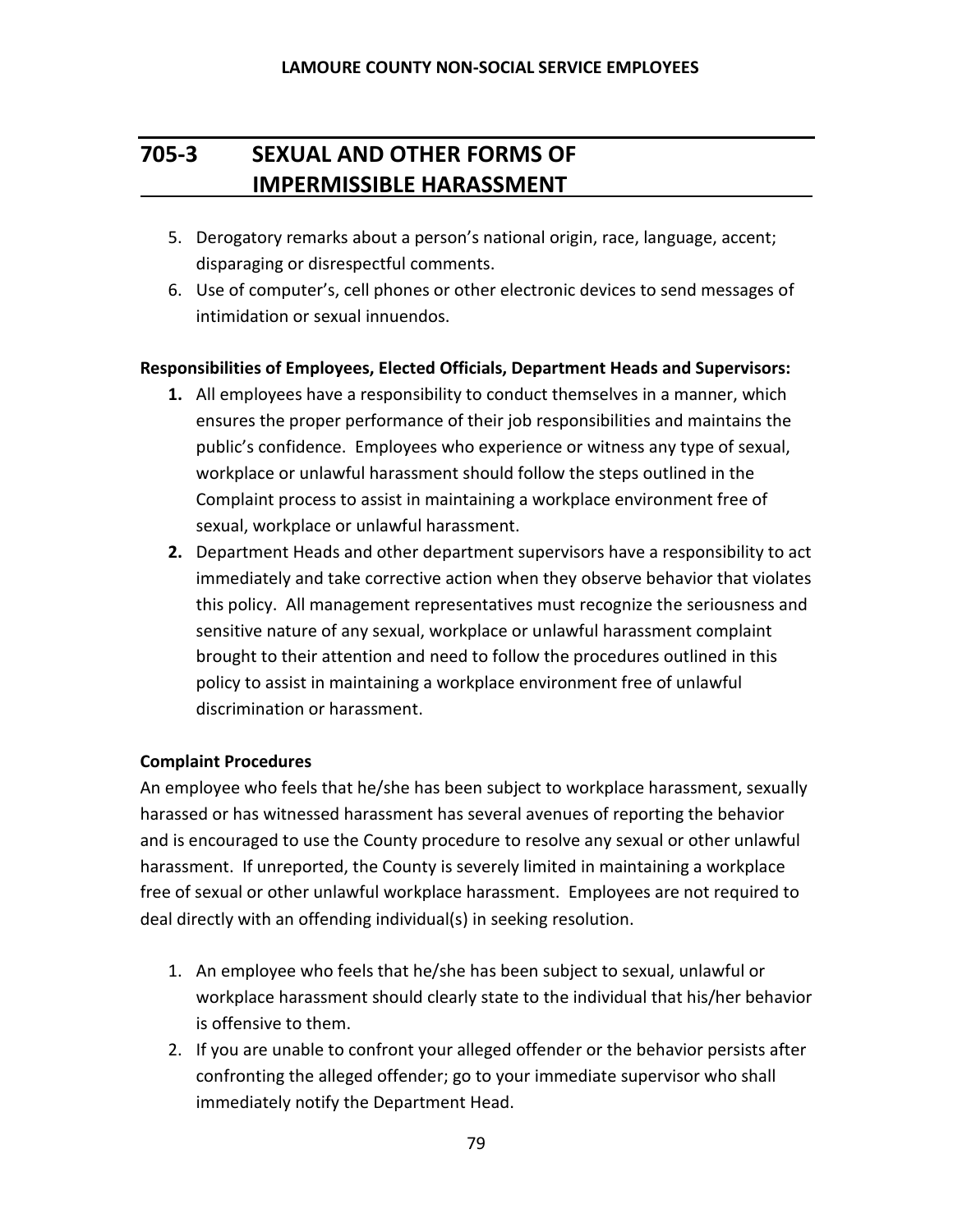# **705-4 SEXUAL AND OTHER FORMS OF IMPERMISSIBLE HARASSMENT**

- 3. If the immediate supervisor is involved in the alleged harassment, the incident should be reported directly to the Department Head and/or the Board of LaMoure County Commissioners.
- 4. If the complaint involves the Department Head, the incident should be reported directly to the Board of Commissioners.
- 5. If the complaint involves a member of the Board of Commissioners, the incident should be reported directly to the State's Attorney.
- 6. The Board of Commissioners will assign a committee or designate an appropriate individual to conduct an investigation in a fair, prompt and complete manner.

## **Protection against Retaliation and Reprisal**

It is unlawful to retaliate against an employee for filing a complaint of sexual harassment or for cooperating in an investigation of a complaint for sexual harassment. LaMoure County will not tolerate reprisal against an individual who in good faith, reports or provides information in an investigation about behavior that may violate this policy. Intentionally providing false information however is grounds for dismissal.

## **Discipline**

An employee who is found to have engaged in sexual, workplace or unlawful harassment or retaliation, or who is found to have knowingly condoned, encouraged, or perpetuated an act or acts of sexual, workplace or unlawful harassment or retaliation, shall be subject to disciplinary action; including but not limited to, suspension, loss of salary increment, demotion and termination.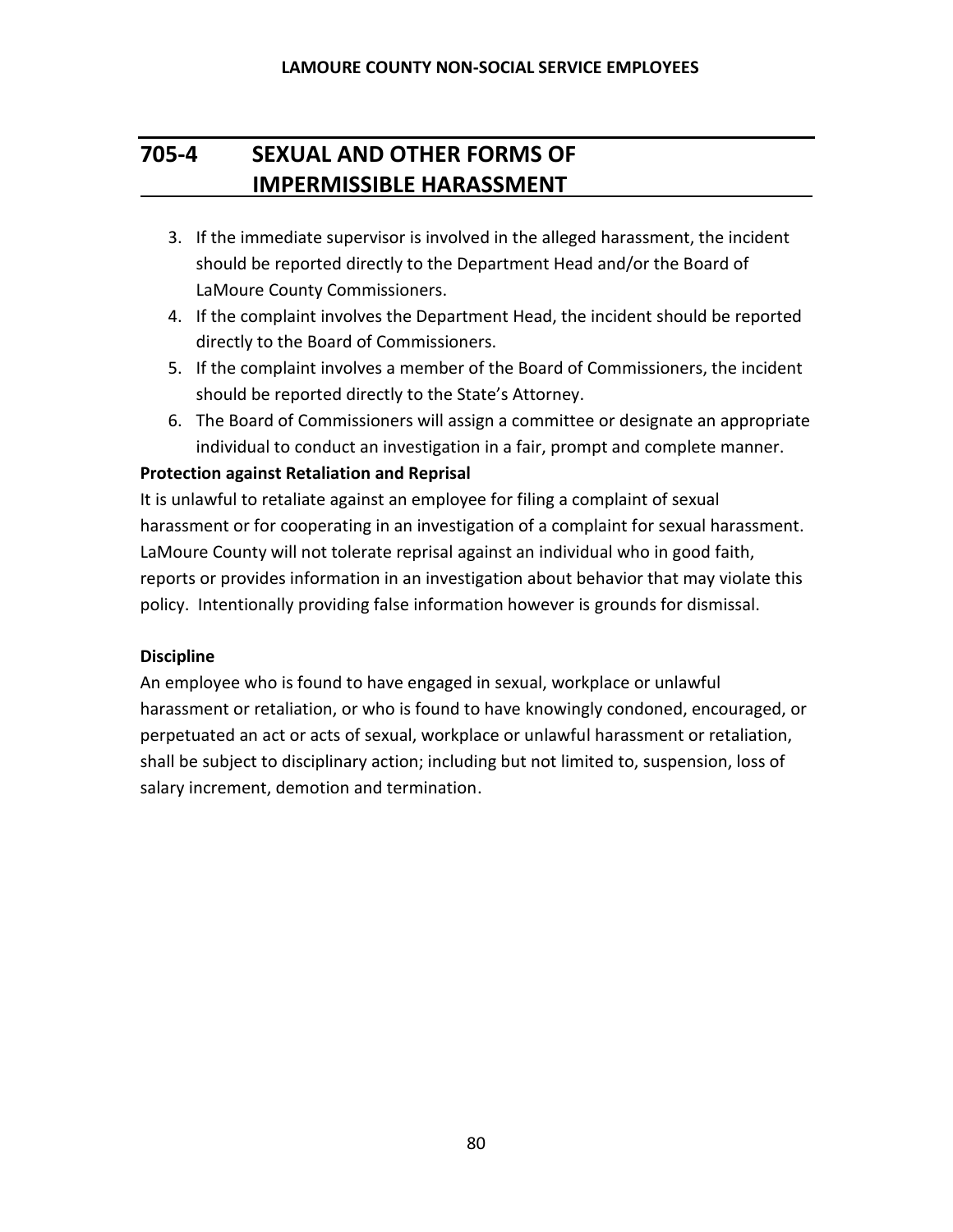# **707 ATTENDANCE AND PUNCTUALITY**

To maintain a safe and productive work environment, the County expects employees to be reliable and to be punctual in reporting for scheduled work. Absenteeism and tardiness place a burden on other employees and on the County. In the rare instance when an employee cannot avoid being late to work or is unable to work as scheduled, he or she should notify the supervisor as soon as possible in advance of the anticipated tardiness or absence.

Poor attendance and excessive tardiness are disruptive. Either may lead to disciplinary action, including discharge from employment.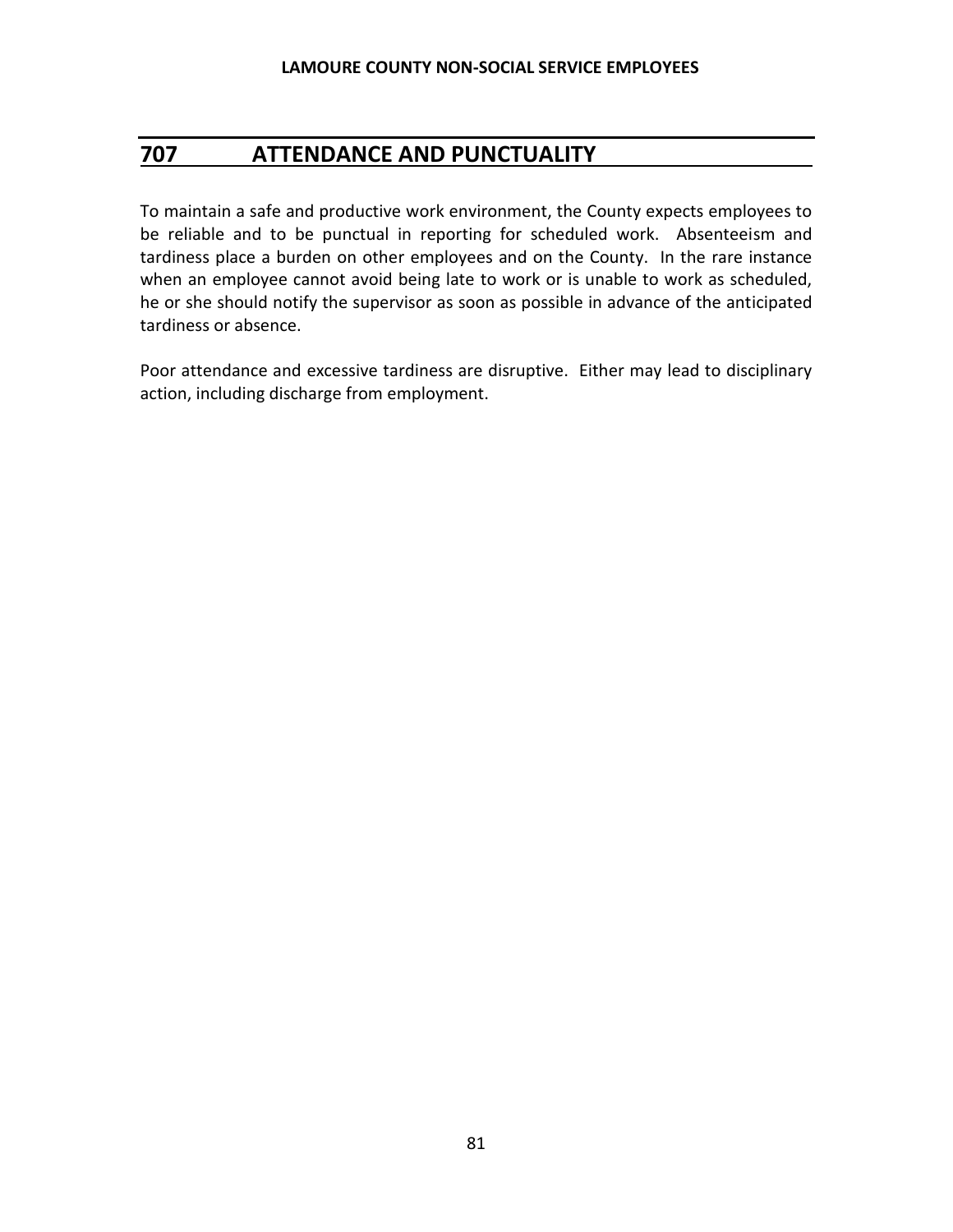# **709 RETURN OF PROPERTY**

Employees are responsible for all property, materials or written information issued to them or in their possession or control. Employees must immediately return all property of the County that is in their possession or control in the event of discharge from employment, resignation or layoff.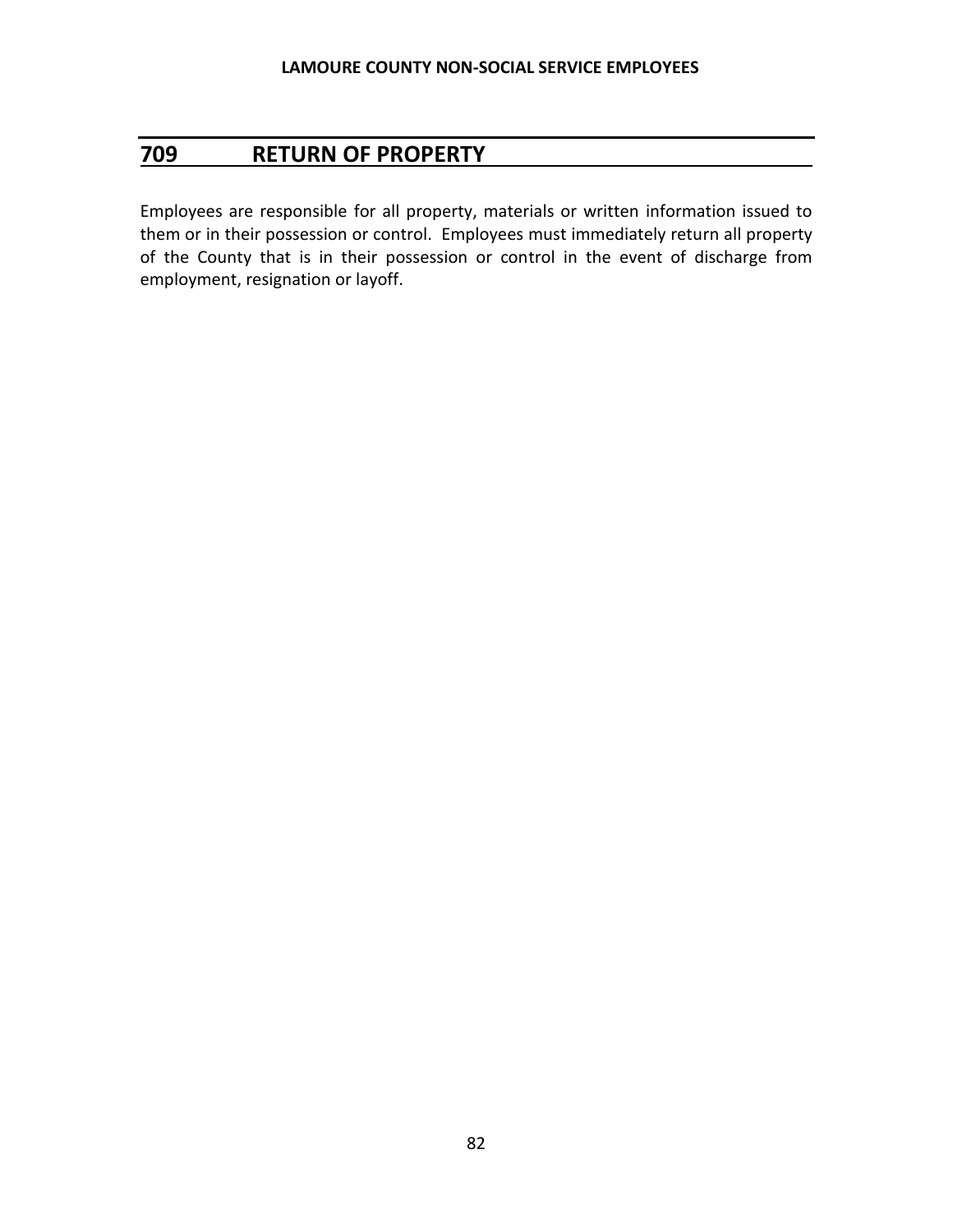# **711 RESIGNATION**

Resignation is a voluntary act initiated by the employee to terminate employment with the County. The County requests at least two weeks written resignation notice from all employees. The written resignation should also clearly state the reason for termination. The County has the right to accept an employee's resignation at an earlier date than requested by the employee.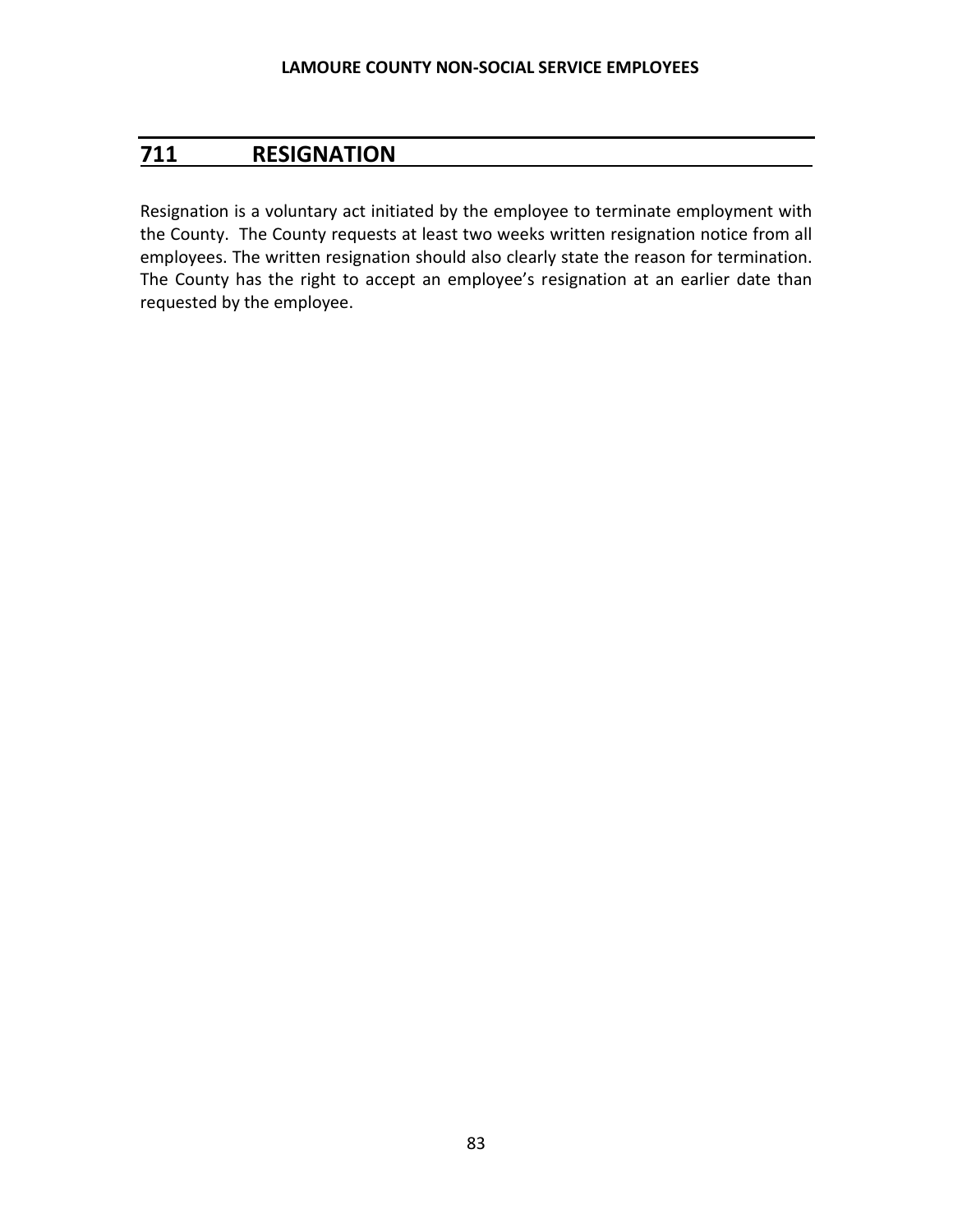# **713 SECURITY AND INSPECTIONS**

The County wishes to maintain a work environment that is free of illegal drugs, alcohol, firearms, explosives or other improper materials. To this end, the County prohibits the control, possession, transfer, sale or use of such materials on its premises. The County requires the cooperation of all employees in administering this policy.

Desks, lockers, computers, removable electronic data storage devices, cellular phones and other storage devices may be provided for the convenience of employees, but remain the sole property of the County. Accordingly, they, as well as any articles found within the can be inspected by an agent or representative of the County at any time, either with or without prior notice. At no time may an employee install or utilize his or her own locking mechanism or device to secure the above.

The County likewise wishes to discourage theft or unauthorized possession of the property of employees, the County, visitors or customers. To facilitate enforcement of this policy, the County or its representative may inspect not only desks and lockers, but also packages and persons entering and/or leaving the premises. Additionally, the County reserves the right, at its sole discretion to install and use security/surveillance cameras or devices on its property. Any employee who wishes to avoid inspection of any articles or materials should not bring them onto the County's premises.

Some areas of the county's premises are designated as "restricted entry", i.e. the vault, parts storage, etc. Unauthorized entry into these restricted areas may result in disciplinary action up to and including discharge from employment.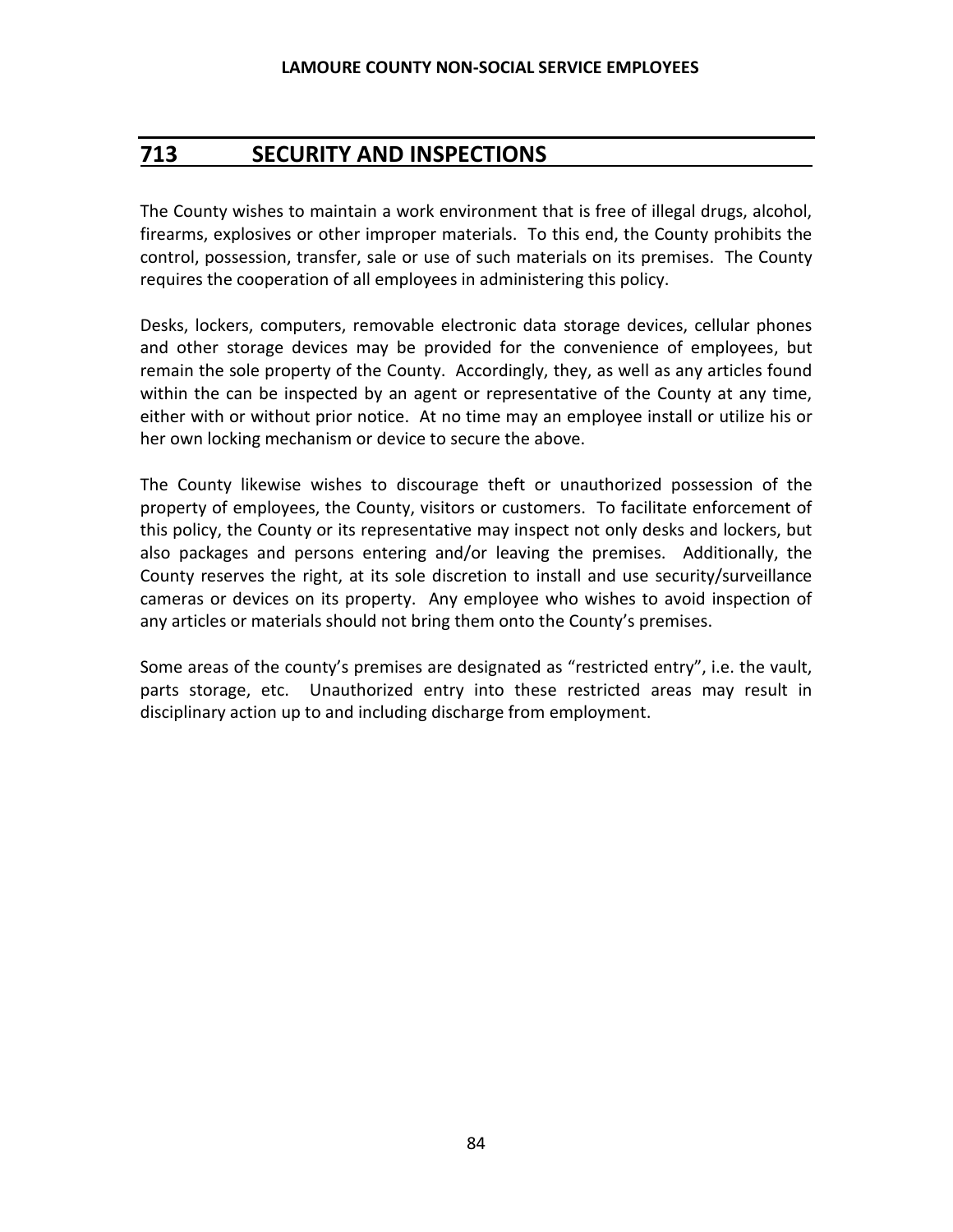# **801 EMPLOYMENT STATUS OF INDIVIDUALS WITH LIFE-THREATENING ILLNESSES**

The County recognizes that employees with life-threatening illnesses, such as cancer, heart disease and AIDS may wish to continue their normal pursuits, including work, to the extent that their condition allows. The decision to continue work will be based on the ability to meet normal performance standards and on the receipt of satisfactory medical evidence that the employees do not present an immediate threat to themselves or others. Evaluation of the potential dangers presented by individuals with lifethreatening diseases will occur on a case-by-case basis and will consider existing medical and scientific evidence.

It is the intention of the County to comply with the Americans with Disabilities Act (ADA) by making reasonable accommodation to any employee with a disability or life threatening illness, otherwise qualified to perform their job. This includes disabilities and life threatening illnesses that arising after employment has commenced.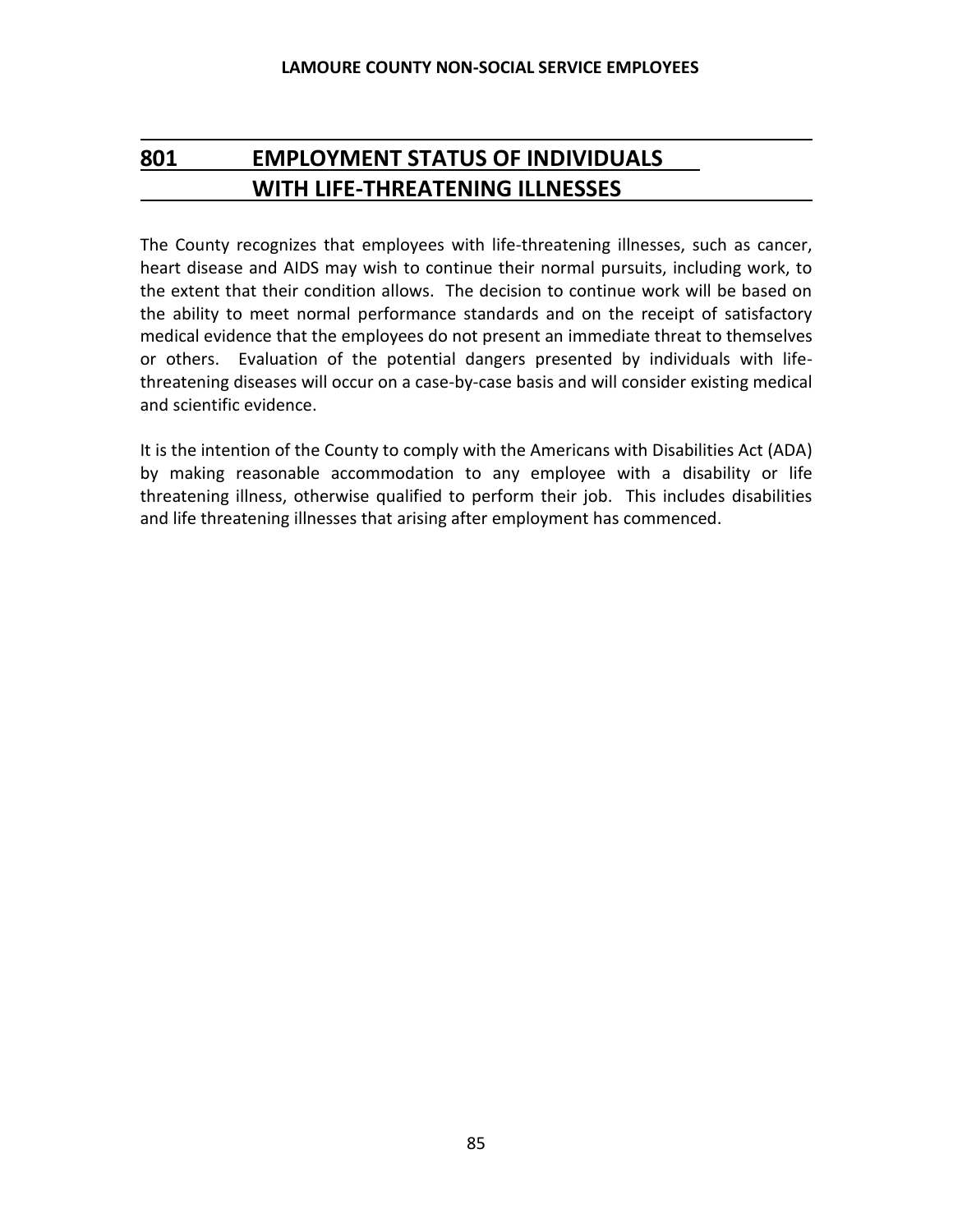## **803 SOLICITATION**

#### **Purpose:**

In order to preserve the safety, security and productivity of the workplace, solicitation and distribution is strictly regulated and limited as described within this policy.

#### **Objective:**

The objective of this policy is to provide guidelines for all employees to ensure the continued productivity and efficiency of the County while allowing charitable support and good community relations.

#### **Employee Guidelines:**

- 1. Solicitation and distribution by employees is prohibited at all times during working time. This rule applies to all workplace solicitation or distribution, whether charitable (e.g. American Cancer Society), educational (e.g. school car washes, Girl Scout cookies), fraternal (e.g. Elks, Lions, unions), commercial (e.g. Tupperware), or any other kind of solicitation or distribution.
- 2. For purposes of this policy, (working time" is defined as all hours between an associate's scheduled start and stop times, except authorized breaks and lunch periods or other time when the employee is relieved of work duties.
- 3. Employees may not engage in distribution in the working areas of the business. "Working areas" includes, but is not limited to, all general office and operational areas where business is conducted which normally only excludes the break room, parking lots, and other non-working areas of the facility.
- 4. The use of the County's communications systems (email, phone, fax, etc.) for solicitation or distribution is prohibited.
- 5. The only exceptions to the above rules are for employee solicitations for County sponsored charitable events, such as the United Way.

#### **Non-Employees**

- 1. Solicitation and/or distribution by non-employees on County property is prohibited at all times.
- 2. The County Commission may approve solicitation and/or distribution by charitable community organizations from time to time, provided that such activities are non-disruptive and contribute to the County's image or goodwill interests.

Individuals who have questions regarding this policy should contact their Department Head.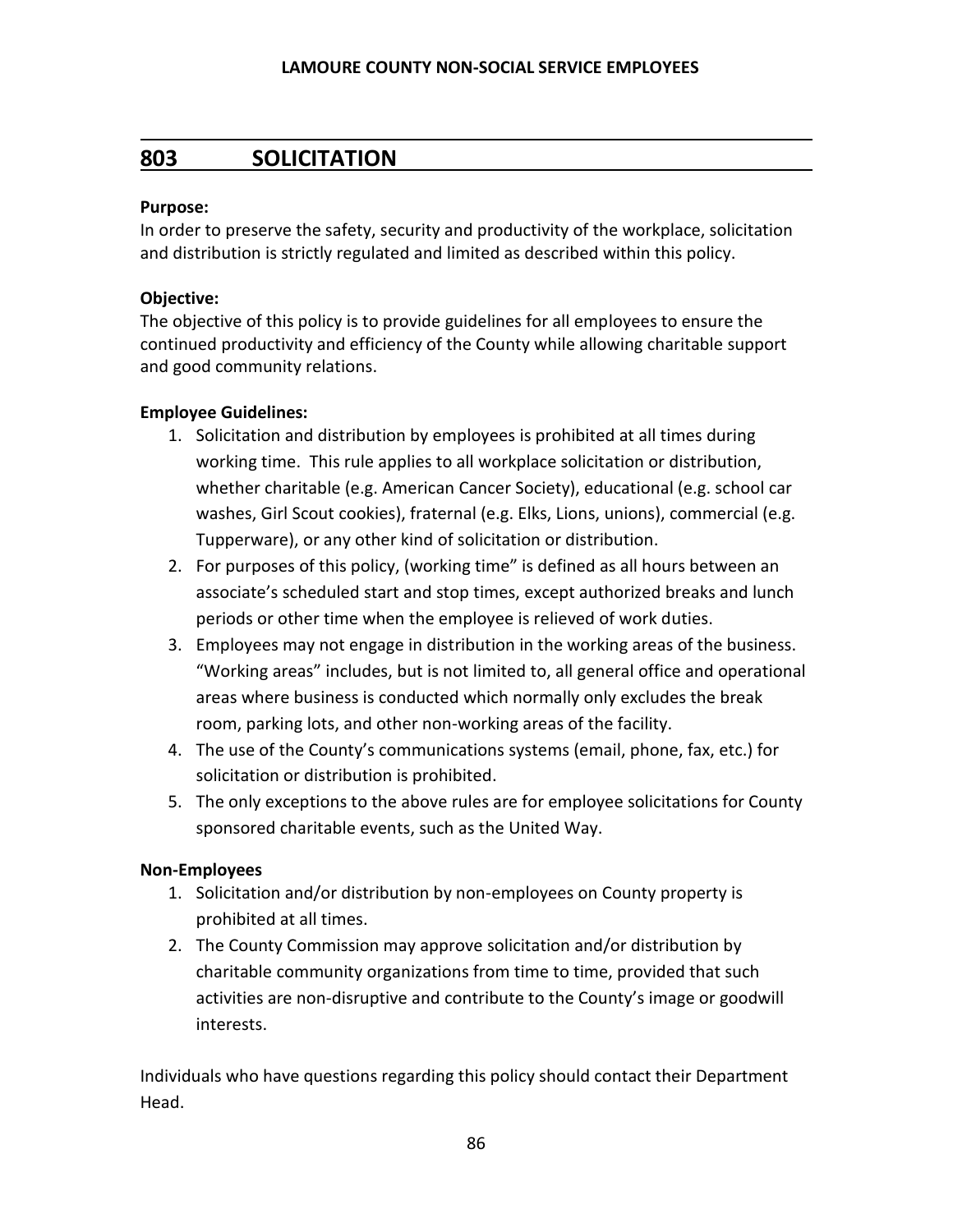# **LAMOURE COUNTY PERSONNEL** CODE OF ETHICS *AND STANDARDS OF CONDUCT*

*Recognizing that LaMoure County Personnel are employed by and for the citizens of LaMoure County, and that proper employee conduct is essential to maintaining the publics' trust and confidence in government, all county personnel agree to adhere to the following Standards:*

#### Build Trust and Credibility

Public trust and accountability are earned by adhering to our commitments; displaying honesty and integrity in our dealings with the public and co-workers; further by performing our jobs through honorable conduct.

#### Respect for the Individual

We all deserve to work in an environment where we are treated with dignity and respect. LaMoure County is an equal employment/affirmative action employer and is committed to providing a workplace that is free of discrimination of all types from abusive, offensive or harassing behavior. Any employee who feels harassed or discriminated against should report the incident to his/her department head or the Human Resources department.

## Uphold the Law

LaMoure County's commitment to integrity begins with complying with laws, rules and regulations, and County policies. Further, each employee must have an understanding of the County policies, and State, Federal, and Local rules and regulations that apply to their specific departments. If an employee is unsure, they should seek advice. Each employee is responsible for preventing violations of law and for speaking up if they see possible violations.

## Avoid Conflict of Interest

Employees must avoid any relationship or activity that might impair – or even appear to impair – their ability to make objective and fair decisions when performing their jobs.

#### Use of County Resources

County equipment, vehicles and resources are provided for County business use. Employees are trusted to abide by Chapter 5 of the Employee Manual and to behave responsibly and use good judgment to conserve County resources.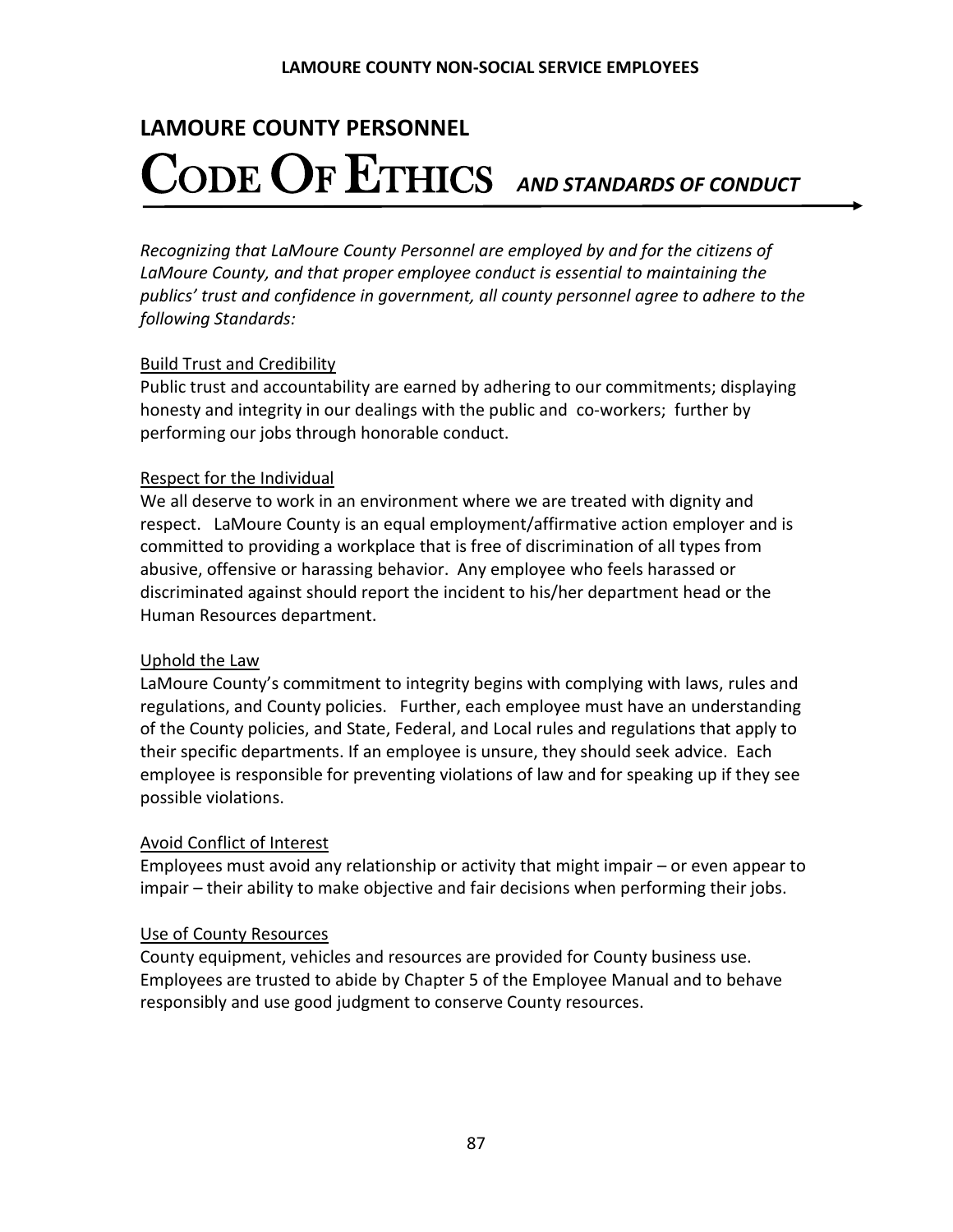#### **LAMOURE COUNTY NON-SOCIAL SERVICE EMPLOYEES**

## Accurate Public Disclosures – Open Records

Adhere to the principle that the public's business should be conducted in the public view by observing and following the letter and spirit of the Freedom of Information Act and statutes provided in the North Dakota Century Code.

#### **Confidentiality**

Employees shall remain mindful of all confidential matters and be respectful of the sensitive nature of matters that may be handled by their respective departments.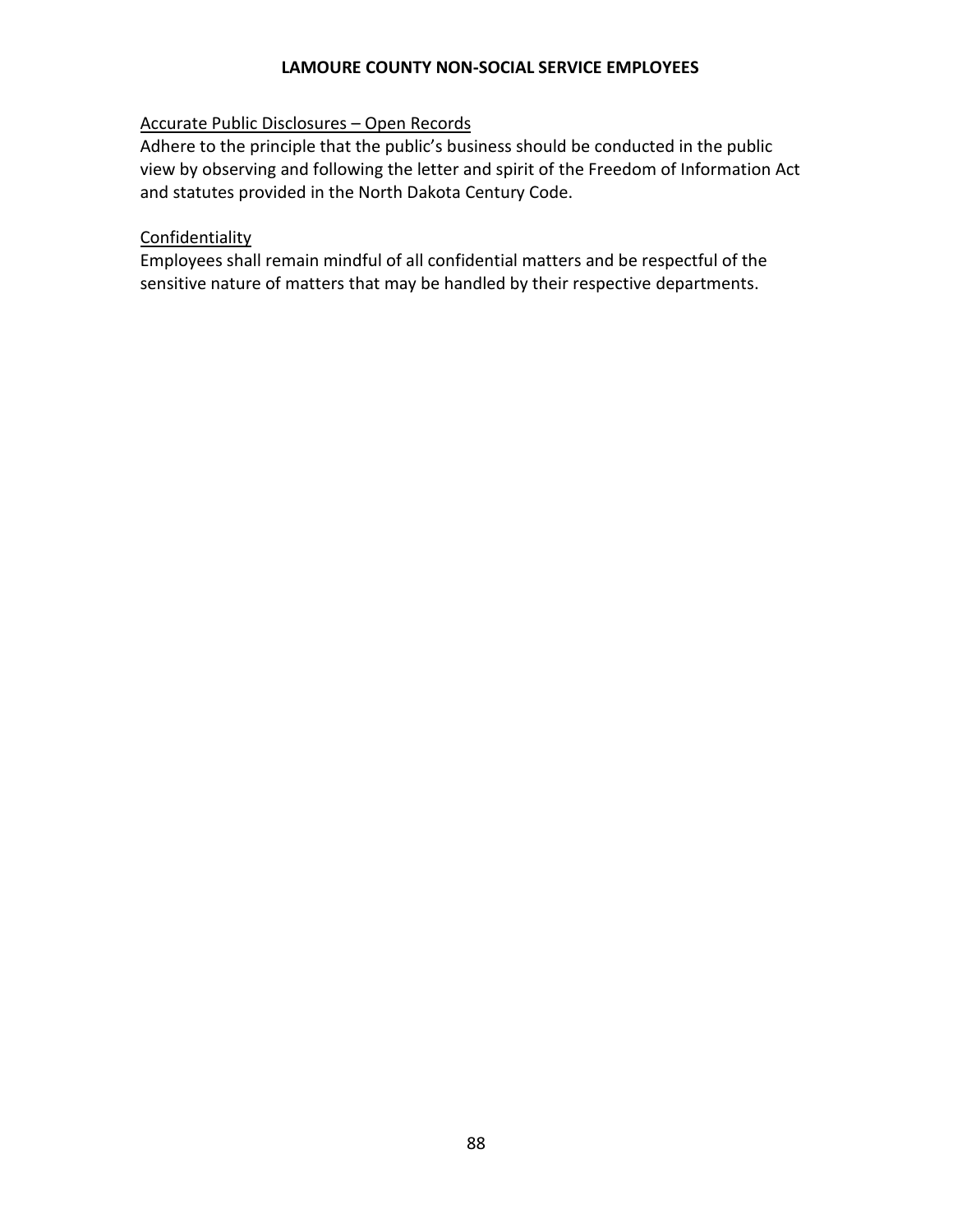# **LAMOURE COUNTY OFFICIALS** CODE OF ETHICS *AND STANDARDS OF CONDUCT*

*Recognizing that persons who hold public office have been given a public trust and that stewardship of such office demands the highest levels of ethical and moral conduct, all county officials agree the following Standards:*

## Build Trust and Credibility

Public trust and accountability are earned by adhering to our commitments; displaying honesty and integrity in our dealings with the public and co-workers; further by performing our jobs through honorable conduct. In conducting business, loyalty to the County must be placed above loyalty to any other individual, group or entity. Officials must always avoid using the position of public trust to gain access to the media for purposes of criticizing colleagues or citizens, challenging their integrity or vilifying their personal beliefs. Further, when appropriate, Officials must always ensure that a clear distinction is made between personal opinion or belief and an official decision made by the County.

## Respect for the Individual

We all deserve to work in an environment where we are treated with dignity and respect. LaMoure County is an equal employment/affirmative action employer and is committed to providing a workplace that is free of discrimination of all types from abusive, offensive or harassing behavior. Any employee who feels harassed or discriminated against should report the incident to his/her department head or the Human Resources department. Constant awareness and support of policies that reinforce the dignity and respect of each individual is the responsibility of all County Officials.

## Uphold the Law

LaMoure County's commitment to integrity begins with complying with laws, rules and regulations, and County policies. Further, it is the obligation of County Officials to have a thorough understanding of the County policies, and State, Federal, and Local rules and regulations that apply to their specific departments. If an employee is unsure, they should be able to seek advice and clarification from the appropriate County Official. All officials and employees are responsible for preventing violations of law and for speaking up if they see possible violations.

## Avoid Conflict of Interest